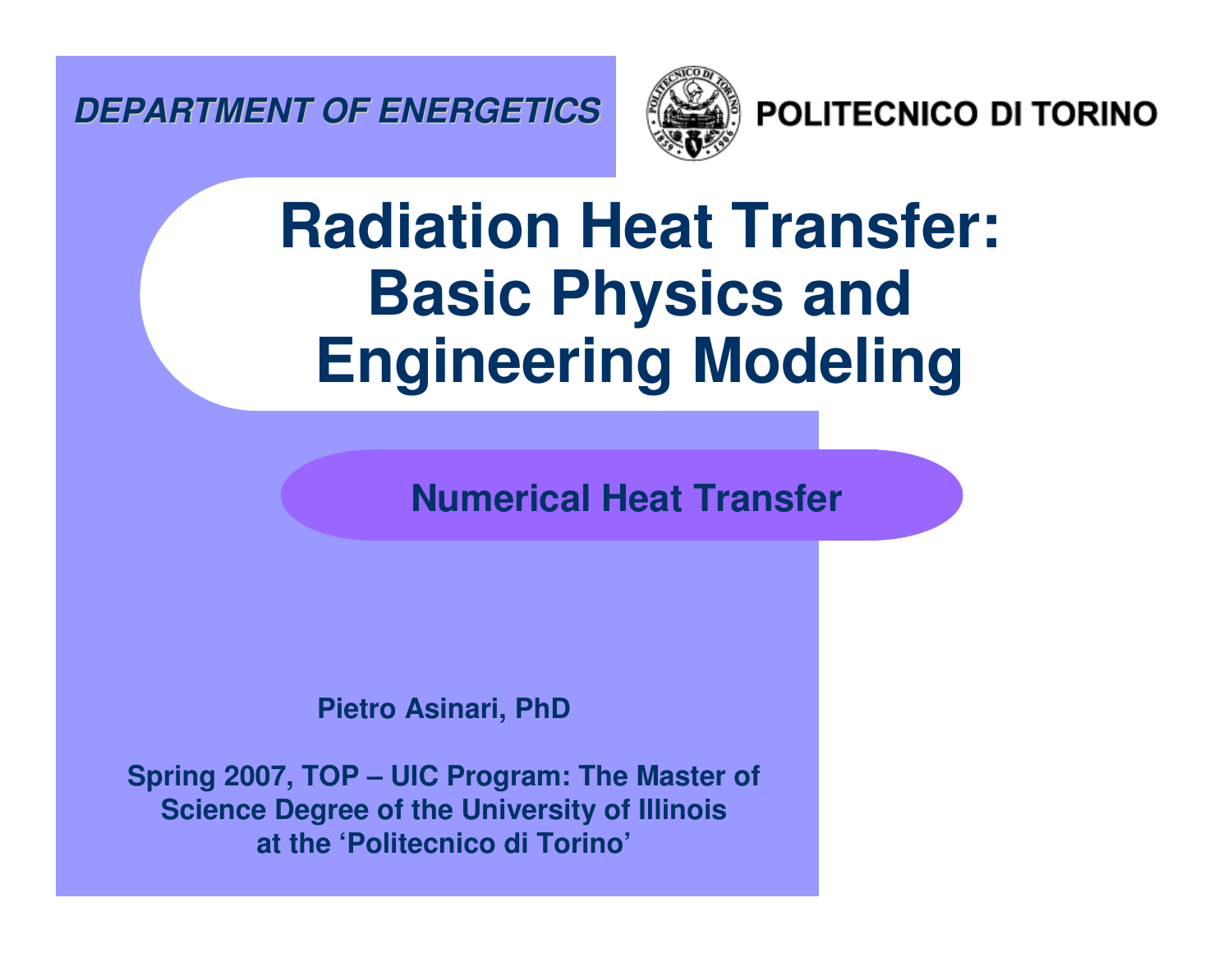

POLITECNICO DI TORINO

# **Outline of this Section**

- $\bullet$  Surface–to–Surface Radiation  $\rightarrow$  Net Exchange Formulation based on Configuration Factors
- Radiation in Participating Media  $\rightarrow$  Total Radiation Transfer Equation (RTE)  $\rightarrow$  Traditional Solution Procedure:
	- (Hottel's) Zone Method
	- Discrete–Ordinate Approximation  $(S_n)$
	- Differential Approximation (P<sub>N</sub>)
- Statistical Approach → Monte Carlo Ray–Trace Method (MCRT)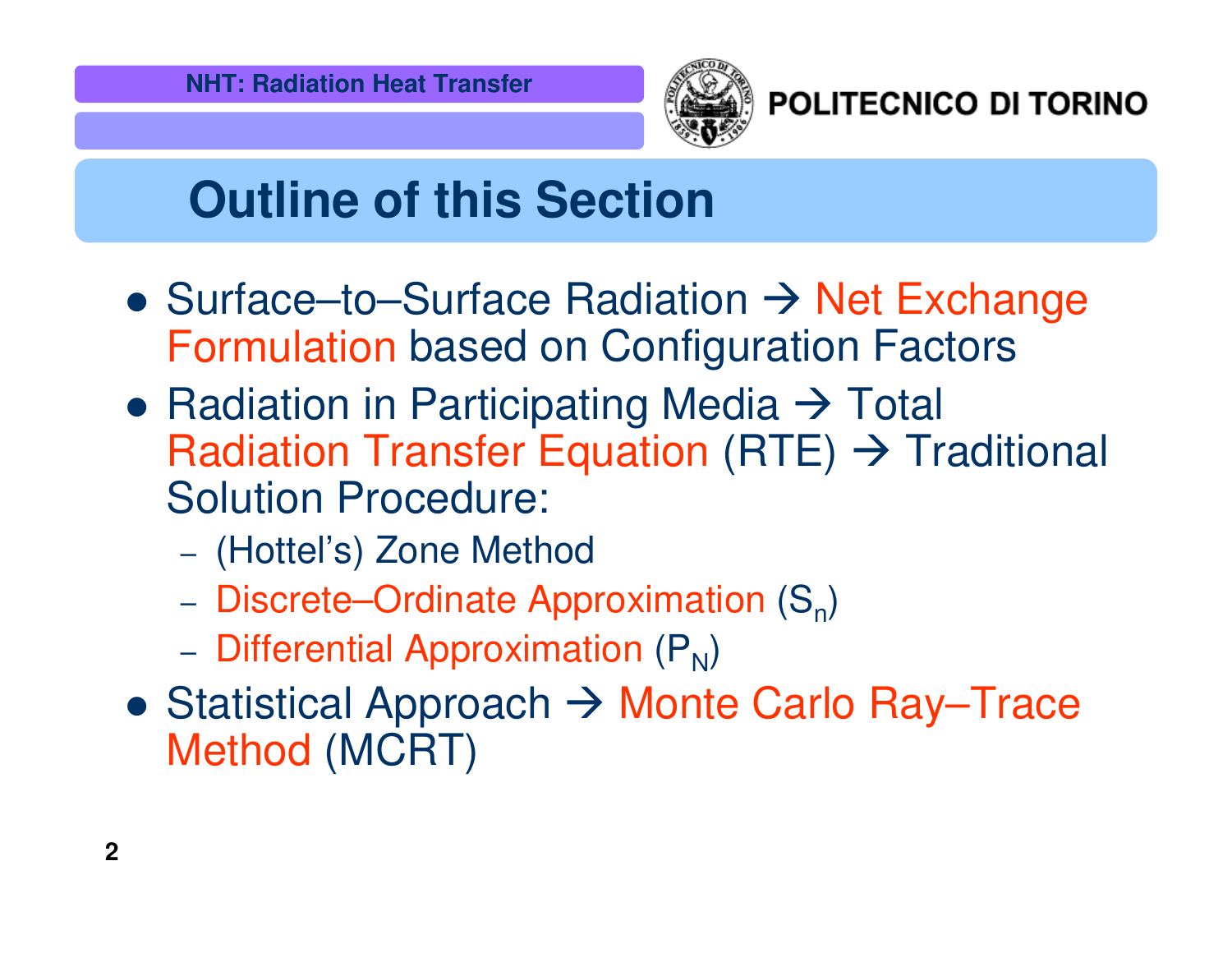**Surface–to–Surface Radiation**



POLITECNICO DI TORINO

### **Radiation Heat Transfer: Basic Features**

Wavelength range for thermal radiation

10-7 - 10-4 m (10-1 - 10<sup>2</sup> µm)

ultraviolet - visible - infrared

The visible range is from 0.4 to 0.7  $\mu$ m.

- Thermal radiation is an electromagnetic phenomenon  $\rightarrow$ electromagnetic waves are capable to of carrying energy from one location to another, even in vacuum (broadcast radio, microwaves, X–rays, cosmic rays, light,…)
- Thermal radiation is the electromagnetic radiation emitted by a material substance solely due to its temperature
- **3** Thermal radiation (as any other electromagnetic radiation) is characterized by <sup>a</sup> dual wave–particle nature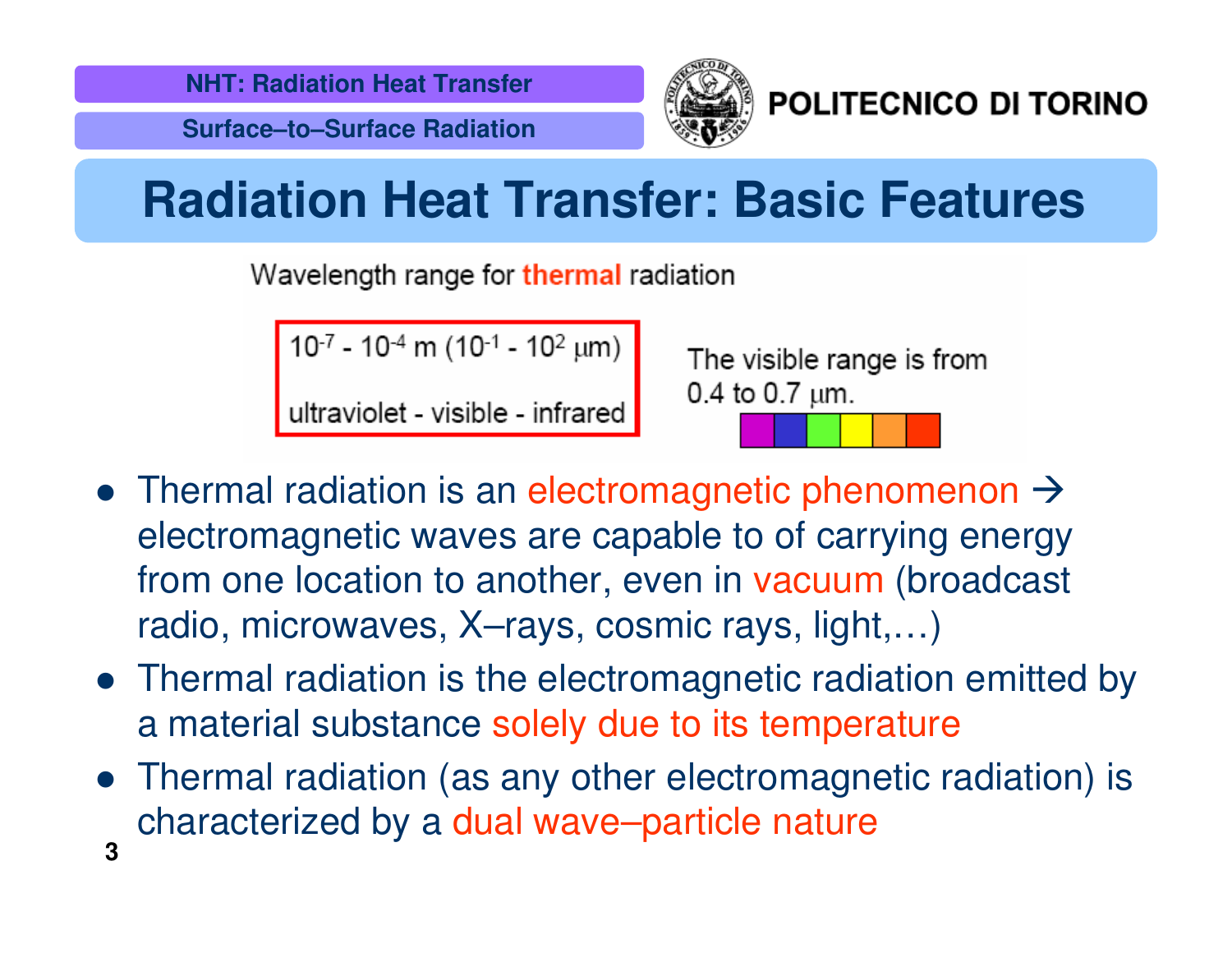**Surface–to–Surface Radiation**

**4**



POLITECNICO DI TORINO

# **Physics of Emission and Absorption**

- Emission and absorption of photons by individual atoms is described in terms of
	- electronic transitions between energy levels within the atom
	- or between the energy of <sup>a</sup> free electron and an atomic energy level
- The probability of such transition is favored by high temperatures in gasses but it is relatively small in solids  $\rightarrow$ the effects in terms of heat transfer are negligible
- A more efficient mechanism in solids exists  $\rightarrow$  Each of the atoms in crystal structure acts as an oscillator whose stored energy is determined by its state of thermal equilibrium:
	- an instantaneous distortion in the electronic cloud may lead to an electrical dipole moment (atomic oscillator);
	- the atomic oscillator can also be modeled as <sup>a</sup> dipole antenna.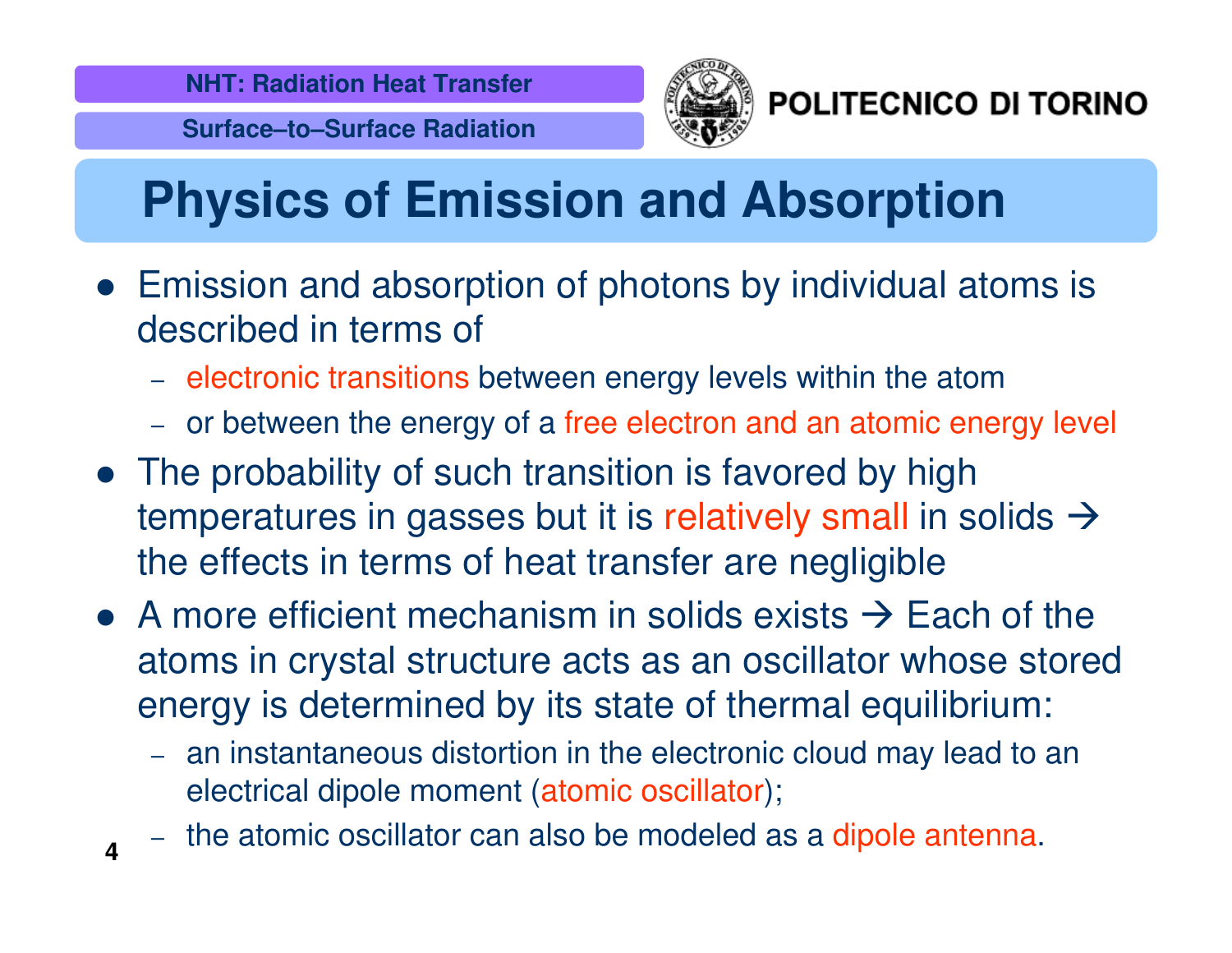

**Surface–to–Surface Radiation**



#### POLITECNICO DI TORINO

### **Useful Definitions**

- (Directional, Spectral) Intensity of Radiation
- (Directional) Total Intensity of Radiation
- **Hemispherical Spectral** Emissive Power
- **Hemispherical Total** Emissive Power

$$
i_{\lambda\varphi} = \frac{\partial^3 \phi}{\partial A_s \partial \lambda \partial \omega_s \cos \beta_s}
$$

$$
I_{\varphi} = \frac{\partial^2 \phi}{\partial A_s \partial \omega_s \cos \beta_s}
$$

$$
e_{\lambda} = \frac{\partial^2 \phi}{\partial A_s \partial \lambda}
$$

$$
E = \frac{\partial \phi}{\partial A_s}
$$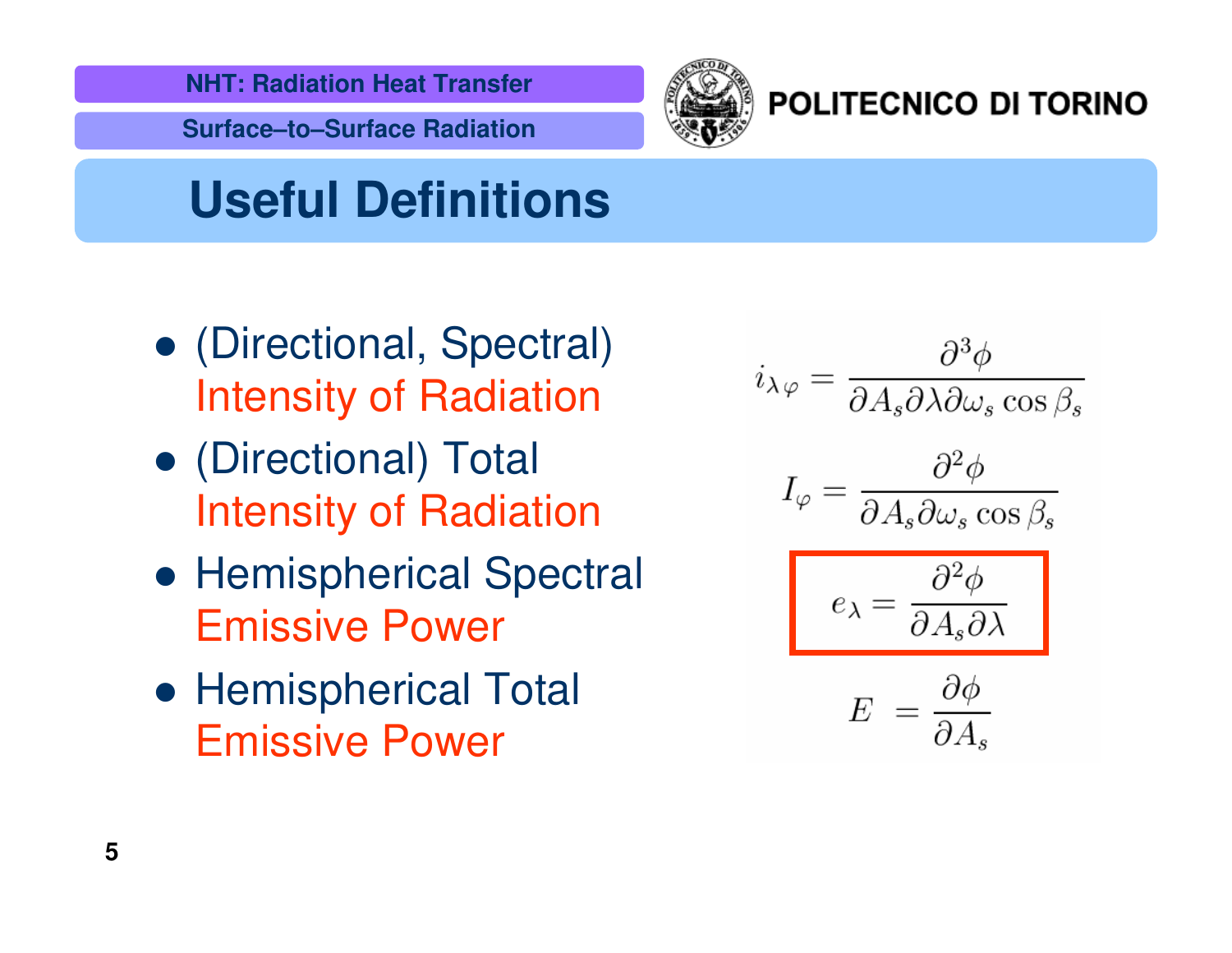**Surface–to–Surface Radiation**



#### POLITECNICO DI TORINO

### **Black Body Cavity: Wave Density**

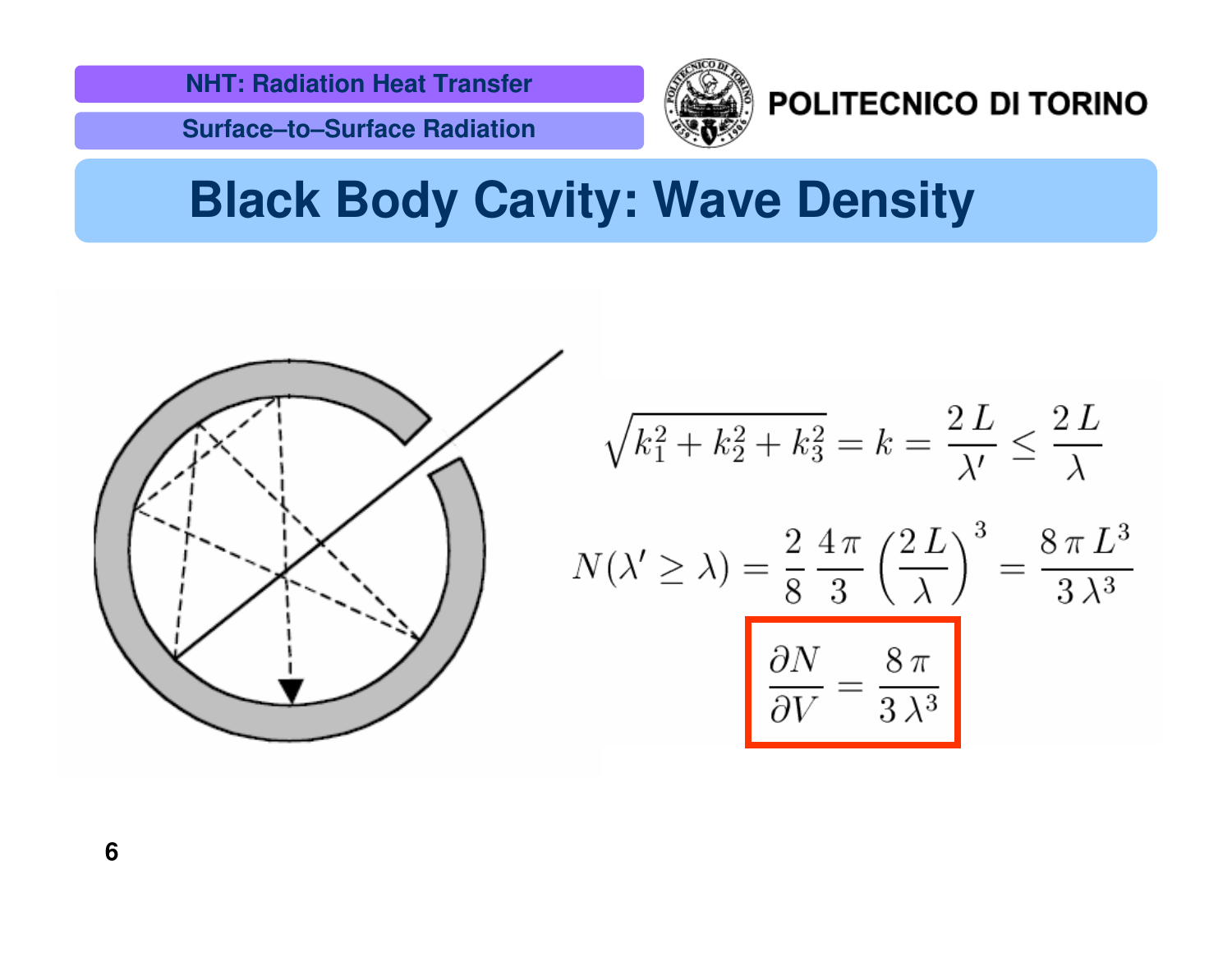**Surface–to–Surface Radiation**



#### POLITECNICO DI TORINO

### **Black Body: Quantum Mechanics (1900)**

$$
e_{\lambda}^{n}(T,\lambda) = \frac{\partial}{\partial\lambda} \left( \frac{c}{4} J_m \frac{\partial N}{\partial V} \right) = \frac{c}{4} J_m \frac{\partial^2 N}{\partial\lambda \partial V} = \frac{2\pi c J_m}{\lambda^4}
$$

$$
J_m^C = \frac{\int_0^\infty \exp(-\frac{\hbar f}{k_B T}) \,\hbar f \, df}{\int_0^\infty \exp(-\frac{\hbar f}{k_B T}) \, df} = k_B T
$$

$$
J_m^Q = \frac{\sum_{n=0}^\infty \exp(-\frac{n\hbar f}{k_B T}) \, n\hbar f}{\sum_{n=0}^\infty \exp(-\frac{n\hbar f}{k_B T})} = \frac{\hbar f}{\exp(\frac{\hbar f}{k_B T}) - 1}
$$

**7**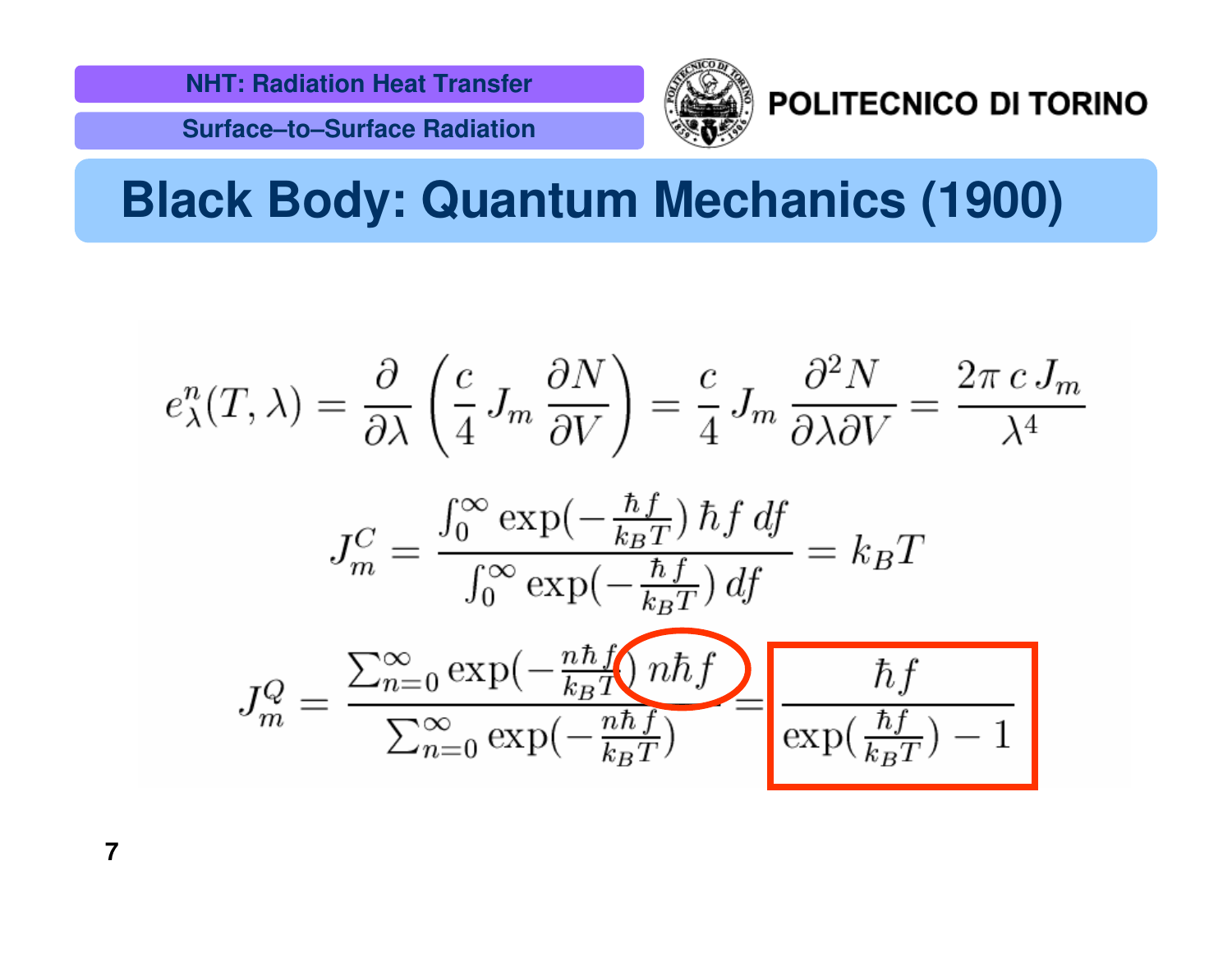**Surface–to–Surface Radiation**



#### POLITECNICO DI TORINO

### **Emissive Power of Back Body**

$$
e_{\lambda}^{n}(T,\lambda) = \frac{2\pi c^{2}\hbar}{\lambda^{5}\left[\exp\left(\frac{\hbar c}{\lambda k_{B}T}\right) - 1\right]}
$$

• The emissive power of the black body shows <sup>a</sup> maximum

$$
\lambda_M T = b \qquad \qquad b = 2898 \, [\mu m \, K]
$$

$$
E^n(T)=\int e_\lambda^n(T,\lambda)\,d\lambda=\sigma\,T^4
$$

Monochromatic emissive power,  $e_\lambda \, kW\!/\!\!m^2$  -micron

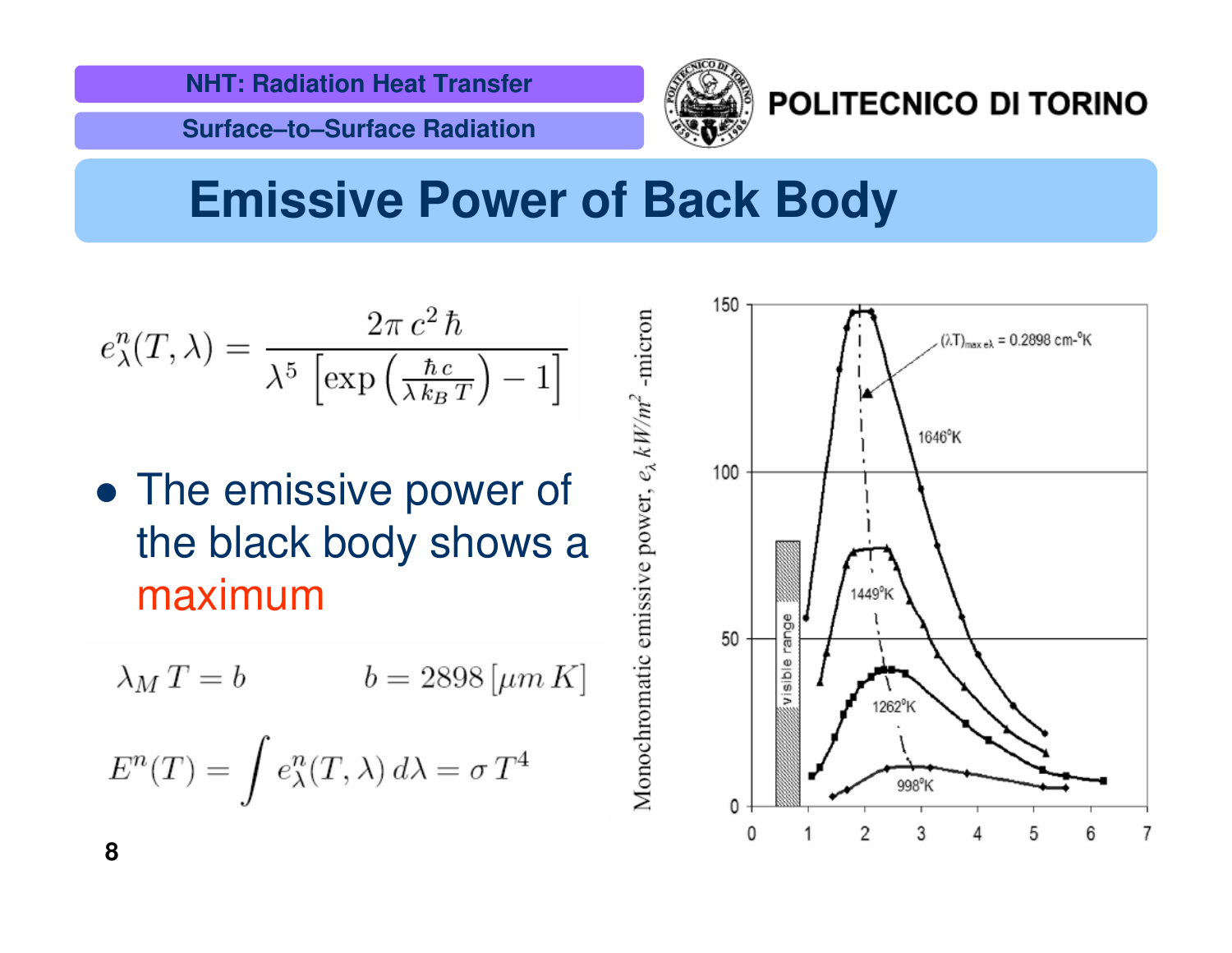**Surface–to–Surface Radiation**



POLITECNICO DI TORINO

### **Interactions between Photons and Surfaces**

 $\alpha$  = absorptance - fraction of incident radiation absorbed  $\rho$  = reflectance - fraction of incident radiation reflected  $\tau$  = transmittance – fraction of incident radiation transmitted

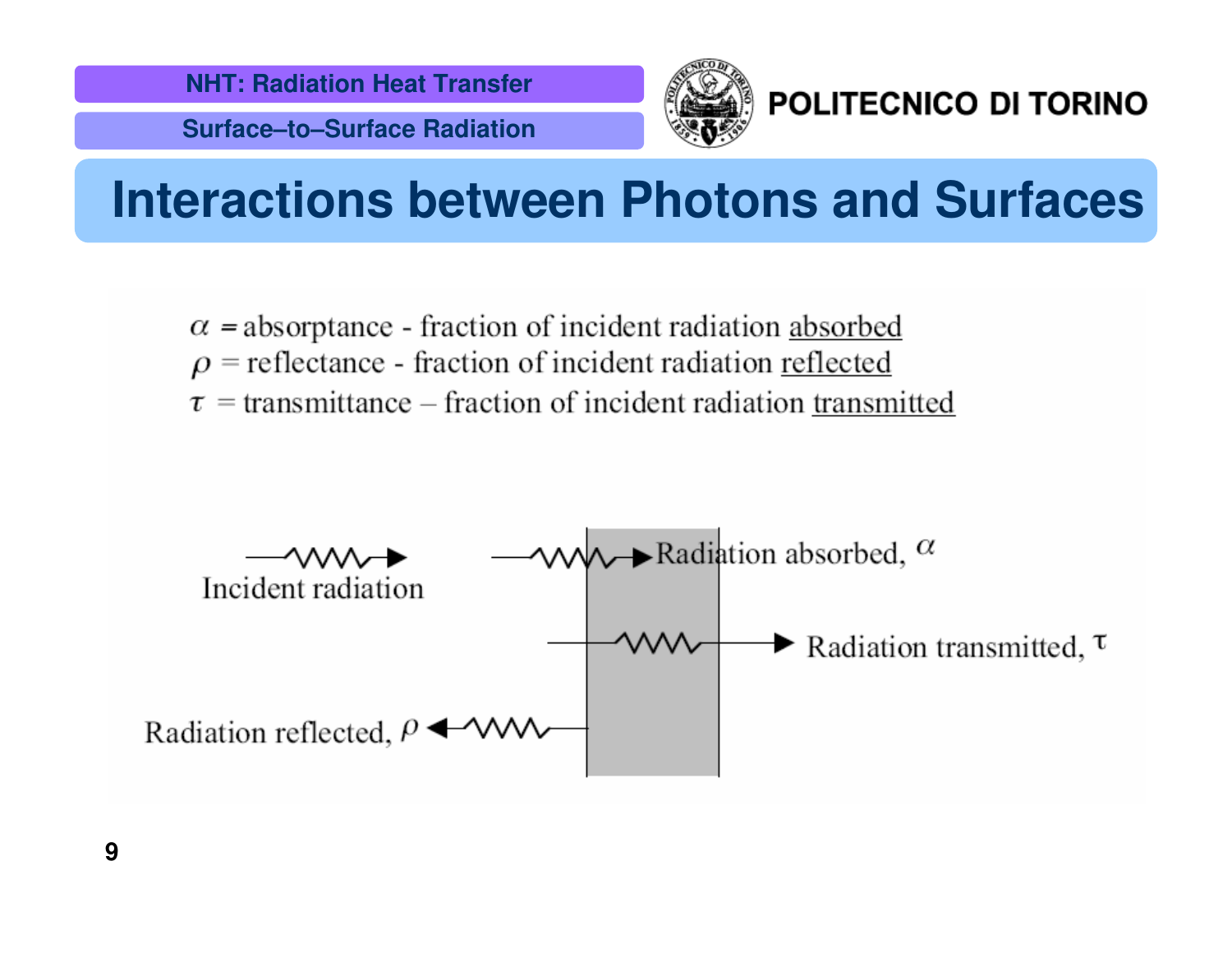**Surface–to–Surface Radiation**



#### POLITECNICO DI TORINO

### **Kirchhoff's Law**

 $\varepsilon = \frac{E}{E_b}$   $\leftarrow$  radiation from real body at T<br> $\varepsilon$   $\leftarrow$  radiation from black body at T Emittance:

Values of emittance vary greatly for different materials. They are near unity for rough surfaces such as ceramics or oxidized metals, and roughly 0.02 for polished metals or silvered reflectors.

The level of the emittance can be related to the absorptance using the following arguments. Suppose we have a small non-black body in the cavity. The power absorbed per unit area is equal to  $\alpha H$ . The power emitted is equal to E. An energy balance gives  $E = E_b \varepsilon = \alpha H = \alpha E_b$ . Thus

$$
\frac{E}{E_b} = \alpha = \varepsilon \tag{9.3}
$$

Equation (9.3), the relation  $\alpha = \varepsilon$ , is known as Kirchhoff's Law. It implies that good radiators are good absorbers. It was derived for the case when  $T_{body} = T_{surroundings}$  (cavity) and is not strictly true for all circumstances when the temperature of the body and the cavity are different, but it is true if  $\alpha_{\lambda}$  $= \alpha$ ,  $\varepsilon_{\lambda} = \varepsilon$ , so the absorptance and emittance are not functions of  $\lambda$ . This situation describes a "gray body". Also, since  $\alpha_{\lambda}$ ,  $\varepsilon_{\lambda}$  are properties of the surface,  $\alpha_{\lambda} = \varepsilon_{\lambda}$ .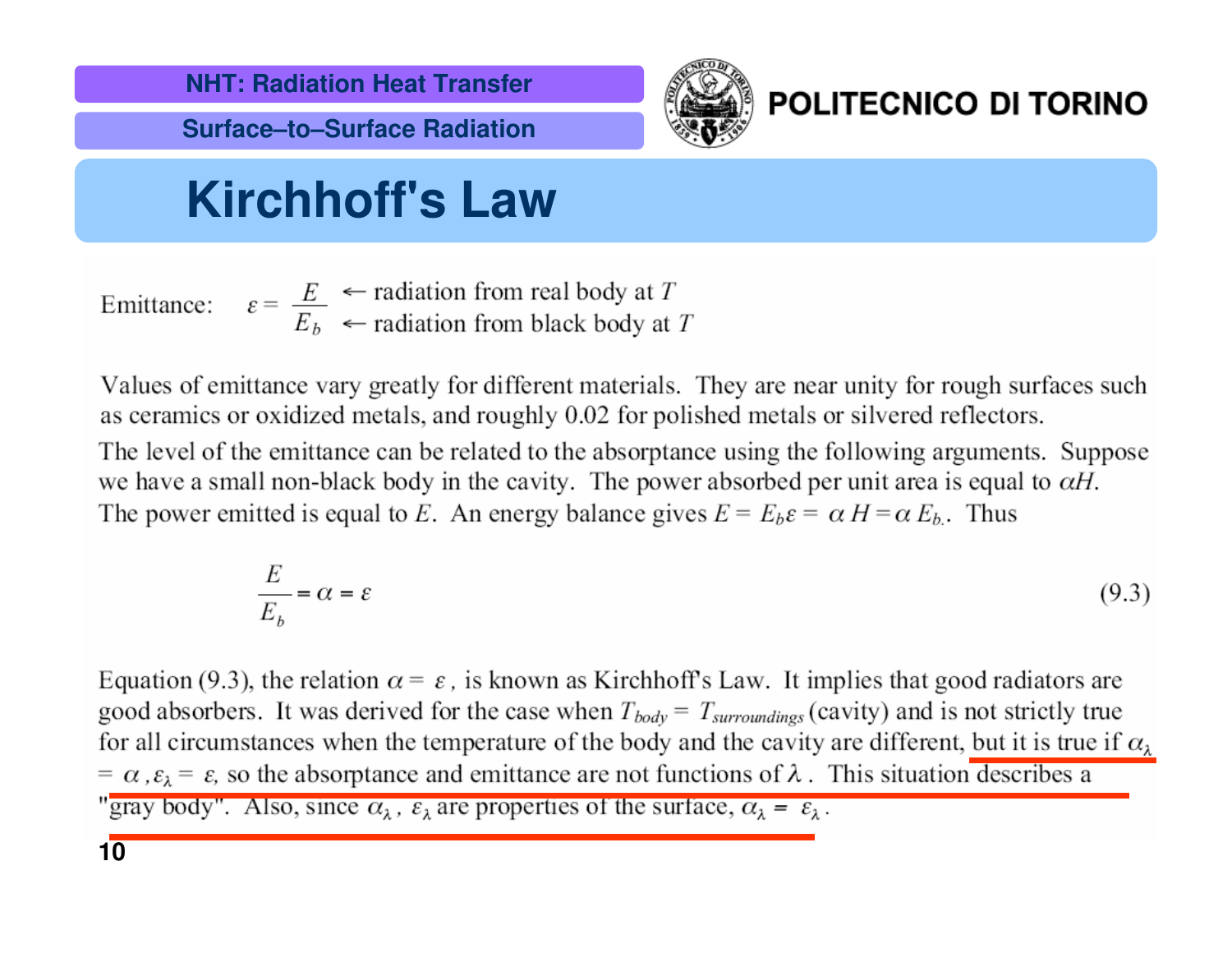

**Surface–to–Surface Radiation**



#### POLITECNICO DI TORINO

### **Radiation involving Gray Surfaces**



Consider the two infinite gray surfaces shown in Figure . We suppose that the surfaces are thick enough so that,  $\alpha + \rho = 1$  (no radiation transmitted so transmittance = 0). Consider a photon emitted from Surface 1 (remembering that the reflectance  $\rho = 1 - \alpha$ ):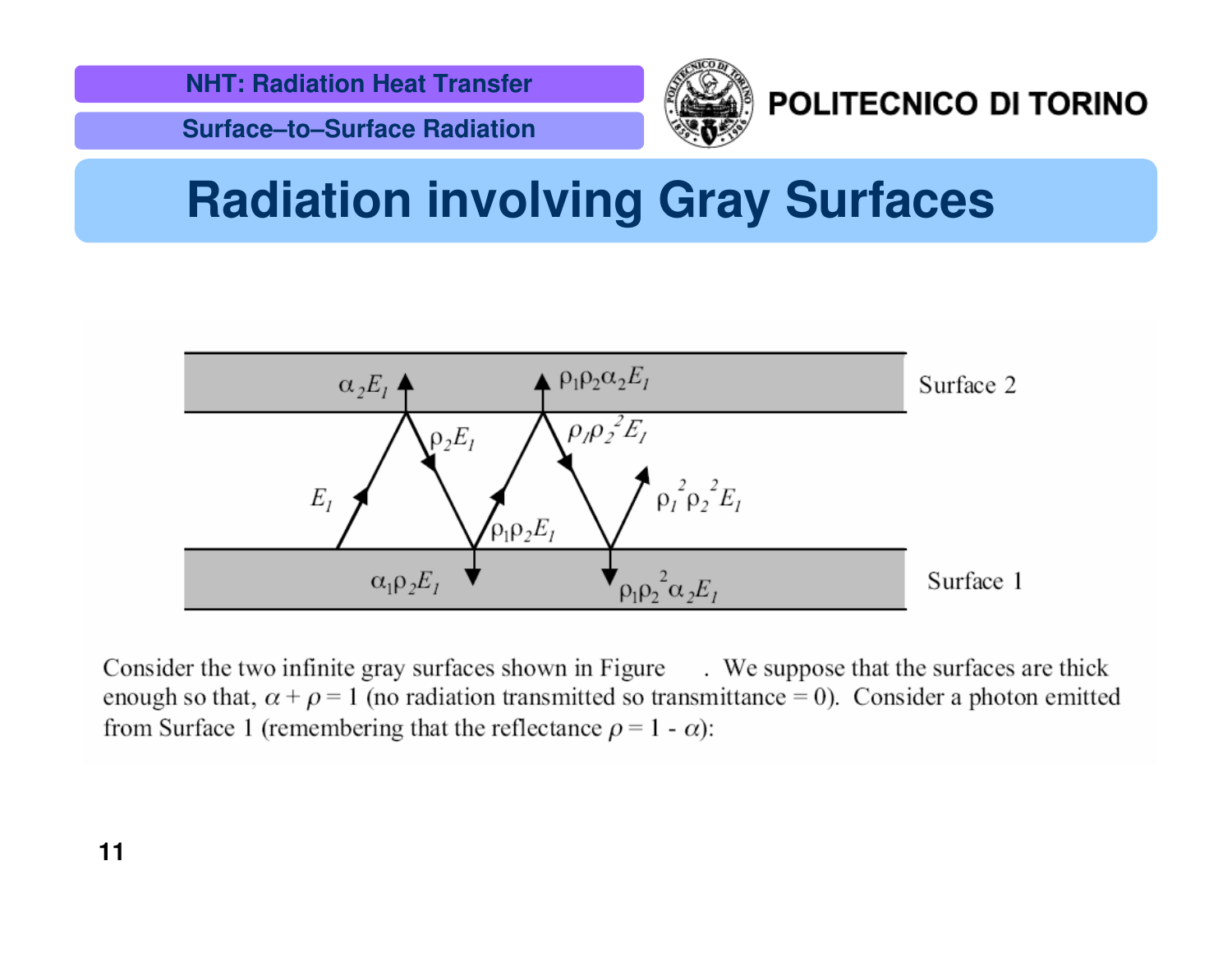

#### POLITECNICO DI TORINO

**Surface–to–Surface Radiation**

### **Recursive Interaction Chain**

| Surface 1 emits    | Ε,                                           |
|--------------------|----------------------------------------------|
| Surface 2 absorbs  | $E_{I}\alpha_{2}$                            |
| Surface 2 reflects | $E_1(1-\alpha)$                              |
| Surface 1 absorbs  | $E_1(1-\alpha, \alpha)$                      |
| Surface 1 reflects | $E_1(1-\alpha_2)(1-\alpha_1)$                |
| Surface 2 absorbs  | $E_1(1-\alpha)$ , $(1-\alpha)$ , $\alpha$    |
| Surface 2 reflects | $E_1(1-\alpha_2)(1-\alpha_1)(1-\alpha_2)$    |
| Surface 1 absorbs  | $E_1(1-\alpha_2)(1-\alpha_1)(1-\alpha_2)x_1$ |

We can add up all the energy  $E<sub>1</sub>$  absorbed in 1 and all the energy  $E<sub>2</sub>$  absorbed in 2. In doing the bookkeeping, it is helpful to define  $\beta = (1 - \alpha_1)(1 - \alpha_2)$ . The energy  $E_i$  absorbed in 1 is

$$
E_1(1-\alpha_2)\alpha_1 + E_1(1-\alpha_2)\alpha_1(1-\alpha_2)(1-\alpha_1) + \dots
$$

This is equal to

$$
E_1(1 - \alpha_2) \alpha_1 (1 + \beta + \beta^2 + \dots) = \frac{E_1(1 - \alpha_2) \alpha_1}{1 - \beta}
$$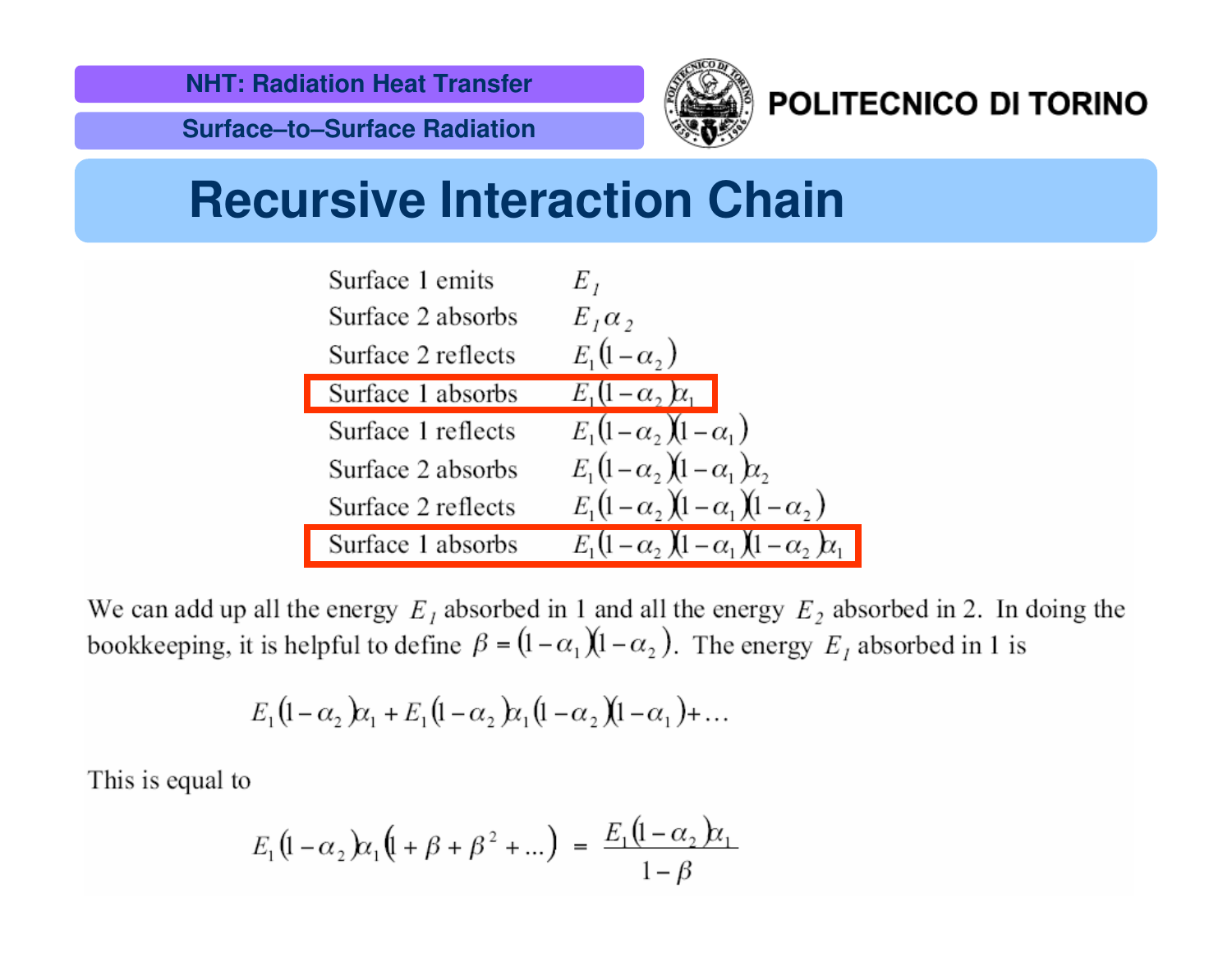

**Surface–to–Surface Radiation**



#### POLITECNICO DI TORINO

**Simplified Formula**

$$
E_2 - \left(\frac{E_2\left(1 - \alpha_1\right)\alpha_2}{1 - \beta}\right) = \frac{E_2\alpha_1}{1 - \beta}
$$

is absorbed by 1. The net heat flux from 1 to 2 is

$$
q_{net1 \to 2} = E_1 - \frac{E_1(1 - \alpha_2)\alpha_1}{1 - \beta} - \frac{E_2\alpha_1}{1 - \beta} = \frac{E_1\alpha_2 - E_2\alpha_1}{\alpha_1 + \alpha_2 - \alpha_1\alpha_2}
$$

If  $T_1 = T_2$ , we would have  $\dot{q} = 0$ , so from Equation (9.4)

$$
\frac{E_1}{\alpha_1} = \frac{E_2}{\alpha_2} = f(T).
$$
 If body 2 is black,  $\alpha_2 = 1$ , and  $E_2 = \sigma T^4$ .

or, as the final expression for heat transfer between gray, planar, surfaces:

$$
q_{\text{net 1 to 2}} = \frac{\sigma \left( T_1^4 - T_2^4 \right)}{\frac{1}{\epsilon_1} + \frac{1}{\epsilon_2} - 1}.
$$

**13**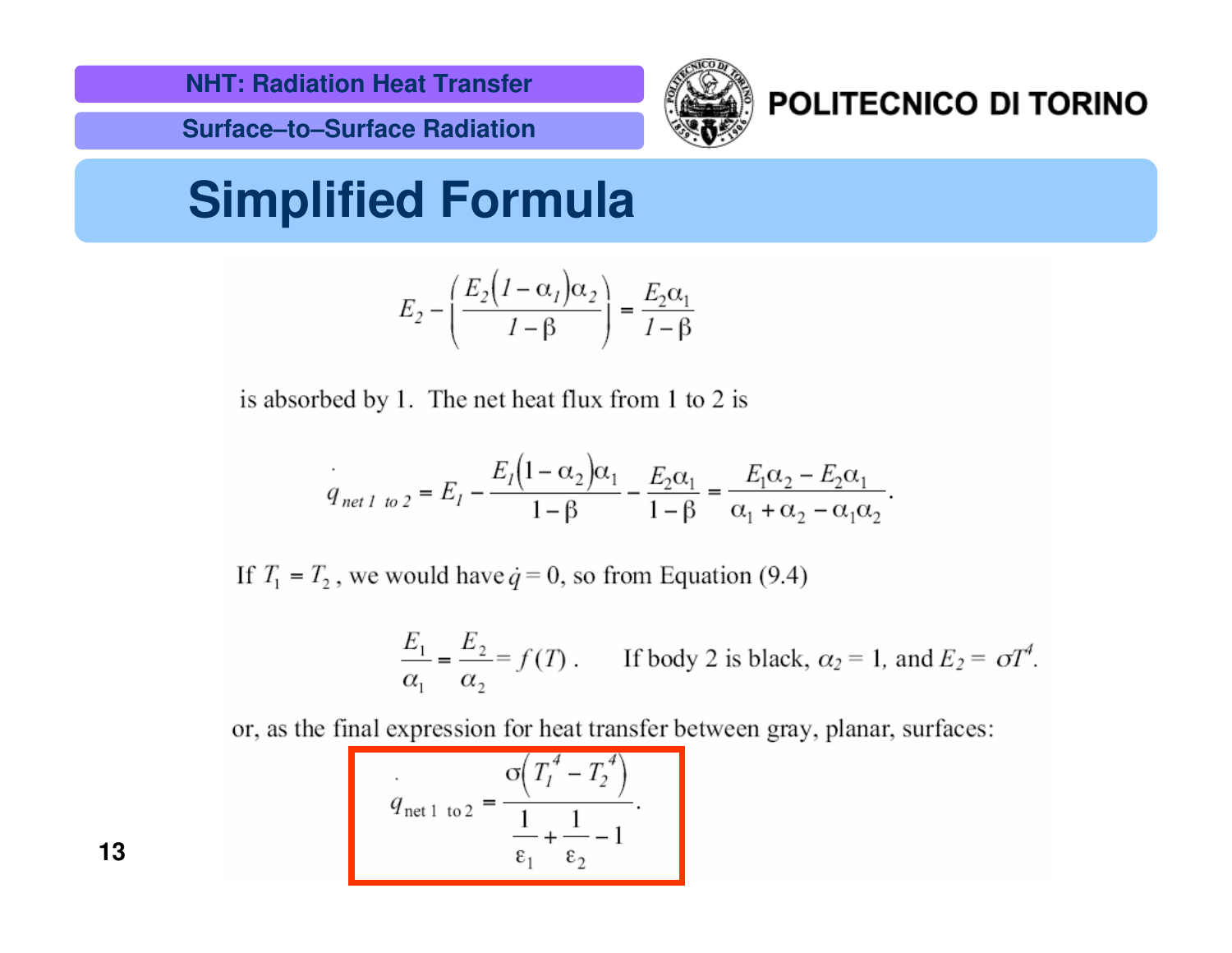

**Surface–to–Surface Radiation**



POLITECNICO DI TORINO

## **Net Exchange Formulation**

- Let us consider two gray surfaces realizing <sup>a</sup> radiation heat transfer by means of recursive emission and absorption phenomena
- Radiosity (R) is defined as the total radiation heat flux leaving <sup>a</sup> surface (it includes both emitted and reflected power), without regard to direction or wavelength
- Irradiance (I) is defined as the total radiation heat flux incident to the surface element from the hemispherical space above it

$$
R = \epsilon E_r^n + (1 - a) I
$$

$$
I = (R - \epsilon E_r^n) / (1 - a)
$$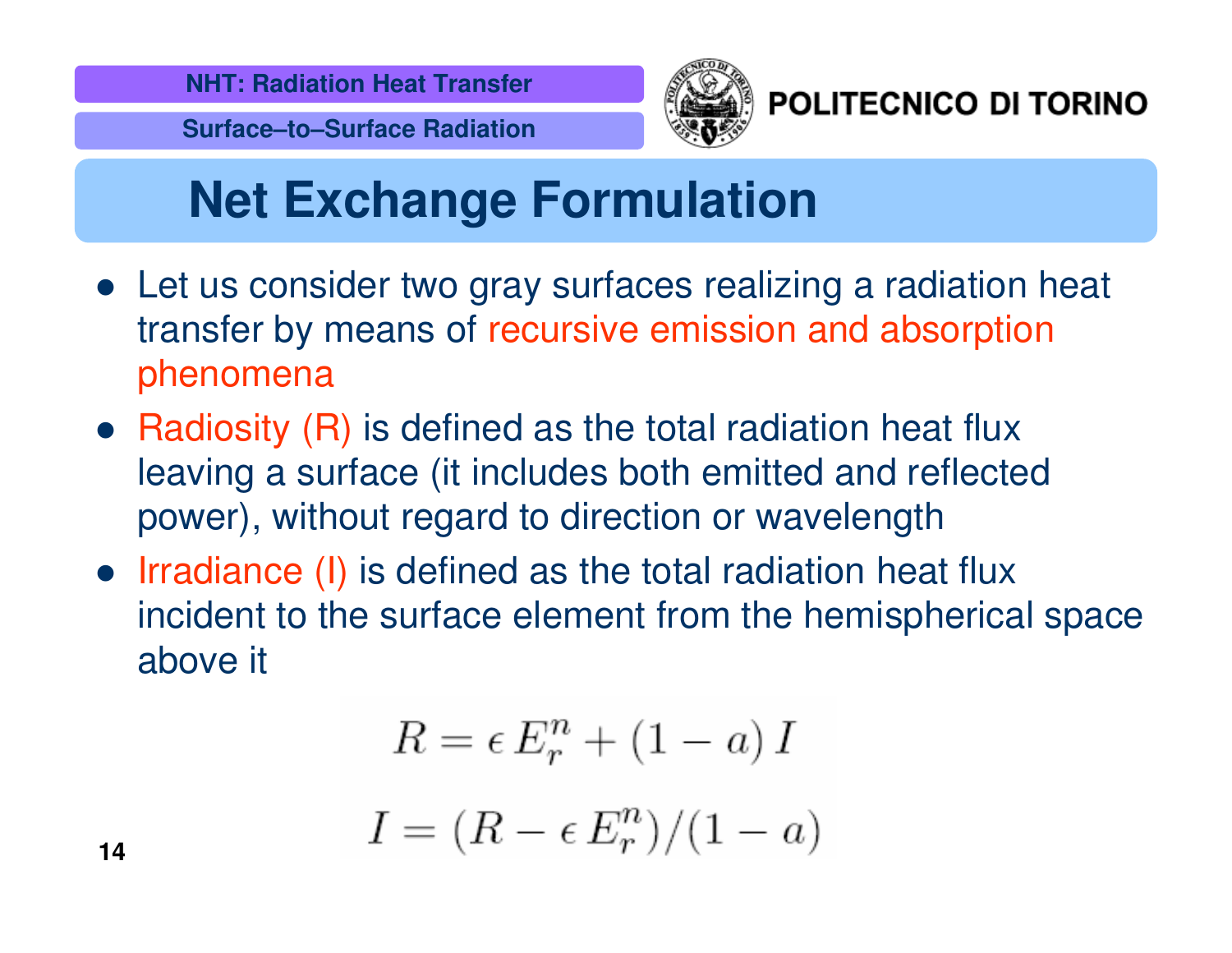POLITECNICO DI TORINO

**Surface–to–Surface Radiation**

### **Equivalent Thermal Resistance**

$$
\phi = (R_1 - I_1) A_1 = \frac{\epsilon_1 A_1}{1 - \epsilon_1} (E_1^n - R_1)
$$

$$
\phi = (I_2 - R_2) A_2 = \frac{\epsilon_2 A_2}{1 - \epsilon_2} (R_2 - E_2^n)
$$

$$
\phi = \pi \left( I_{R\varphi}^1 - I_{R\varphi}^2 \right) A_1 F_{12}
$$

$$
F_{12}=\frac{1}{\pi\,A_1}\int\int\frac{\cos\beta_1\cos\beta_2dA_1dA_2}{r^2}
$$

$$
\phi = \frac{\sigma (T_1^4 - T_2^4)}{\frac{1 - \epsilon_1}{A_1 \epsilon_1} + \frac{1}{A_1 F_{12}} + \frac{1 - \epsilon_2}{A_2 \epsilon_2}}
$$

**15**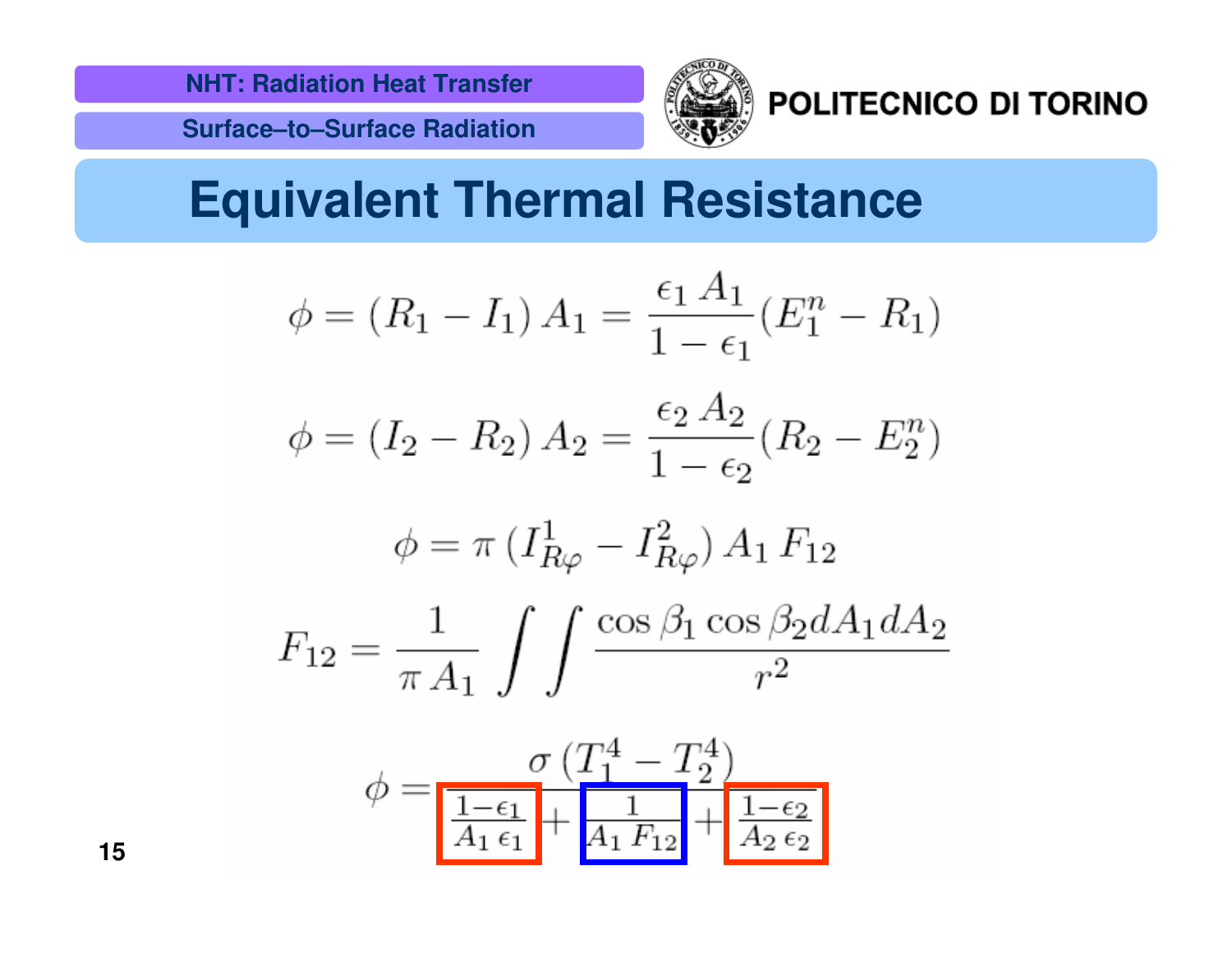#### POLITECNICO DI TORINO

**Surface–to–Surface Radiation**

### **Thermal Circuit for Gray Enclosure**

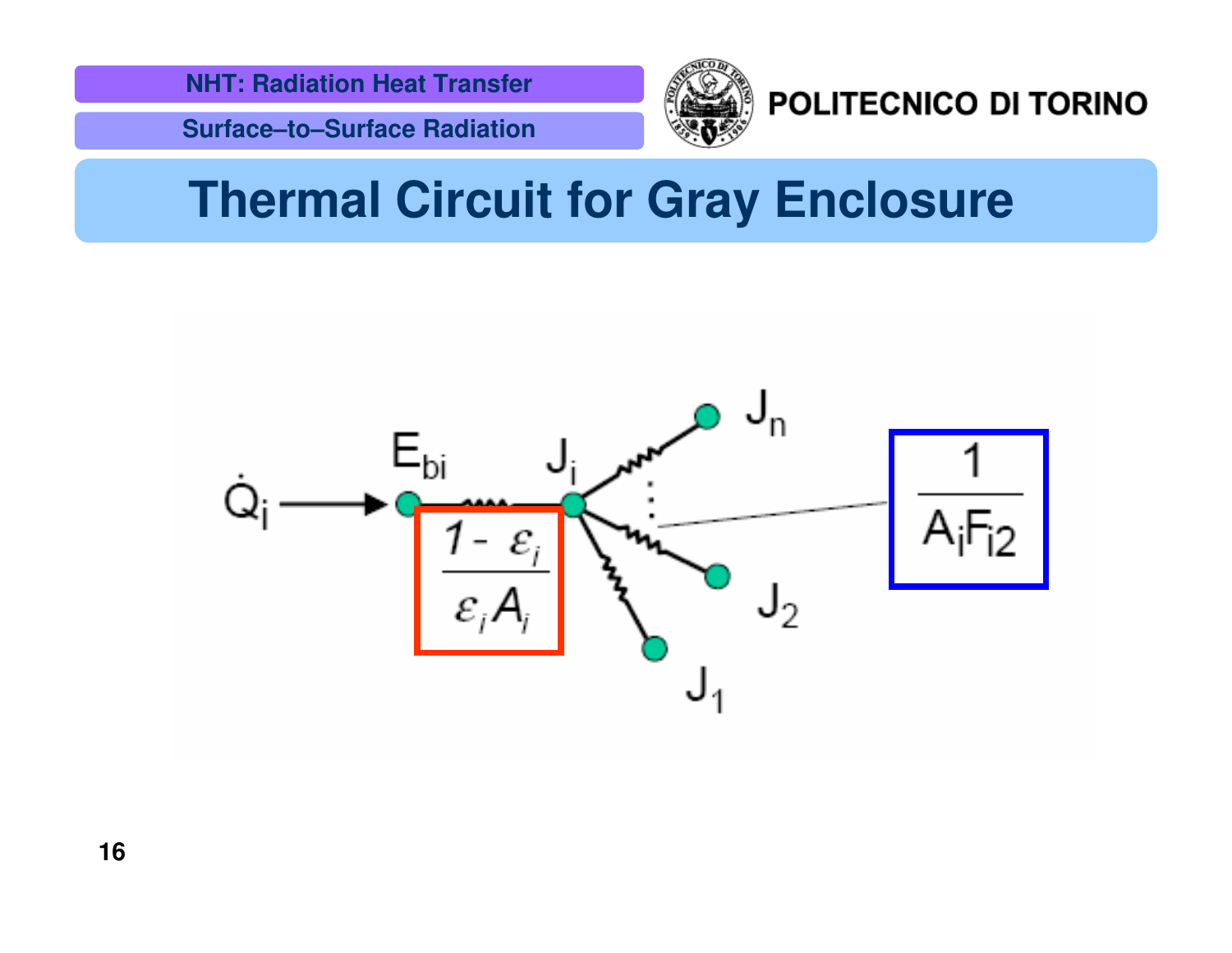

### **Simple Thermal Network**

A source, a sink, and a refractory



**17**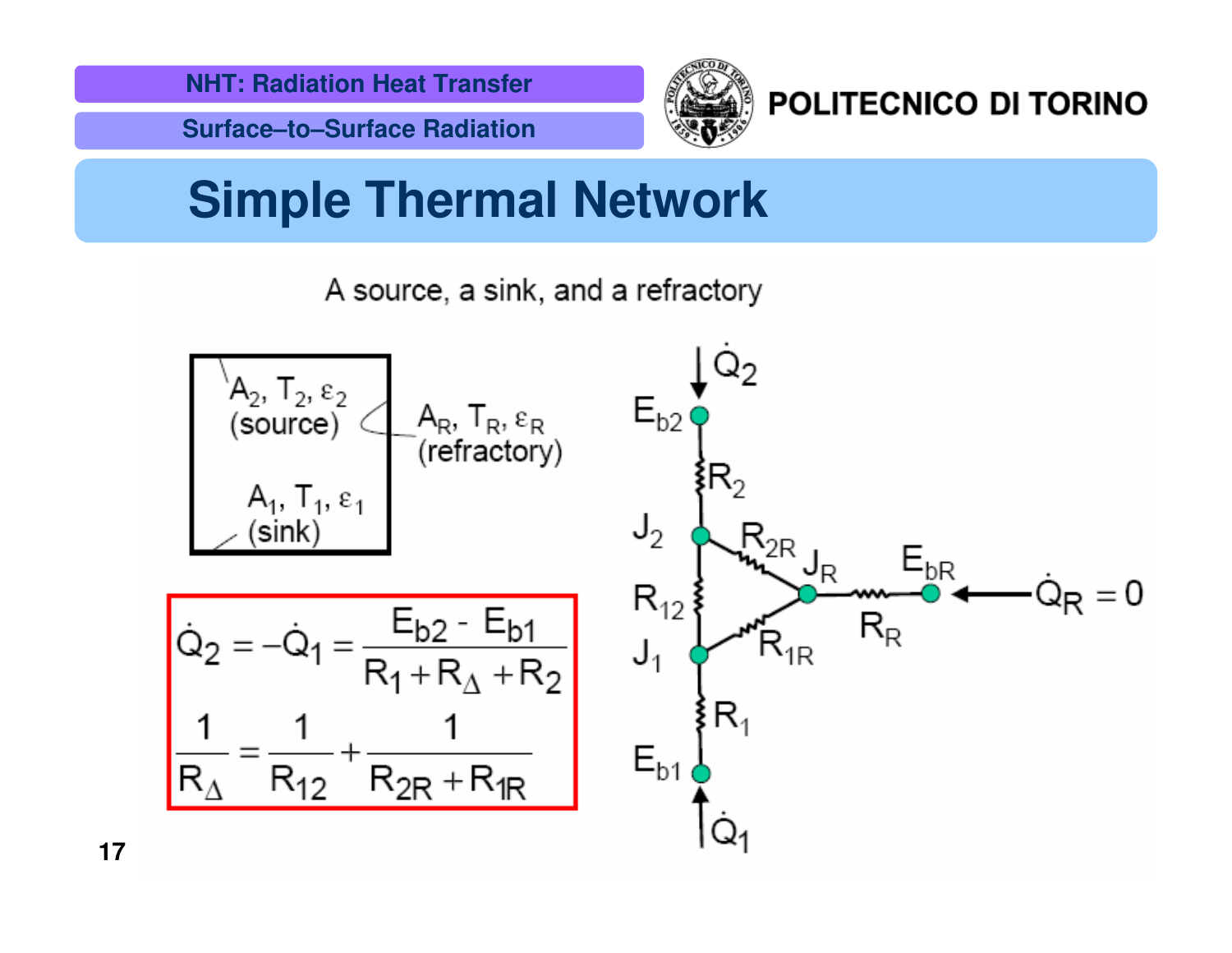**Surface–to–Surface Radiation**



POLITECNICO DI TORINO

### **Surface–to–surface Radiation Model (1)**

- For example in Fluent®, the surface-to-surface radiation model (S2S) can be used to account for the radiation exchange in an enclosure of gray-diffuse surfaces.
- The energy exchange between two surfaces depends in part on their size, separation distance, and orientation. These parameters are accounted for by <sup>a</sup> geometric function called <sup>a</sup> "shape / view / configuration factor", i.e. F<sub>12</sub> .
- The main assumption of the S2S model is that any absorption, emission, or scattering of radiation can be ignored; therefore, only "surface-to-surface" radiation need be considered for analysis.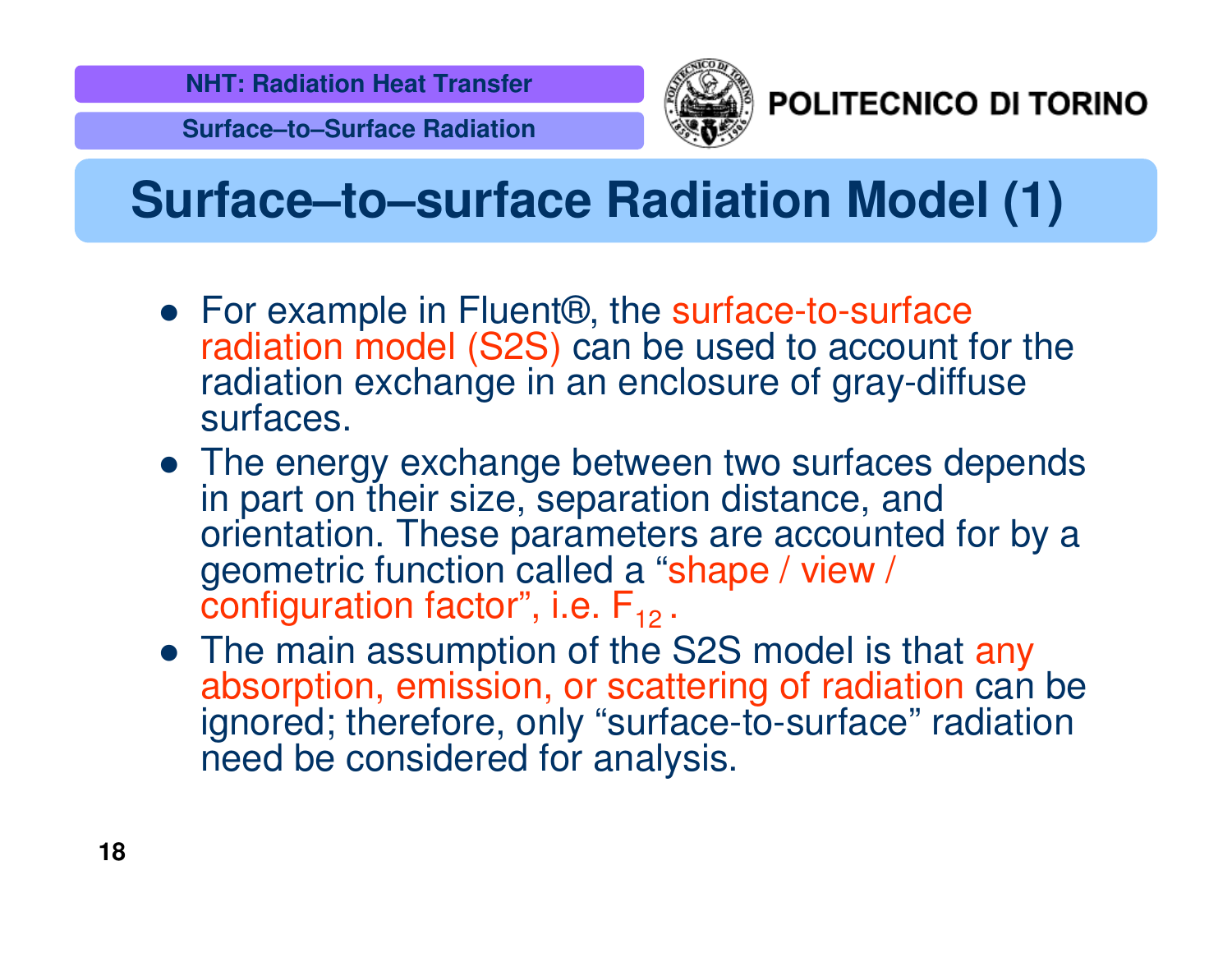

**Surface–to–Surface Radiation**



#### POLITECNICO DI TORINO

# **Clustering**

- The surface–to–surface radiation model is computationally very expensive when there are <sup>a</sup> large number of radiating surfaces. To reduce the computational time as well as the storage requirement, the number of radiating surfaces is reduced by creating surface "clusters". The surface clusters are made by starting from <sup>a</sup> face and adding its neighbors and their neighbors until <sup>a</sup> specified number of faces per surface cluster is collected.
- Since the radiation source terms are highly non-linear (proportional to the fourth power of temperature), the surface cluster temperature is obtained by area averaging the forth power of the single element temperature  $\rightarrow$  in this way, the radiation flux is preserved as much as possible.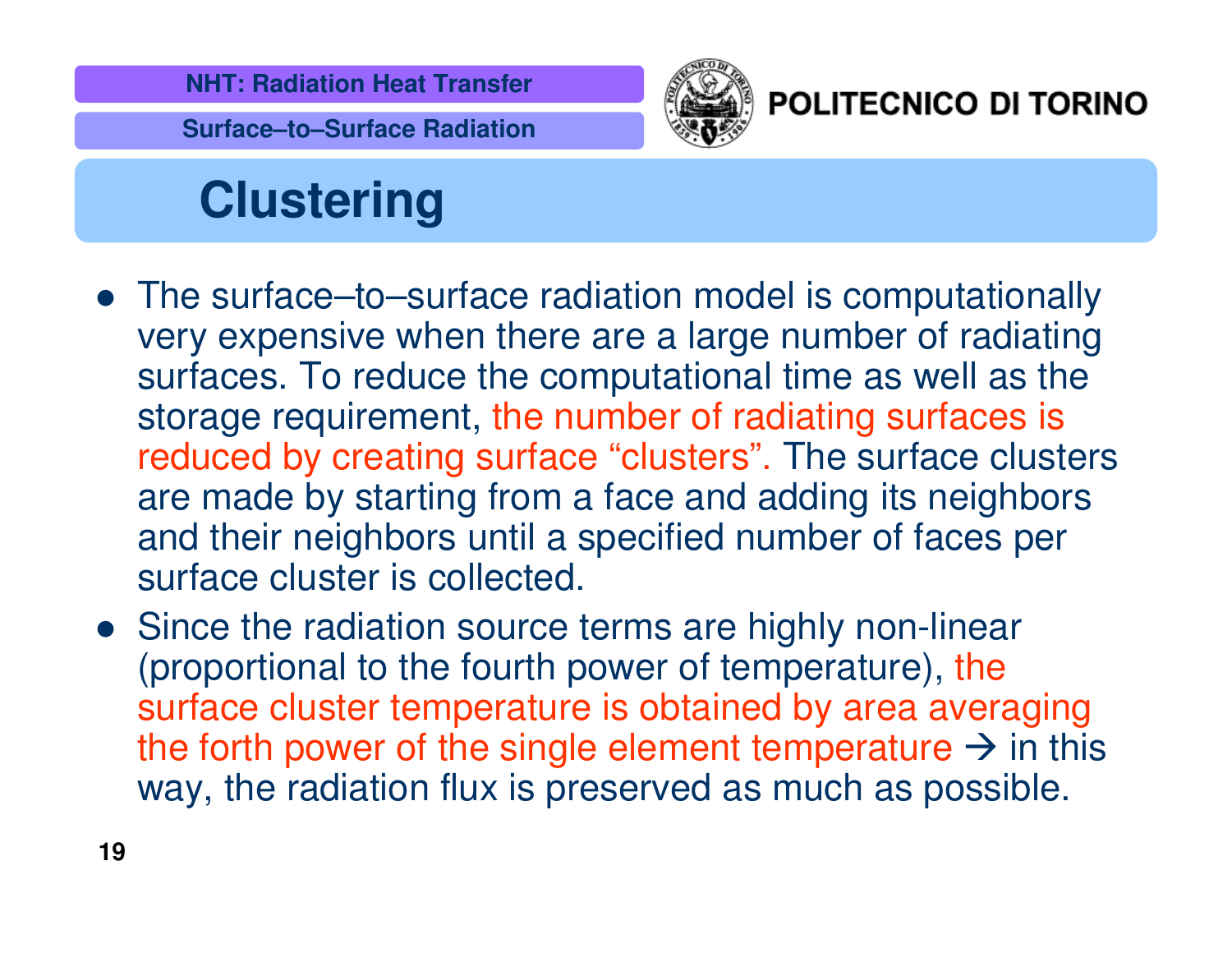

#### POLITECNICO DI TORINO

**Surface–to–Surface Radiation**

### **Catalog of Configuration Factors**

#### **www.me.utexas.edu/~howell/index.html**

#### John R. Howell **University of Texas at Austin**

#### **TABLE OF CONTENTS**

| <b>SECTION A</b>                       | <b>SECTION B</b>                 | <b>SECTION C</b>            |  |
|----------------------------------------|----------------------------------|-----------------------------|--|
| Differential area to differential area | Differential area to finite area | Finite area to finite area  |  |
| I. Differential element to             | I. Differential element to       | I. Planes and rectangles to |  |
| II. Differential strip to              | II. Differential strip to        | II. Disk to                 |  |
| III. Differential ring to              | III. Differential ring to        | III. Cylinder to            |  |
|                                        | IV. Differential sphere to       | IV. Cone to                 |  |
|                                        |                                  | V. Sphere to                |  |
|                                        |                                  | VI. Hemisphere to           |  |
|                                        |                                  | VII. Other                  |  |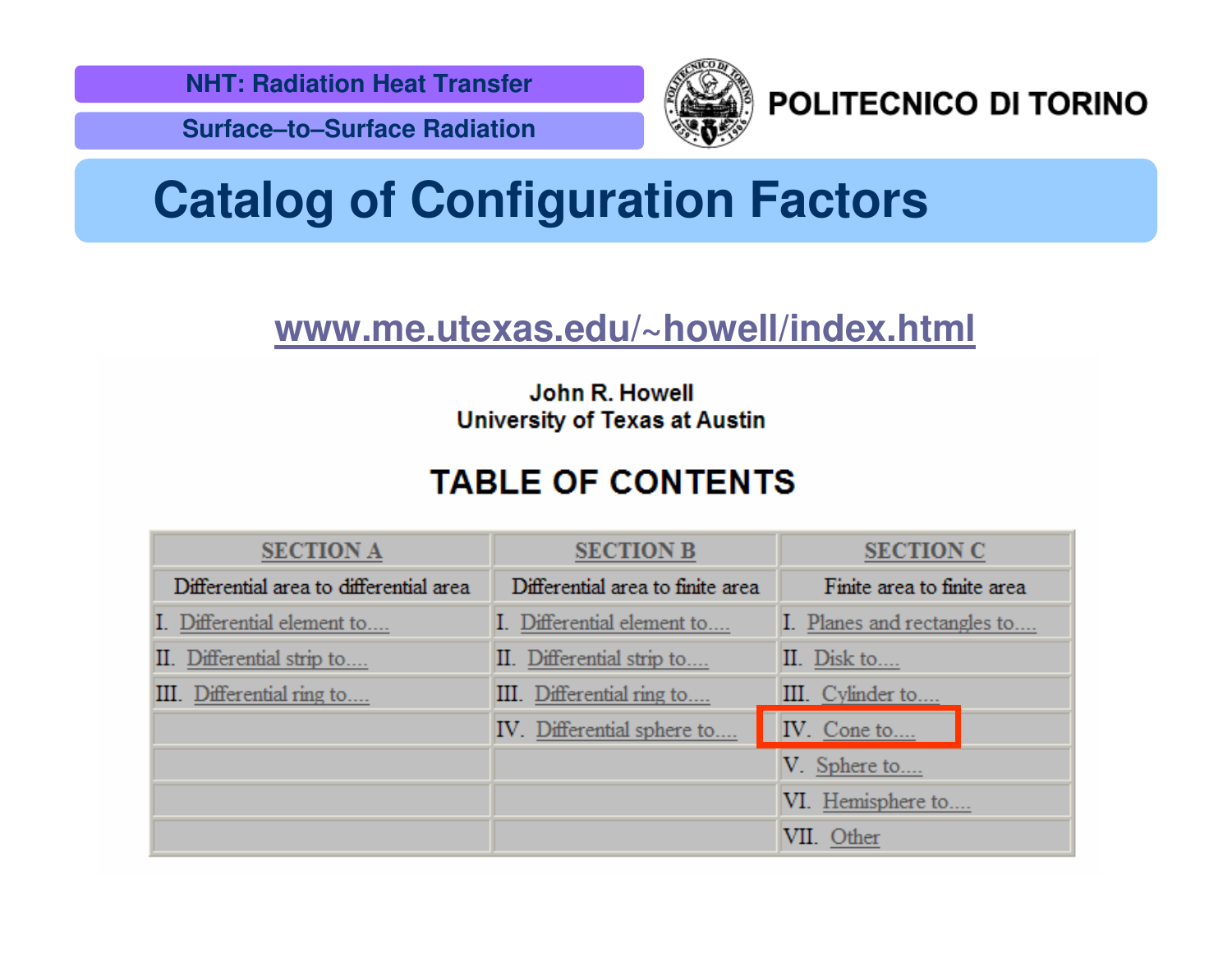



#### POLITECNICO DI TORINO

**Surface–to–Surface Radiation**

#### **Right Circular Cone to Base**



Definitions:

 $H = h/r_3$ ;  $R = r/r_3$ ;  $X = (1 + R<sup>2</sup>+H<sup>2</sup>)$ 

Governing Equation:

$$
F_{1-2} = \frac{2R^2 - X + (X^2 - 4R^2)^{1/2}}{2(X - 2R)^{1/2} \cdot (1 + R)}
$$

**21**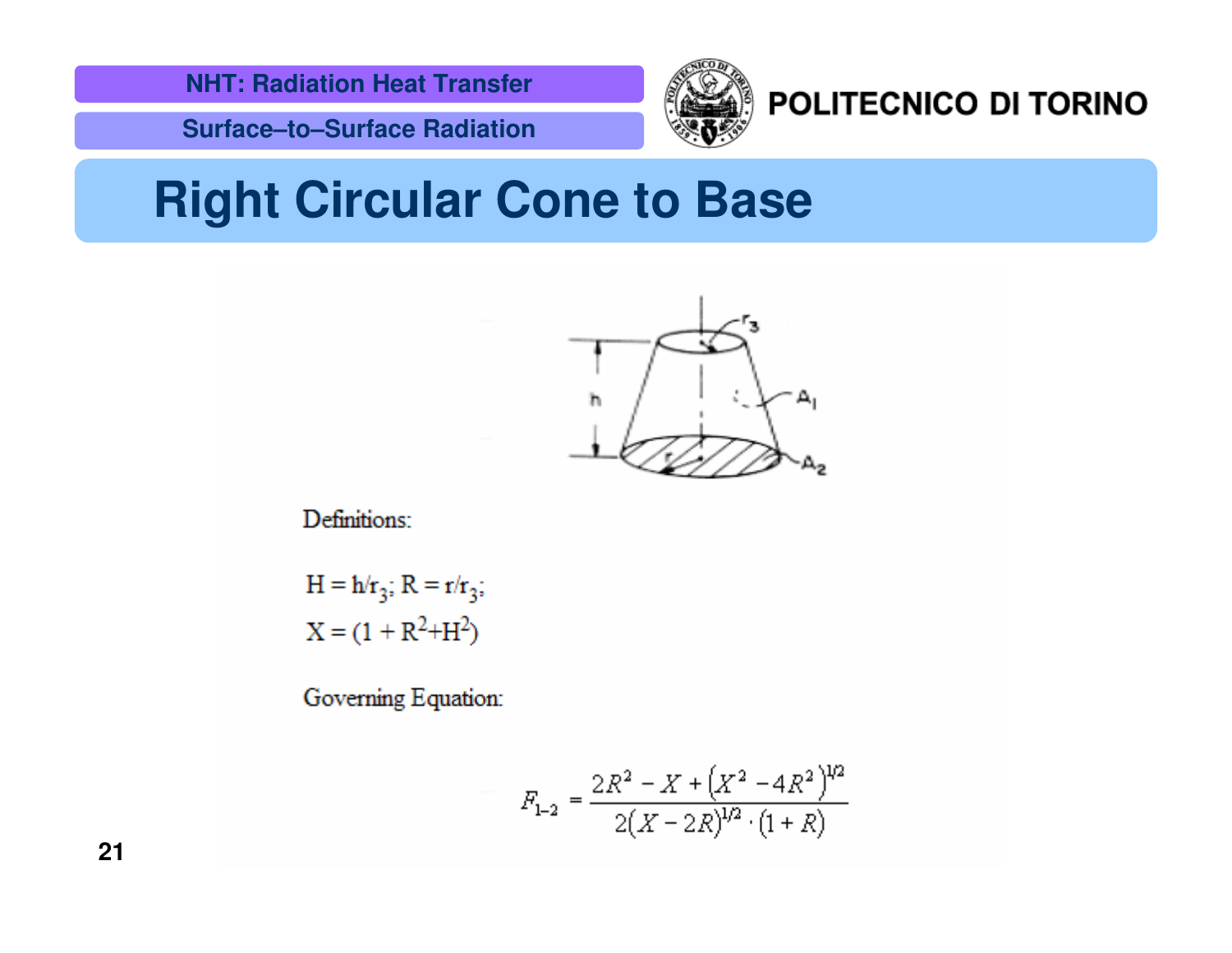**Radiation in Participating Media**

#### POLITECNICO DI TORINO

### **Beer's Law**

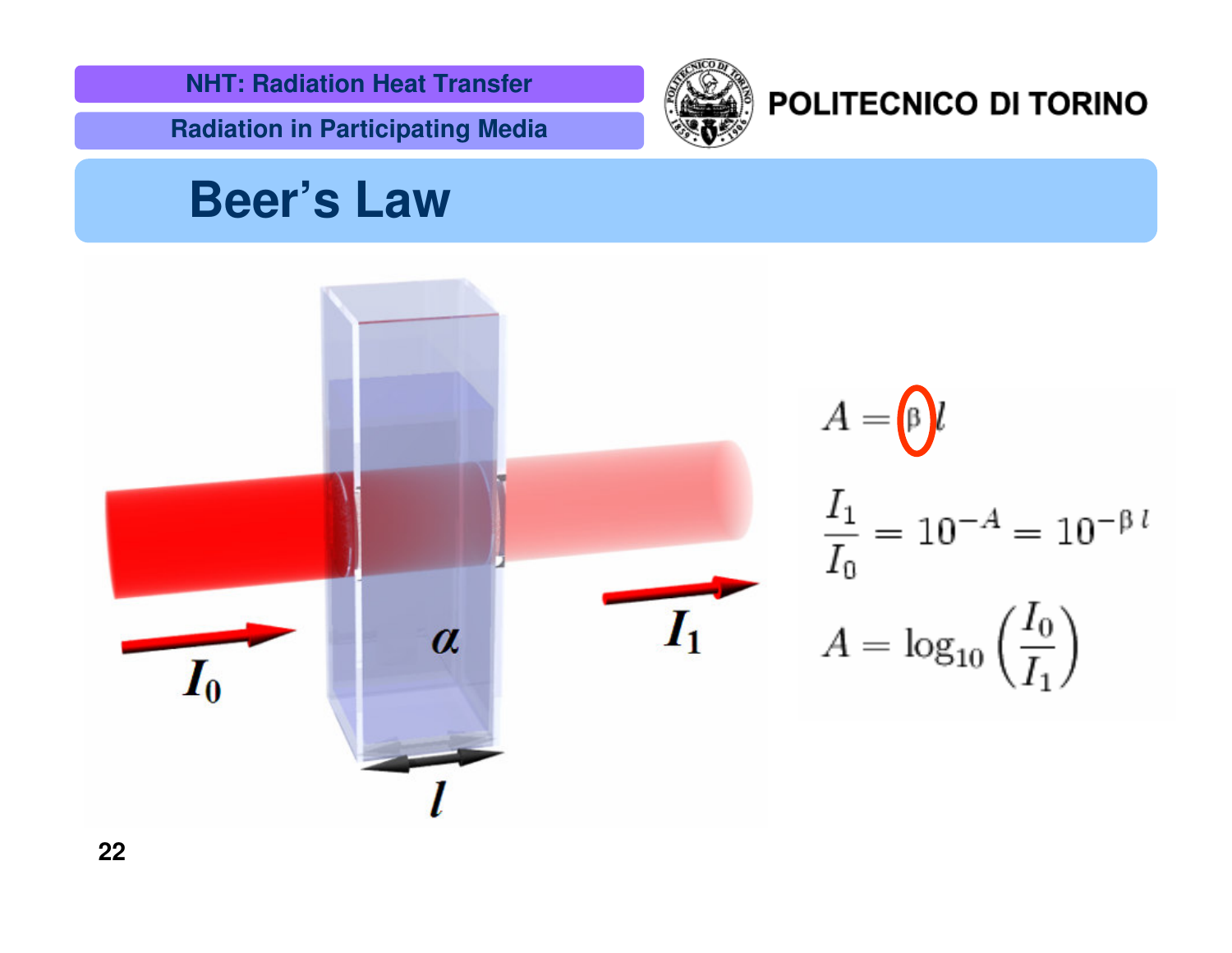

POLITECNICO DI TORINO

# **Participating Media: Optical Regimes**

- If  $\beta$ L<<1, then a medium is said to be optically thin  $\rightarrow$ radiation emitted within an optically thin medium travels to the bounding walls of the enclosure  $\rightarrow$  the radiation problem is highly simplified
- If  $\beta$ L~1, then the medium is neither optically thin nor optically think  $\boldsymbol{\rightarrow}$  the governing equations of transfer are integro–differential equations
- If  $\beta$ L>>1, then a medium is said to be optically thick  $\rightarrow$ radiation exchange occurs only among neighboring volume elements  $\rightarrow$  this is diffusion limit in which the governing radiative transport equations are differential equations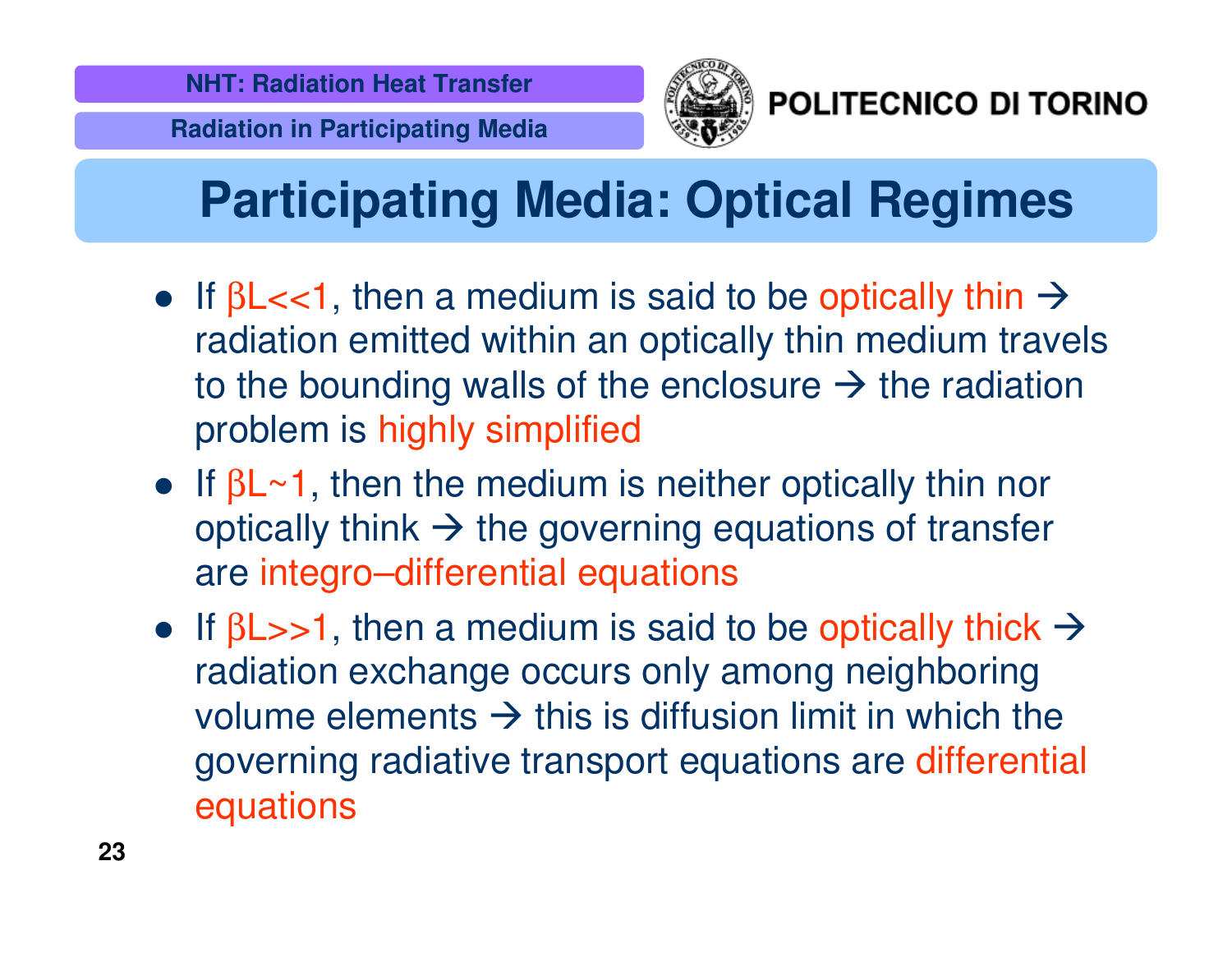

POLITECNICO DI TORINO

# **Emission and Absorption Mechanisms (gas)**

- A gas molecule stores energy in one of the four modes (with regards to radiation): electronic (E), vibrational (V), rotational (R), translational (T)  $\rightarrow$ 
	- (E) The electronic storage mode leads to both line and continuum absorption and emission
	- (R and V) Infrared region of the spectrum is dominated by rotational and vibrational bands associated with water vapor and carbon dioxide
	- (T) Translational degree of freedom does not in itself lead to emission, but it translational energy can be converted into any the previous forms by collisions.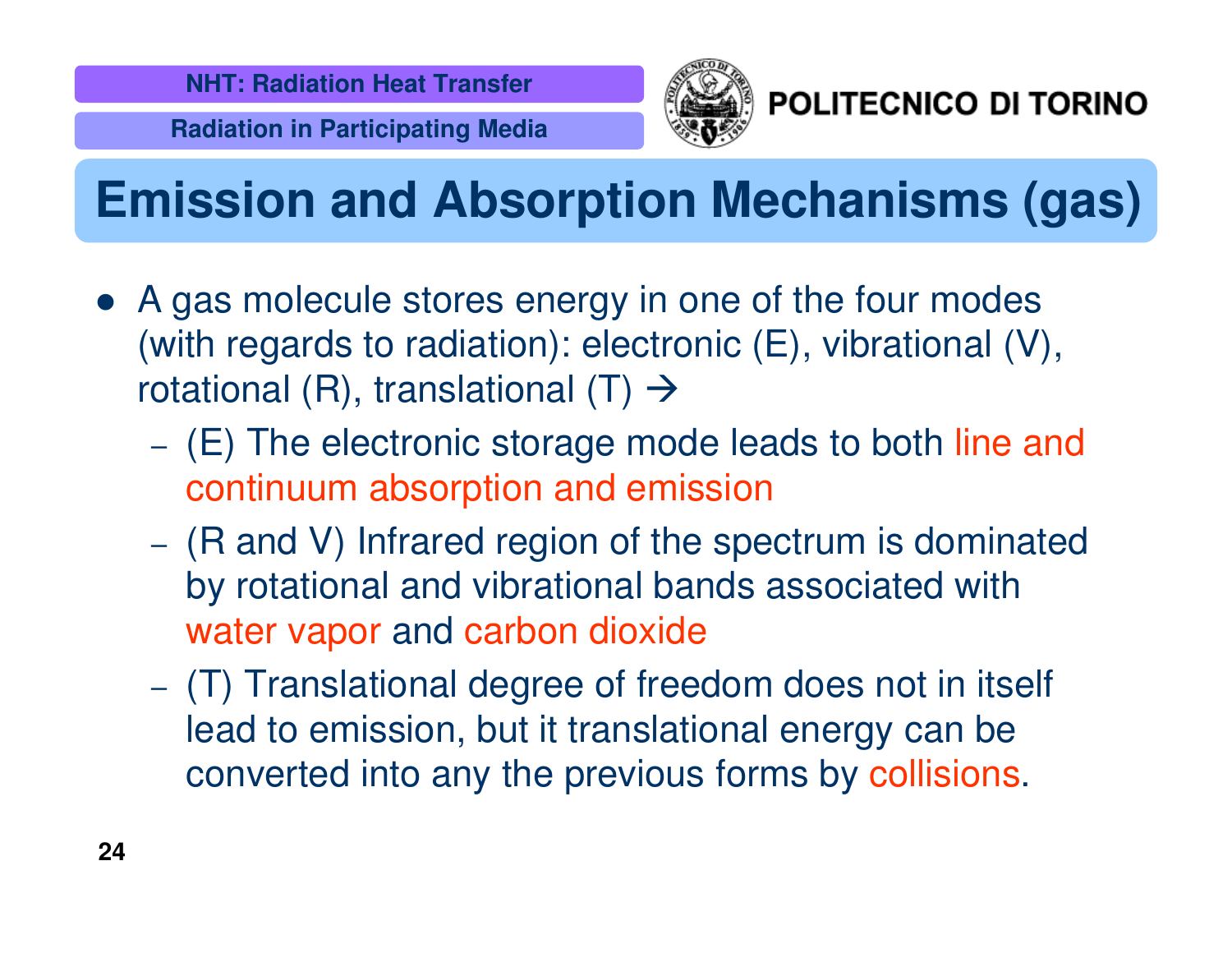



#### POLITECNICO DI TORINO

### **Emission and Absorption**

Consider an isothermal enclosure at equilibrium which is filled with an homogeneous participating media. Any gain in I must be exactly offset by a decrease in I.

$$
\frac{dI}{ds} = 0 = -k_a I + k_a I_b
$$
 where  $I = I_b$ 

In general, assuming local equilibrium,

$$
\frac{dl}{ds} = -k_{a}l + k_{a}l_{b}
$$
 (no scattering)

(IV.F.3) can also be written on a spectral basis as

$$
\frac{dI_{\lambda}}{ds} = -k_{a\lambda}I_{\lambda} + k_{a\lambda}I_{b\lambda}
$$
 (no scattering)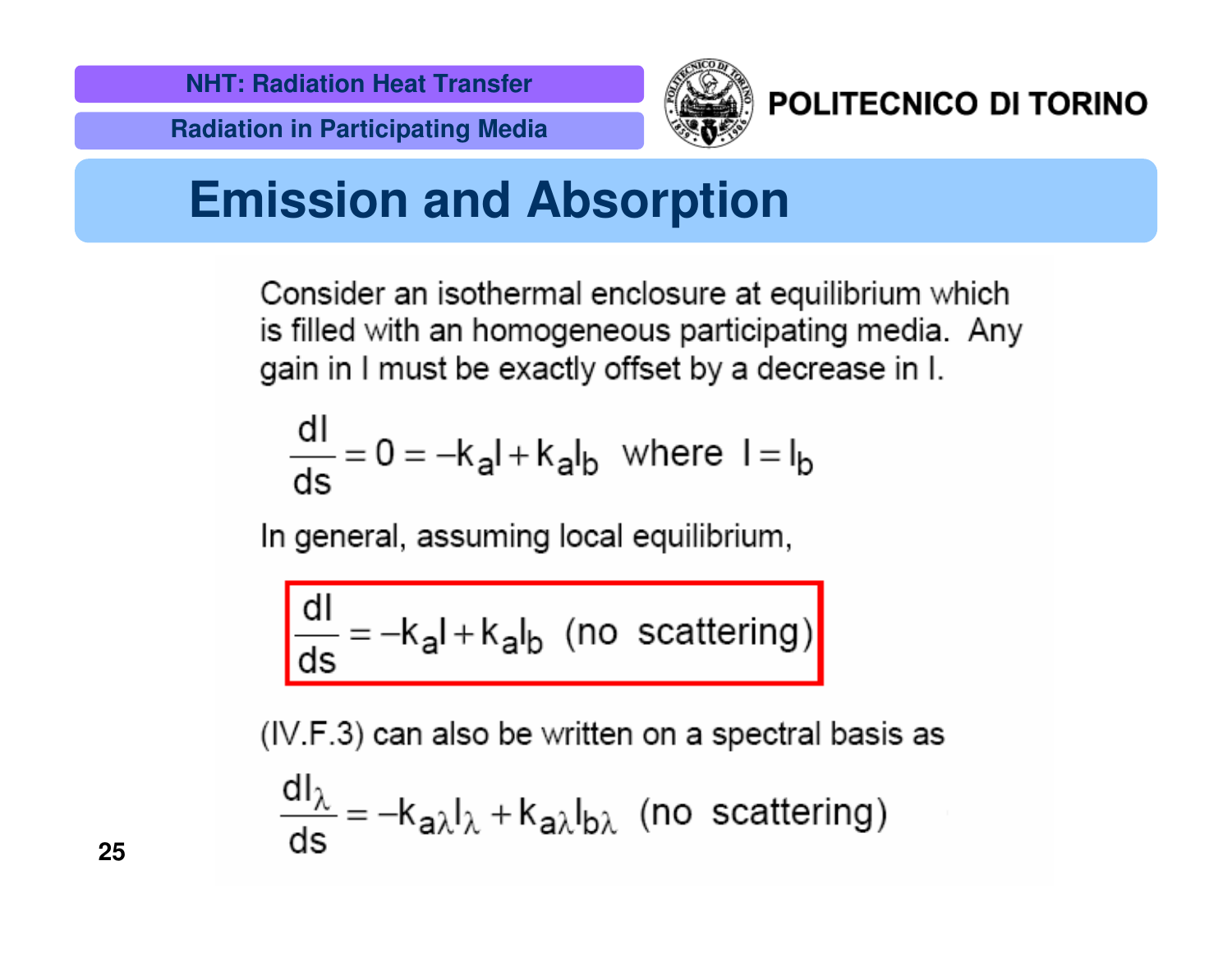



#### POLITECNICO DI TORINO

### **Hottel's Zone Method**

- The previous equations can be quite easily solved (pure differential equations)  $\rightarrow$  it is possible to find the conditions leading to <sup>a</sup> uniform temperature distribution within an absorbing emitting medium bounded by infinite parallel black walls
- Non–trivial cases are those where the effect is due to the perfect balance with other modes of heat transfer
- Then it is always possible to subdivide the generic domain into isothermal zones of appropriate shape such that the constant stepwise profile approximates the actual solution  $\rightarrow$  the analysis (Hottel's method) allows to recover the consistent thermal fluxes at the
- **26**boundaries of the arbitrary zones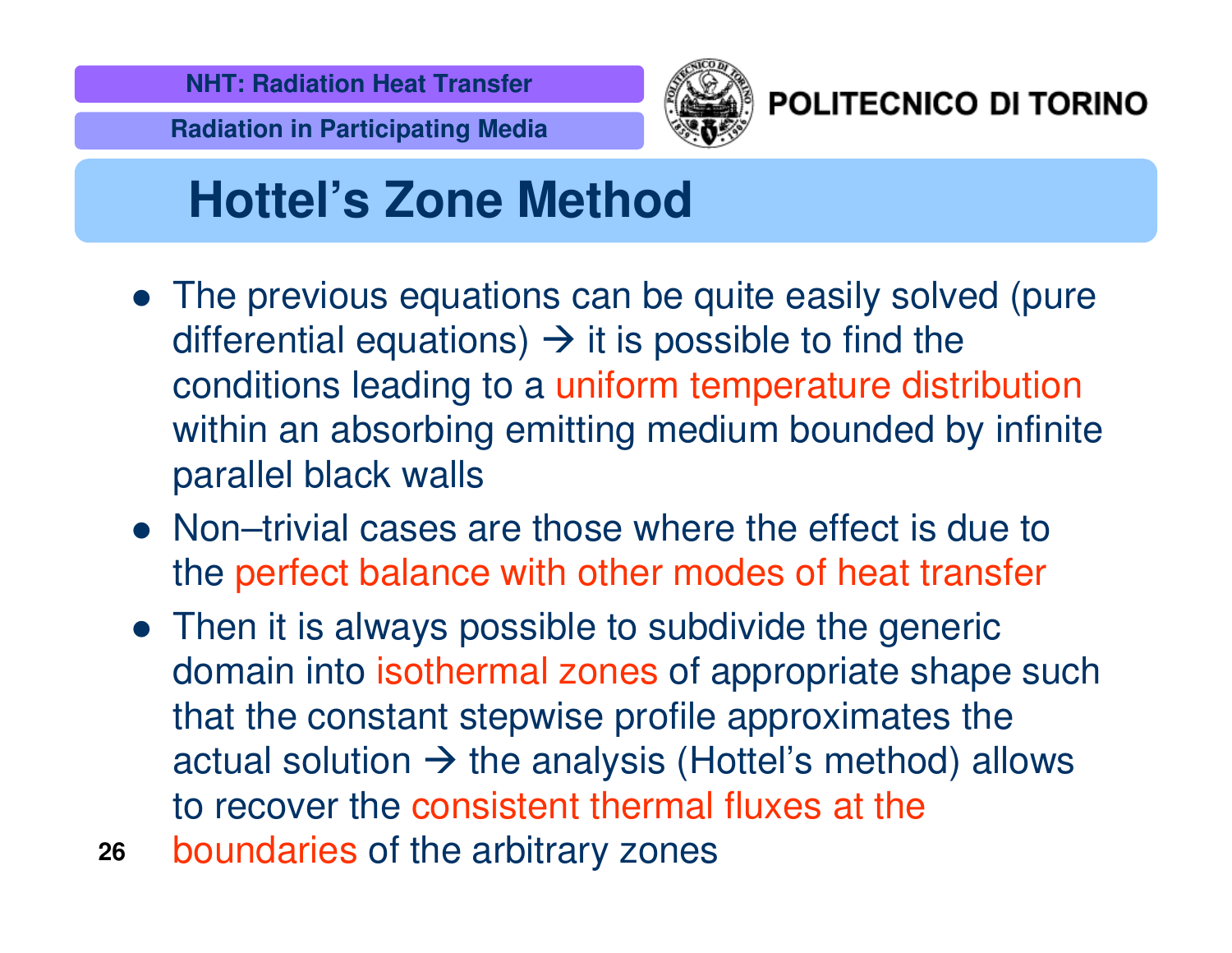

#### POLITECNICO DI TORINO

**Radiation in Participating Media**

### **Analytical Solution for <sup>a</sup> Ray**

$$
\frac{dI}{ds}+aI=\frac{a\sigma T^4}{\pi}
$$

where  $a =$  gas absorption coefficient

 $=$  intensity  $I^-$ 

 $T =$  gas local temperature

 $\sigma$  = Stefan-Boltzmann constant (5.672  $\times$  10<sup>-8</sup> W/m<sup>2</sup>-K<sup>4</sup>)

$$
I(s) = \frac{\sigma T^4}{\pi} (1 - e^{-as}) + I_0 e^{-as}
$$

**27**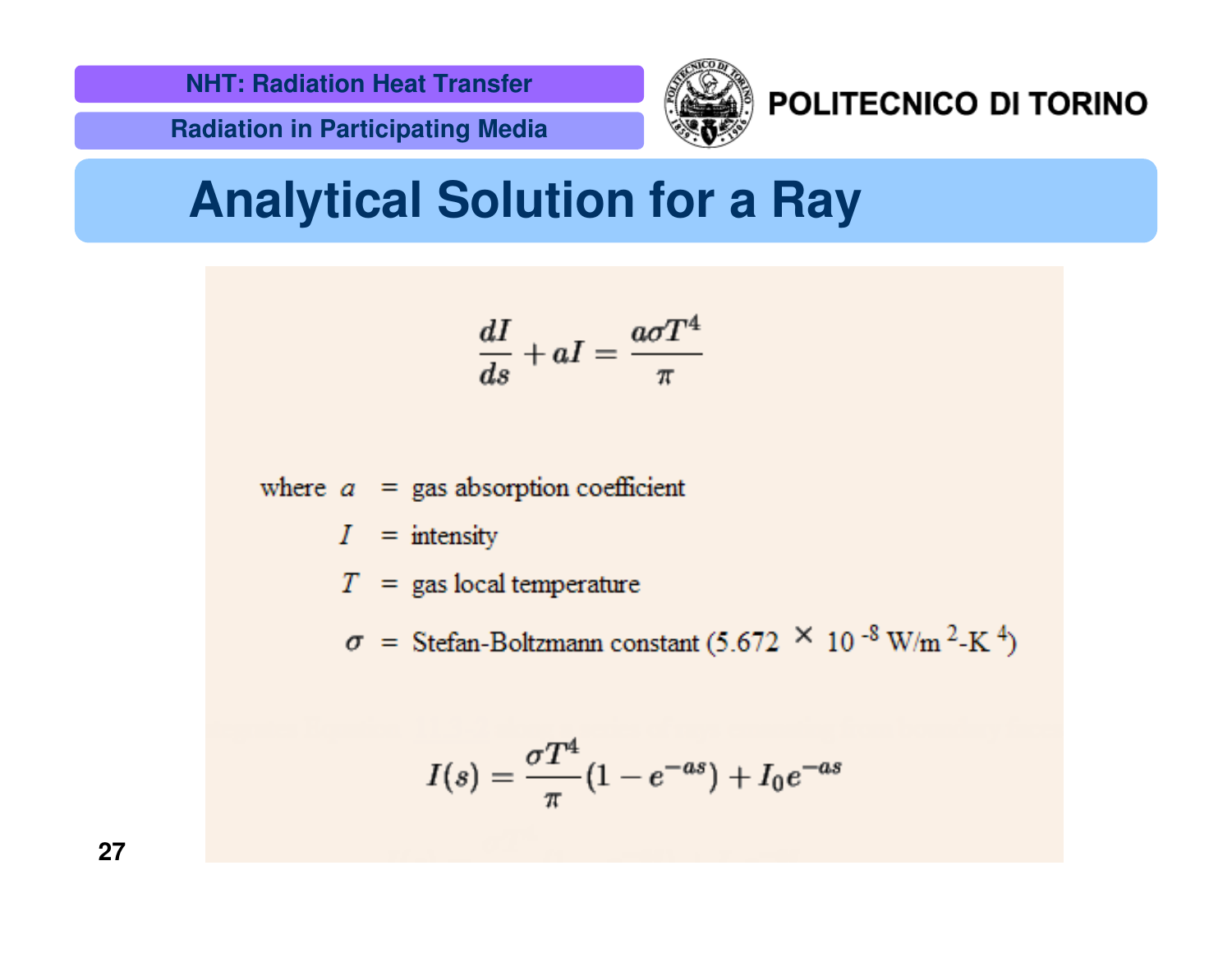

#### POLITECNICO DI TORINO

### **Discrete Transfer Radiation Model (2)**

- For example in Fluent®, the DTRM integrates the previous equation along <sup>a</sup> series of rays emanating from boundary faces  $\rightarrow$  The energy source in the fluid due to radiation is then computed by summing the change in intensity along the path of each ray that is traced through the fluid control volume
- The "ray tracing" technique used in the DTRM can provide an estimation of radiative heat transfer between surfaces without explicit view-factor calculations  $\rightarrow$  At each radiating face, rays are fired at discrete values of the polar and azimuthal angles

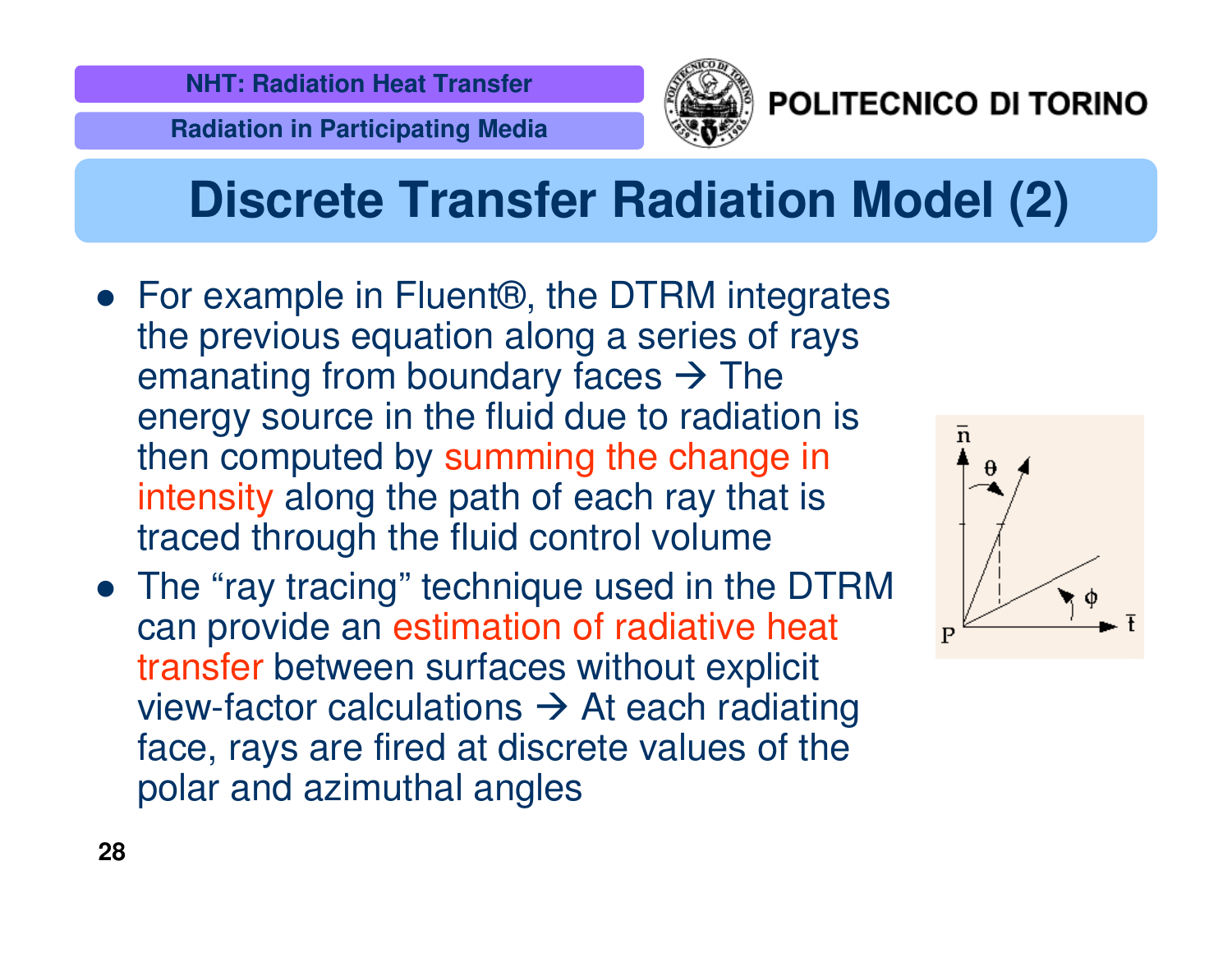



#### POLITECNICO DI TORINO

# **Scattering**

- Scattering in participating media is analogous to reflection in surface radiation  $\rightarrow$  the main difference is that scattering occurs in the whole 4π-space
	- In the Rayleigh scattering model, the scattered energy in any direction varies as the forth power of the frequency  $\rightarrow$ this theory applies when the scattering particles are small compared to the wavelength of the scattered light
	- In the MIE scattering model, the scattering centers are described as semi–transparent bodies  $\rightarrow$  it describes the interaction between particles and incident radiation when scattering particles are not small compared to the wavelength of the scattered light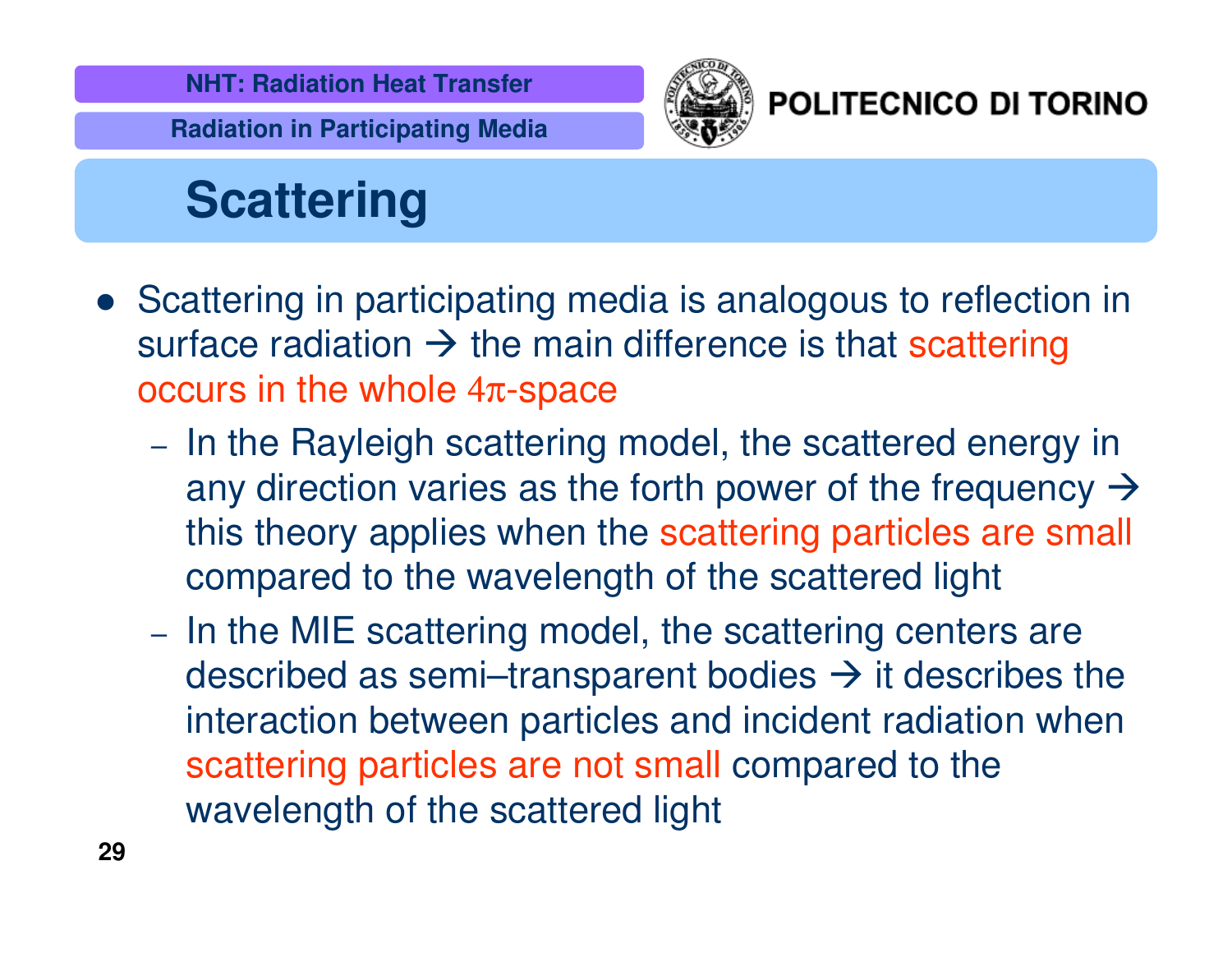**Radiation in Participating Media**



#### POLITECNICO DI TORINO

### **Total Radiation Transfer Equation (RTE)**

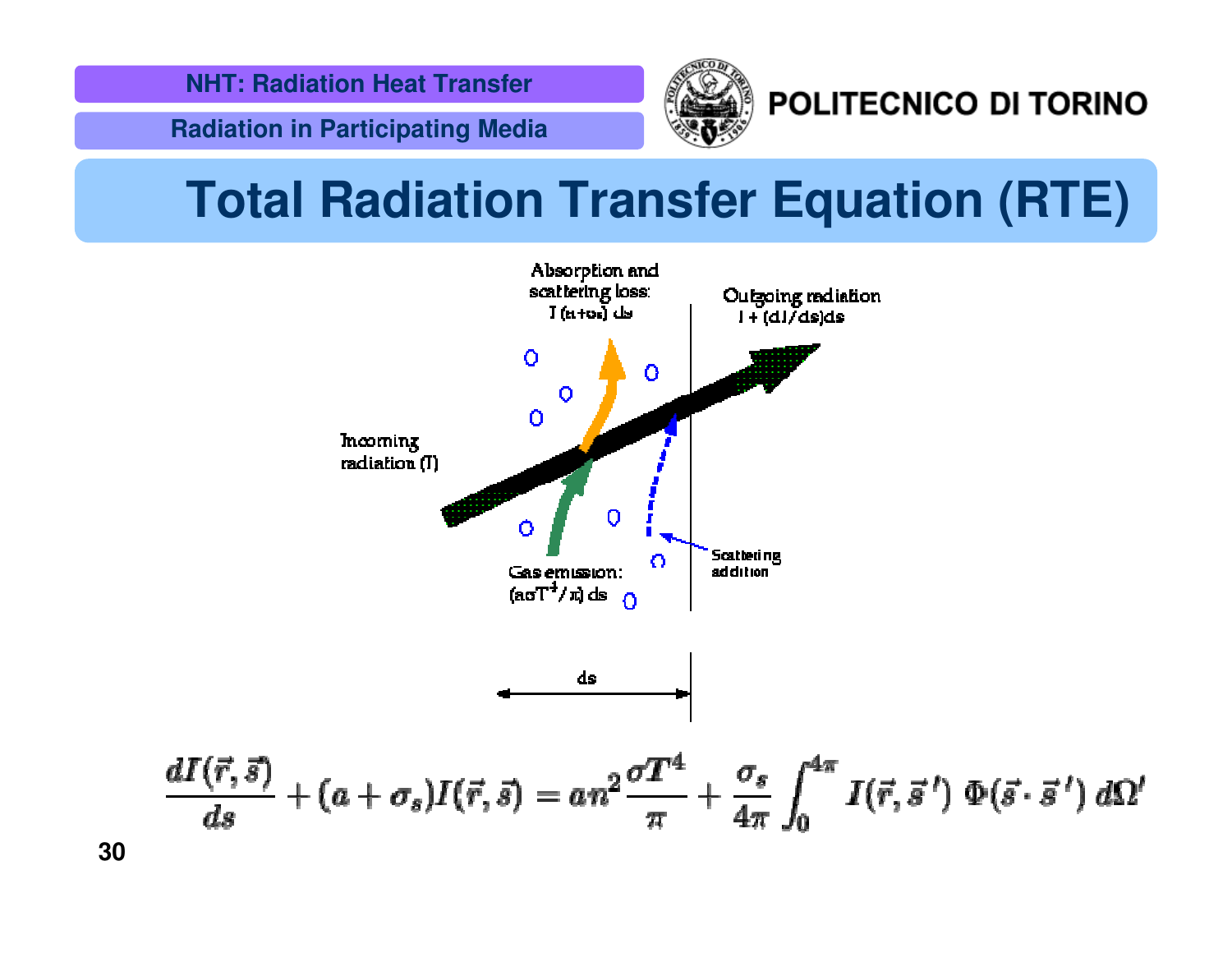



#### POLITECNICO DI TORINO

### **Total Radiation Transfer Equation (RTE)**

$$
\frac{dI(\vec{r},\vec{s})}{ds}+(a+\sigma_s)I(\vec{r},\vec{s})=\underbrace{(an^2)}_{\pi}\frac{T^4}{4\pi}\underbrace{\sigma_s}_{4\pi}\int_0^{4\pi}I(\vec{r},\vec{s}\otimes\Phi)\cdot\vec{s}^{\,\prime})\;d\Omega^{\prime}
$$

where  $\vec{r}$  = position vector

- $=$  direction vector  $\vec{S}$
- $\vec{s}$ <sup> $\prime$ </sup> = scattering direction vector
- $n =$  refractive index
- $\sigma_s$  = scattering coefficient
- $\Phi$  = phase function
- $\Omega'$  = solid angle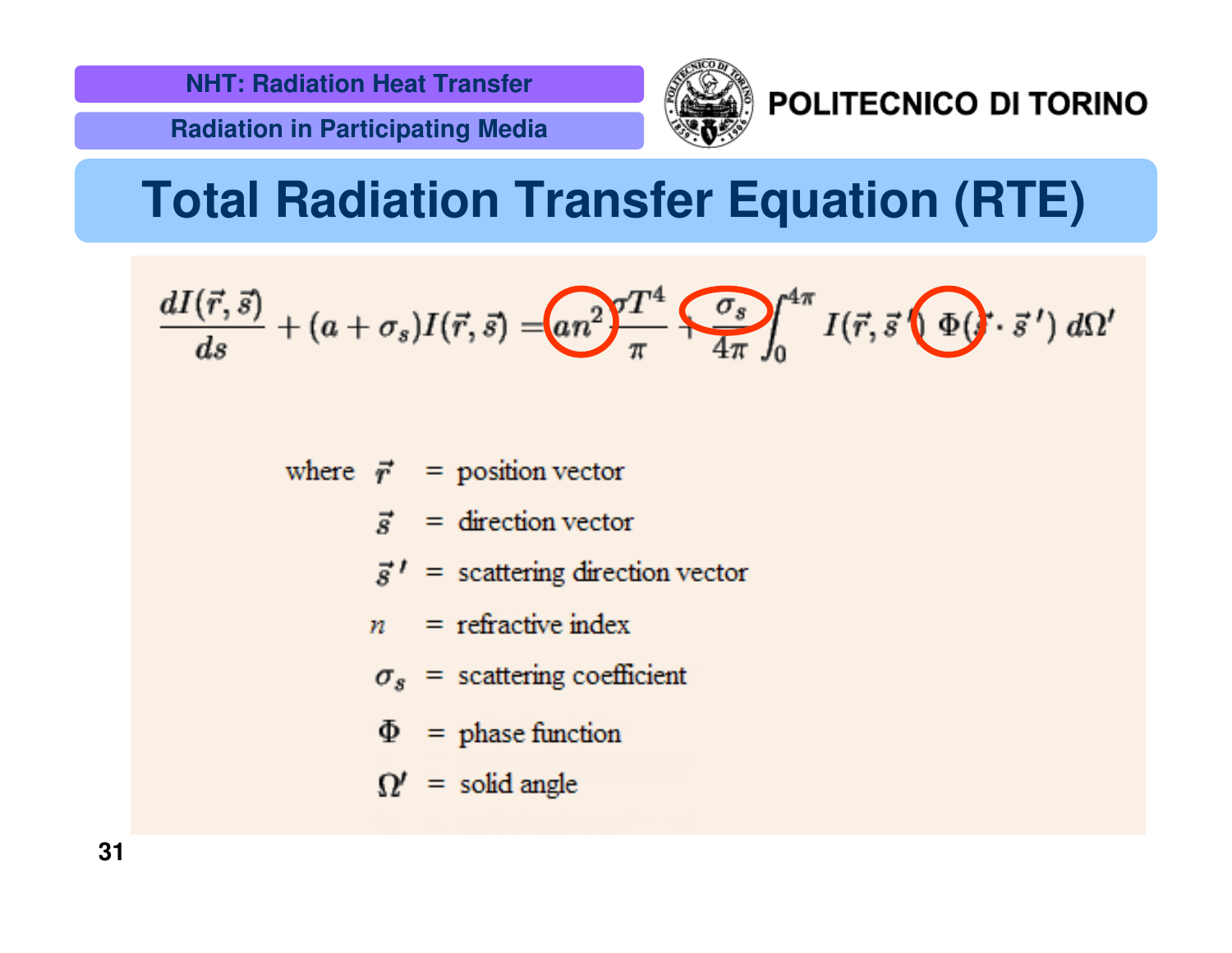

POLITECNICO DI TORINO

# **Traditional Methods for RTE Analysis**

- In all those cases, where scattering is usually not isotropic, reflection is seldom diffuse and geometry is complicated, traditional methods to solve RTE are:
	- Discrete–Ordinate Approximation  $(S_{n})$ ; the integrals taking into account the scattering are approximated as appropriately weighted sums;
	- Differential Approximation  $(\mathsf{P}_{\mathsf{N}})$ ; the intensity is approximated as truncated series of appropriate transcendental functions.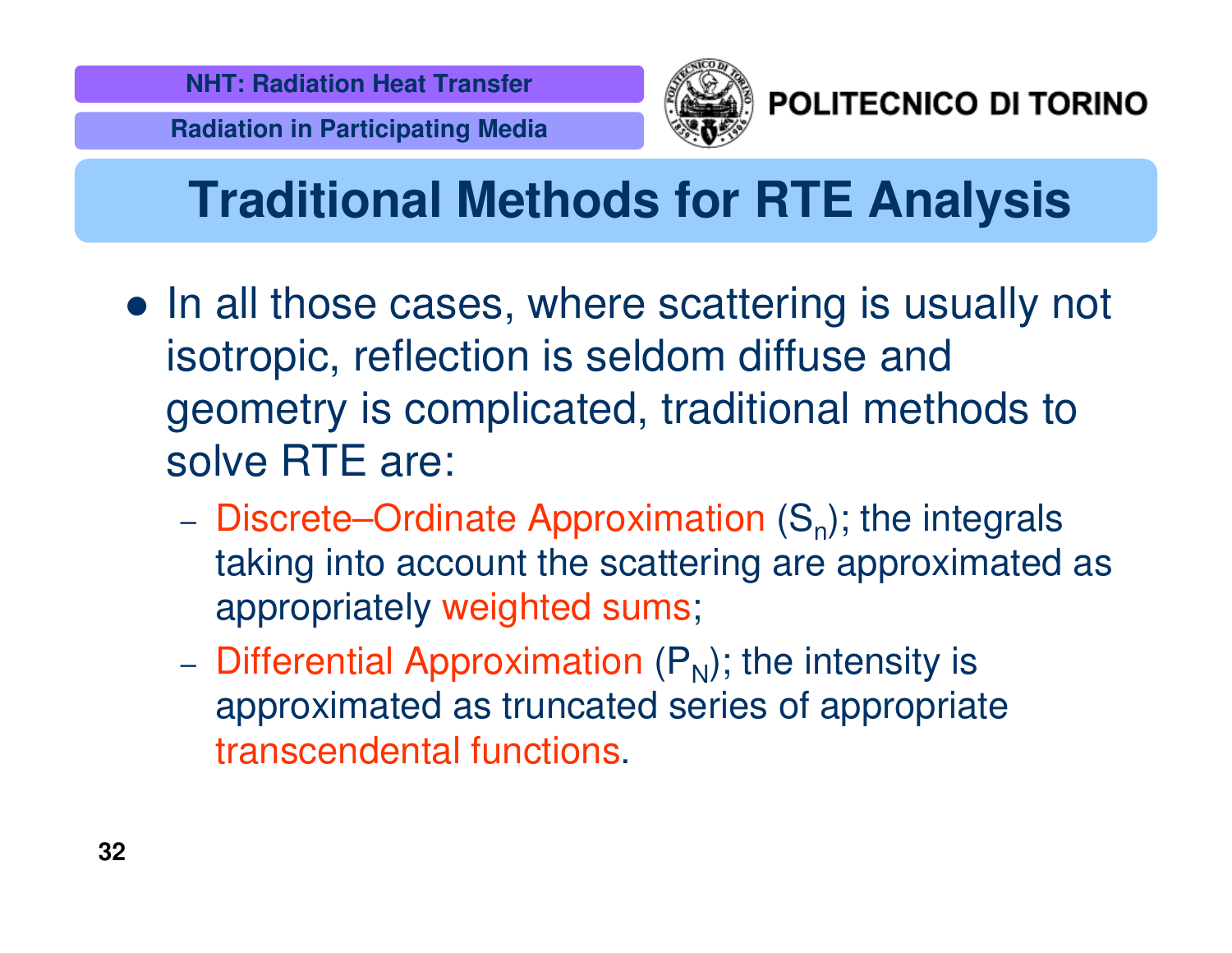

POLITECNICO DI TORINO

# **Discrete–Ordinate Approximation (S<sub>n</sub>)**

- The terms "ordinate" here refers to direction, or axis, in 4π-space. For every ordinate passing in one direction <sup>a</sup> second ordinate passes in the opposite direction  $\rightarrow$ therefore the ordinates appear in pairs (S<sub>2</sub> , S<sub>4</sub> , ...)
- Each particular scheme is identified by the set of direction cosines and related weights  $\rightarrow$  Gaussian sets are widely documented, but this is still an area of active research
- This scheme solves for as many transport equations as the considered directions  $\rightarrow$  The numerical techniques are similar to those used in order to solve the other equations governing the fluid flow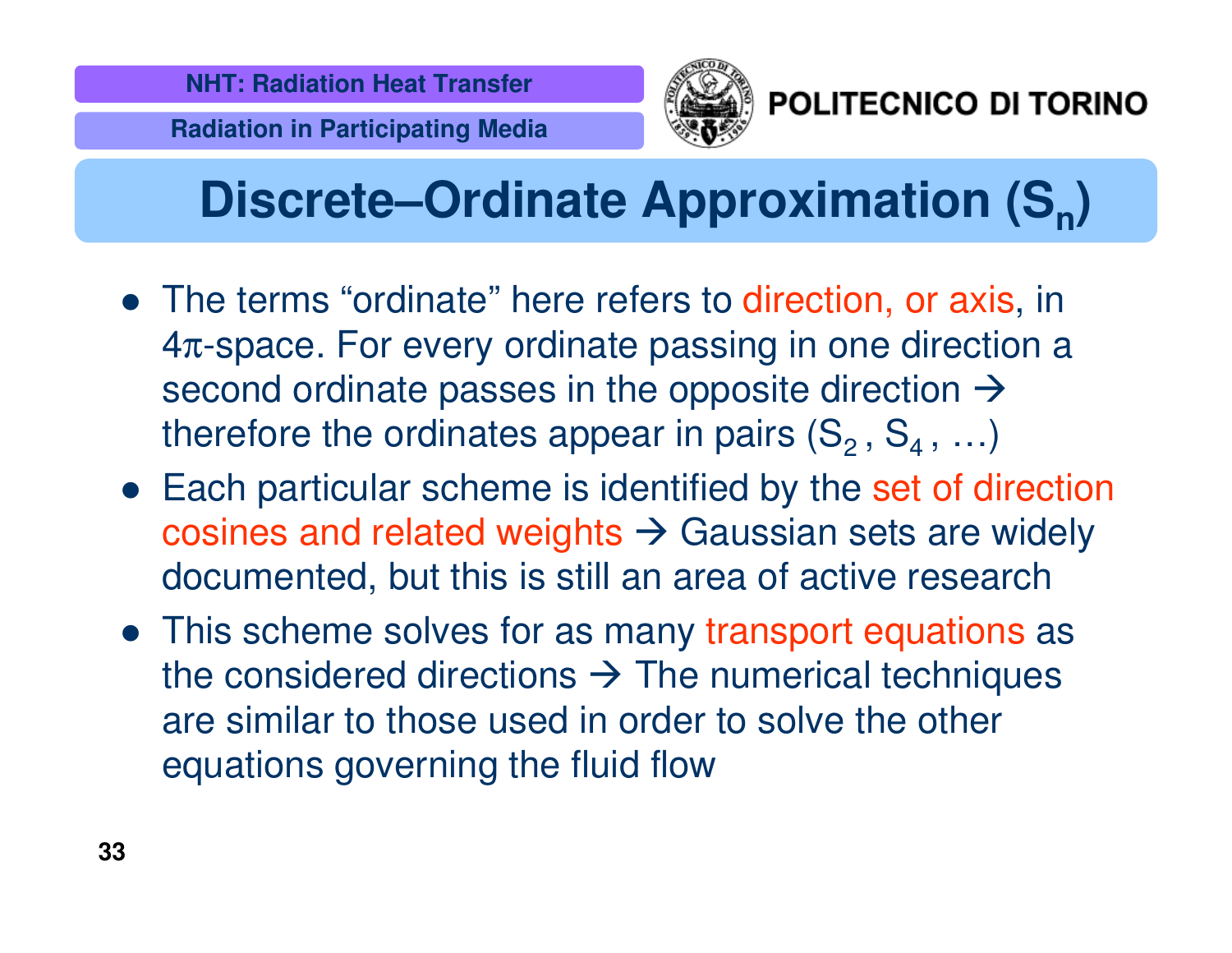



POLITECNICO DI TORINO

### **Discrete Ordinates Model (3)**

- For example in Fluent®, each octant of the angular space at any spatial location is discretized into solid angles, called control angles.
- Each control angle is subdivided in smaller portions (pixelation) and the energy contained in each pixel is then treated as incoming or outgoing to the face (stepwise approximation)

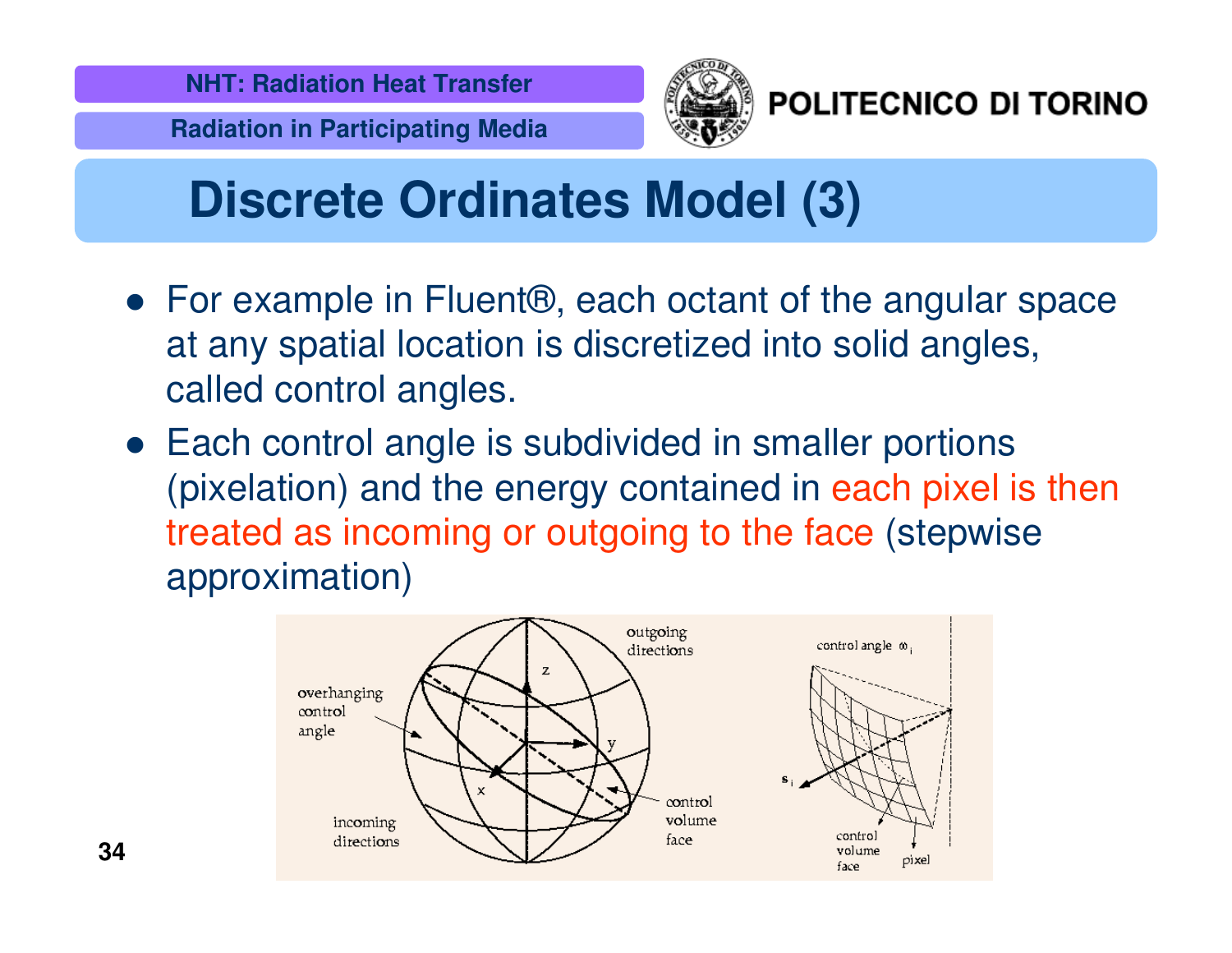



POLITECNICO DI TORINO

# **Differential Approximation (P<sub>N</sub>)**

- The basic idea is that the intensity in a participating medium can be represented as <sup>a</sup> rapidly converging series whose terms are based on orthogonal spherical harmonics  $\rightarrow$  usually a small number is usually adequate (P<sub>1</sub>, P<sub>3</sub>, ...)  $\rightarrow$  for example in P<sub>1</sub> approximation only zeroth and first order moments of the intensity are considered
- Essentially the deviation of local intensity from its local means value is expressed in terms of the local gradients  $\rightarrow$  this allows to derive a diffusion expression for the radiation flux and consequently to derive an advection– diffusion equation for the local mean intensity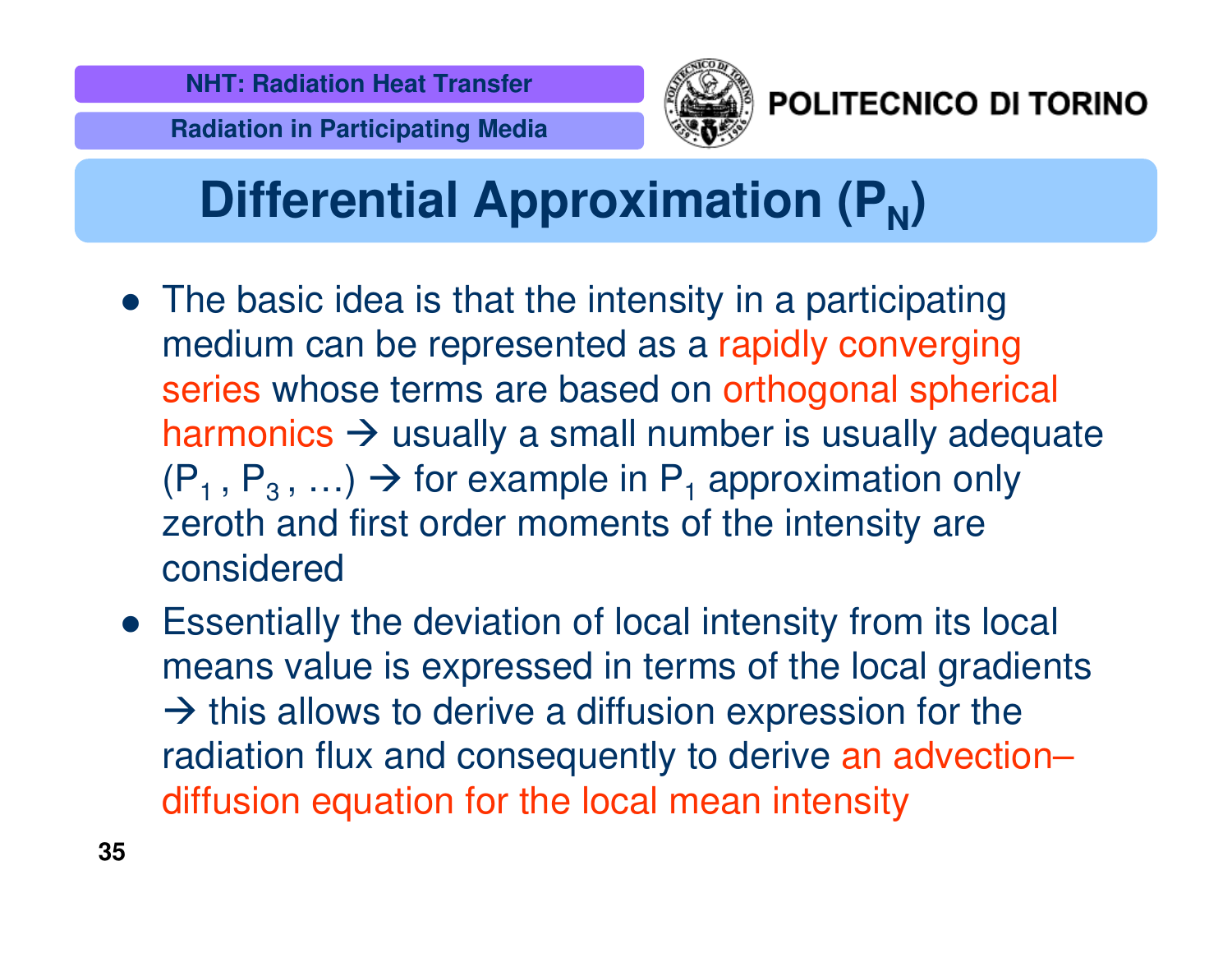



POLITECNICO DI TORINO

# **Approach to "Equilibrium"**

$$
\frac{dI(\vec{r},\vec{s})}{ds}=-~a~(~I(\vec{r},\vec{s})-~I(\vec{r},\vec{s})^{\,\text{b}}\,)
$$

- The RTE can be expressed in terms of approach to "equilibrium", in order to model the absorption and emission processes.
- On the other hand, the scattering term represents an additional forcing term, which substantially does not modify the structure of the equation (even though it is an integro-differential operator, leading to longdistance coupling)
- There are some similarities with some simplified kinetic
- **36**equations (BGK approximation)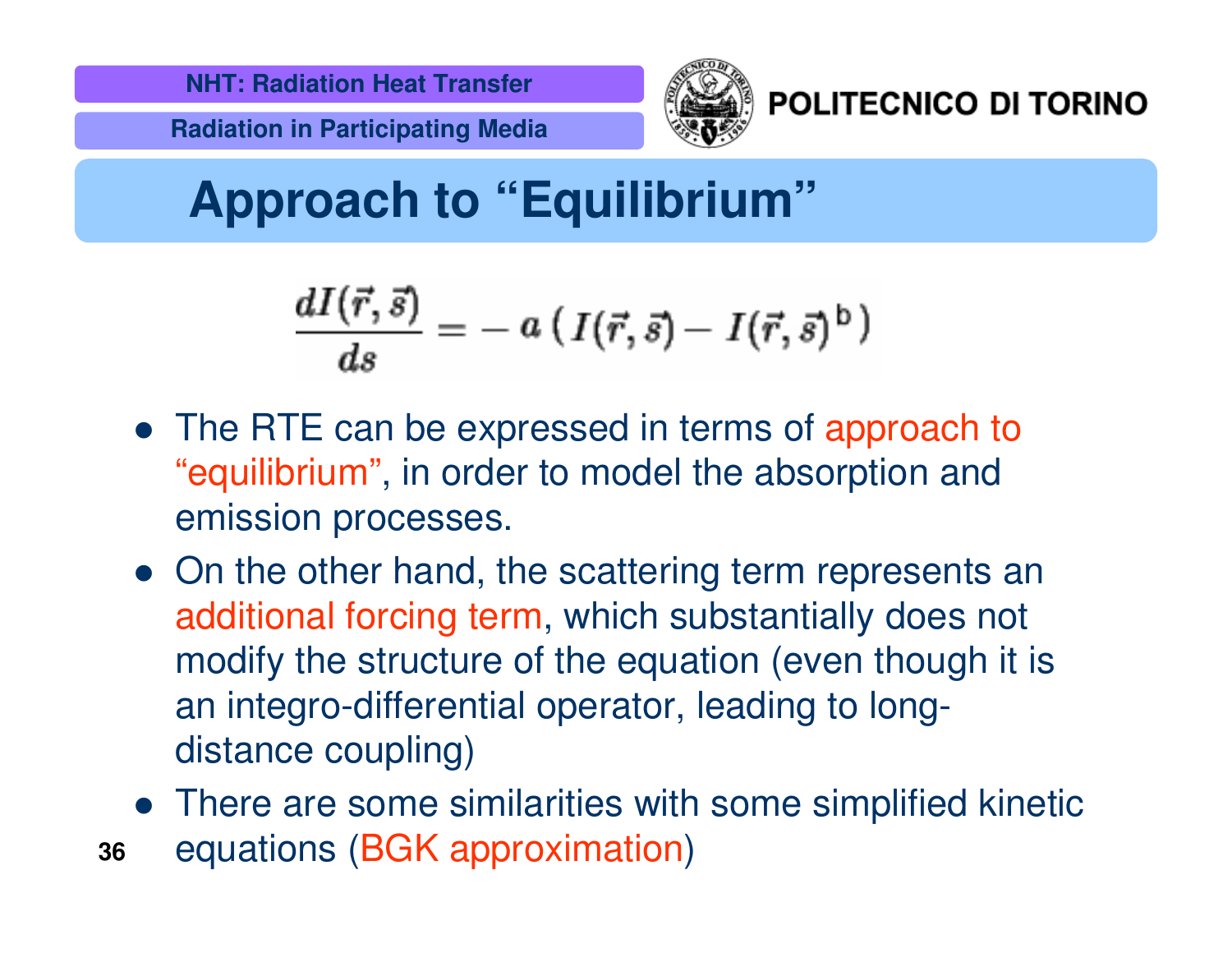



#### POLITECNICO DI TORINO

# **P-1 Radiation Model (4)**

- For example in Fluent®, the P-1 model solves an advection–diffusion equation for the quantity G, which is the mean local incident radiation
- Consequently the gradient of the radiation flux can be directly substituted into the energy equation to account for heat sources (or sinks) due to radiation

$$
q_r=-\Gamma \nabla G
$$

$$
\nabla\left(\Gamma\nabla G\right)-aG+4a\sigma T^4=S_G
$$

$$
\nabla \cdot (\Gamma \nabla G) + 4\pi \left( a \frac{\sigma T^4}{\pi} + E_p \right) - (a + a_p)G = 0
$$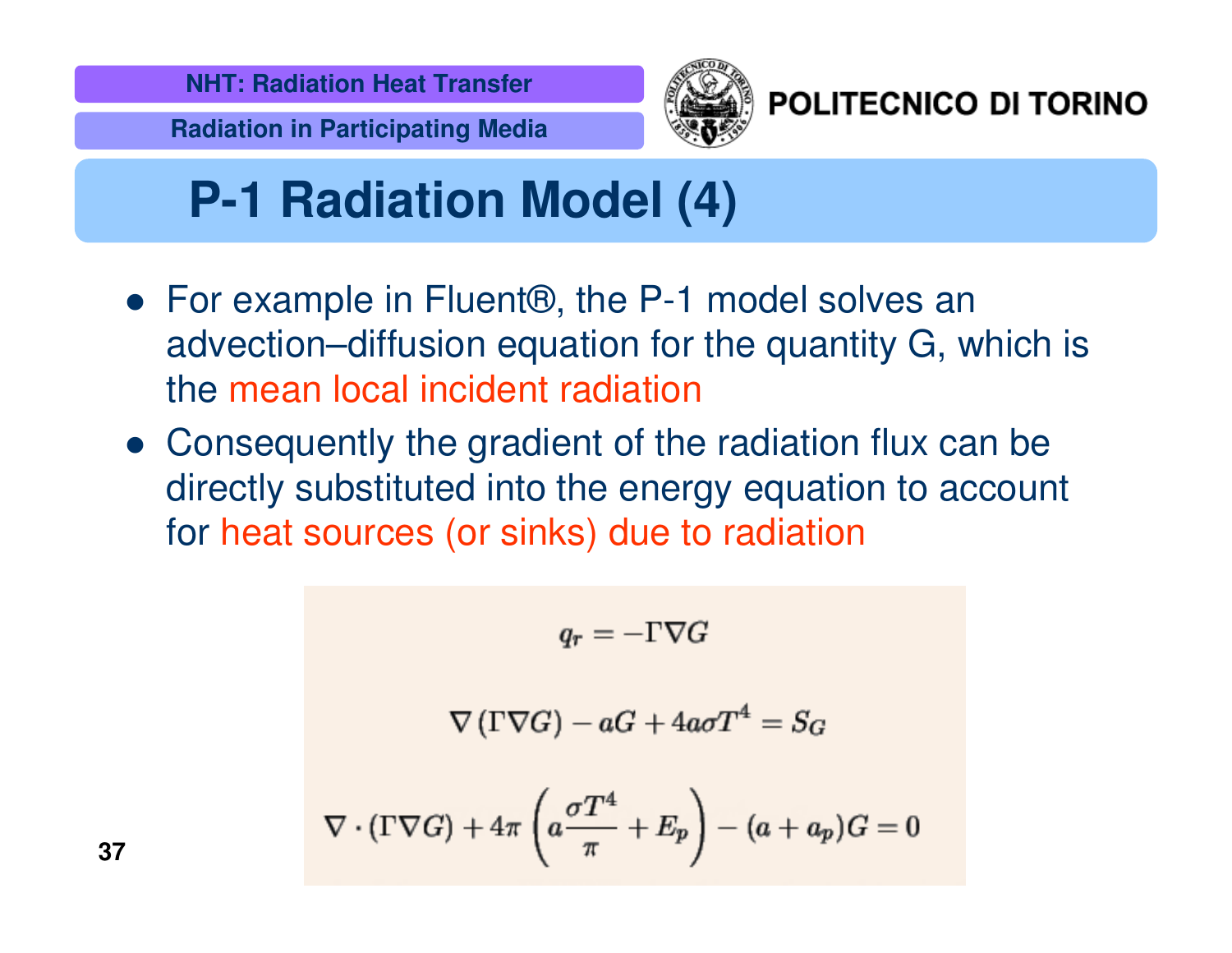



POLITECNICO DI TORINO

# **Rosseland Model (5)**

- Moreover in Fluent<sup>®</sup>, when the medium is optically thick, it is possible to further simplify the numerical model by means of the Rosseland approximation
- Instead of solving an equation for G, it is possible to assume the theoretical value prescribed by the back body expression and then to group the consequent radiation terms in some modified transport coefficients for the energy equation (liminal transport coefficients)

$$
q_r=-\Gamma \nabla G
$$
  

$$
q_r=-16\sigma\Gamma T^3\nabla T
$$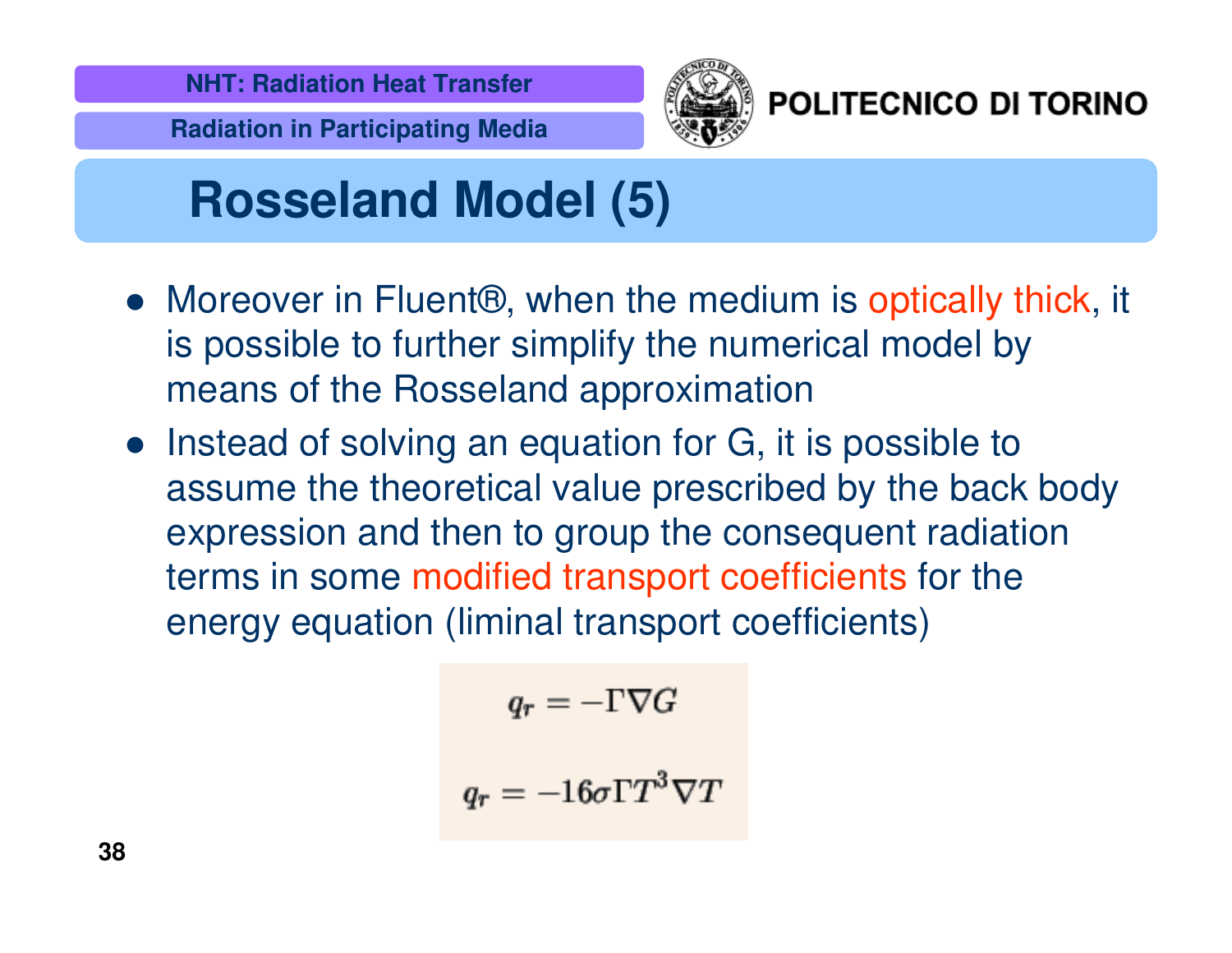



#### POLITECNICO DI TORINO

β**L**

| <b>Surface-to-surface Model(1)</b>        | <b>S2S</b>  |  |  |
|-------------------------------------------|-------------|--|--|
| <b>Discrete Transfer Radiation (2)</b>    | <b>DTRM</b> |  |  |
| Discrete-ordinate Model (3)               | DO          |  |  |
| <b>P-1 Differential Approximation (4)</b> | <b>P-1</b>  |  |  |
| <b>Rosseland Model (5)</b>                | <b>RM</b>   |  |  |

**Overview of Radiation Models in Fluent®**

# **Long-distance coupling**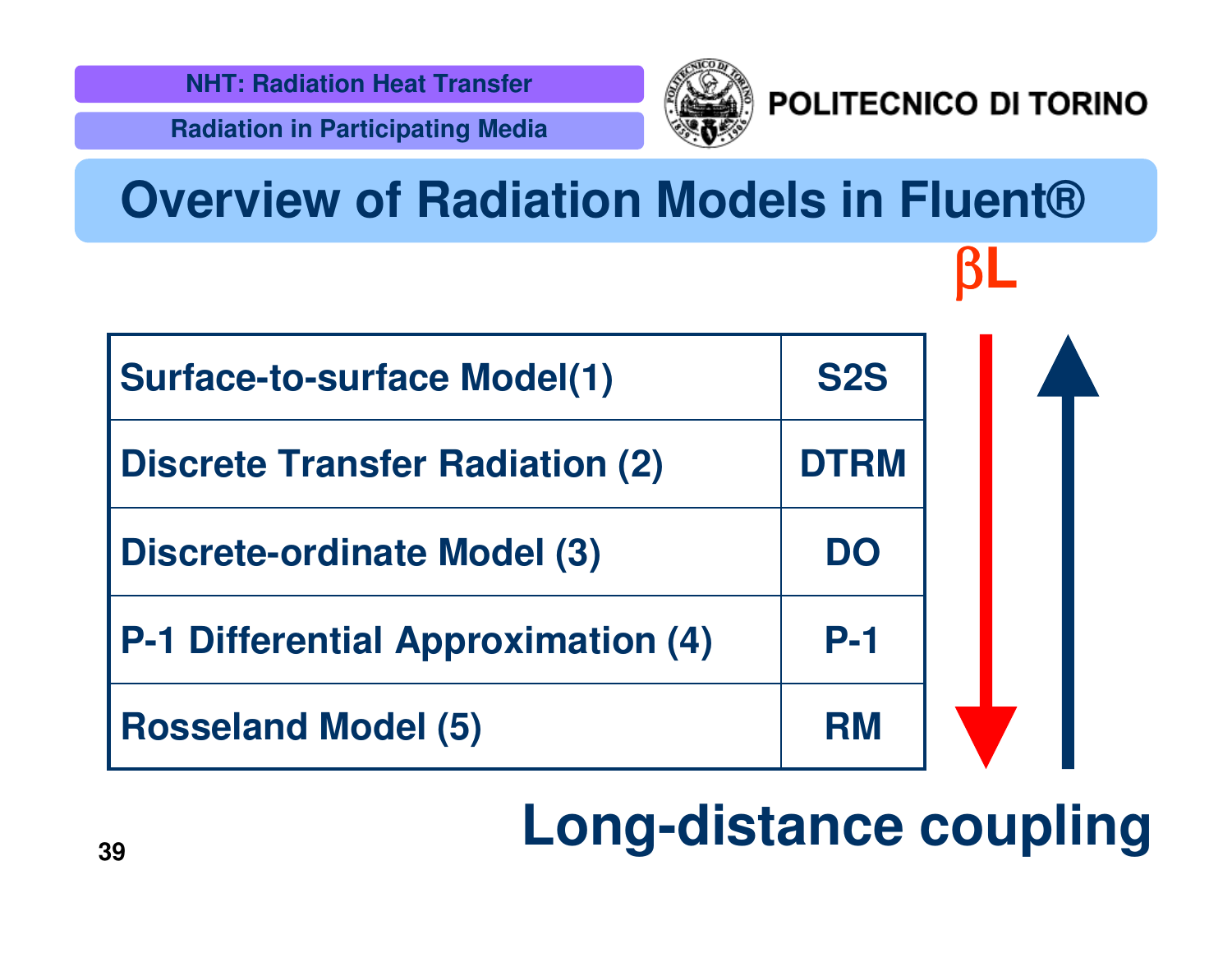

#### POLITECNICO DI TORINO

**Radiation in Participating Media**

### **Critical Comparison**

|    | <b>S2S Model (1)</b>       | Simple, good for<br>enclosures, quite fast<br>(without view factors) | No participating media,<br>all surface are diffuse,<br>gray radiation                    |
|----|----------------------------|----------------------------------------------------------------------|------------------------------------------------------------------------------------------|
| 40 | <b>DTR Model (2)</b>       | Simple, the accuracy<br>depends on the<br>number of rays             | No scattering, all<br>surfaces are diffuse,<br>gray radiation                            |
|    | DO Model (3)               | Complete, capable to<br>deal with wide range of<br>optical regimes   | Anisotropic surfaces<br>and non-gray radiation<br>(gray-band) still under<br>development |
|    | <b>P-1 Model (4)</b>       | RTE becomes a<br>simpler advection-<br>diffusion equation            | All surface are diffuse,<br>gray radiation, it may<br>over-predict radiation             |
|    | <b>Rosseland Model (5)</b> | No extra equations:<br>radiation moves<br>directly in energy eq.     | Optically thick media,<br>somehow very rough                                             |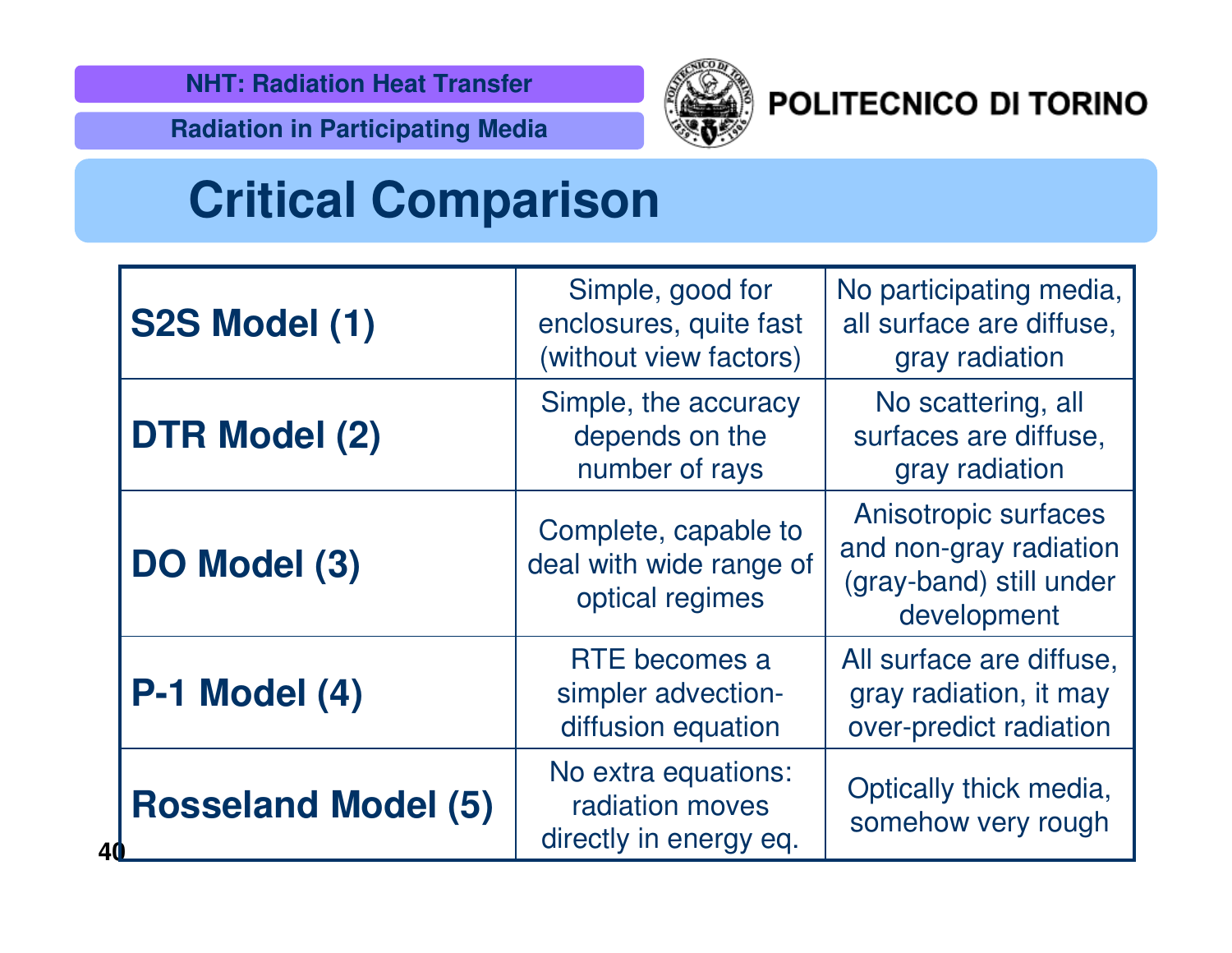

#### POLITECNICO DI TORINO

**Statistical Methods**

#### **Diffuse vs. Specular Reflection**



 Diffuse (isotropic), specular (anisotropic) or bidirectional reflection (which can be considered as the proper weighted sum of previous cases)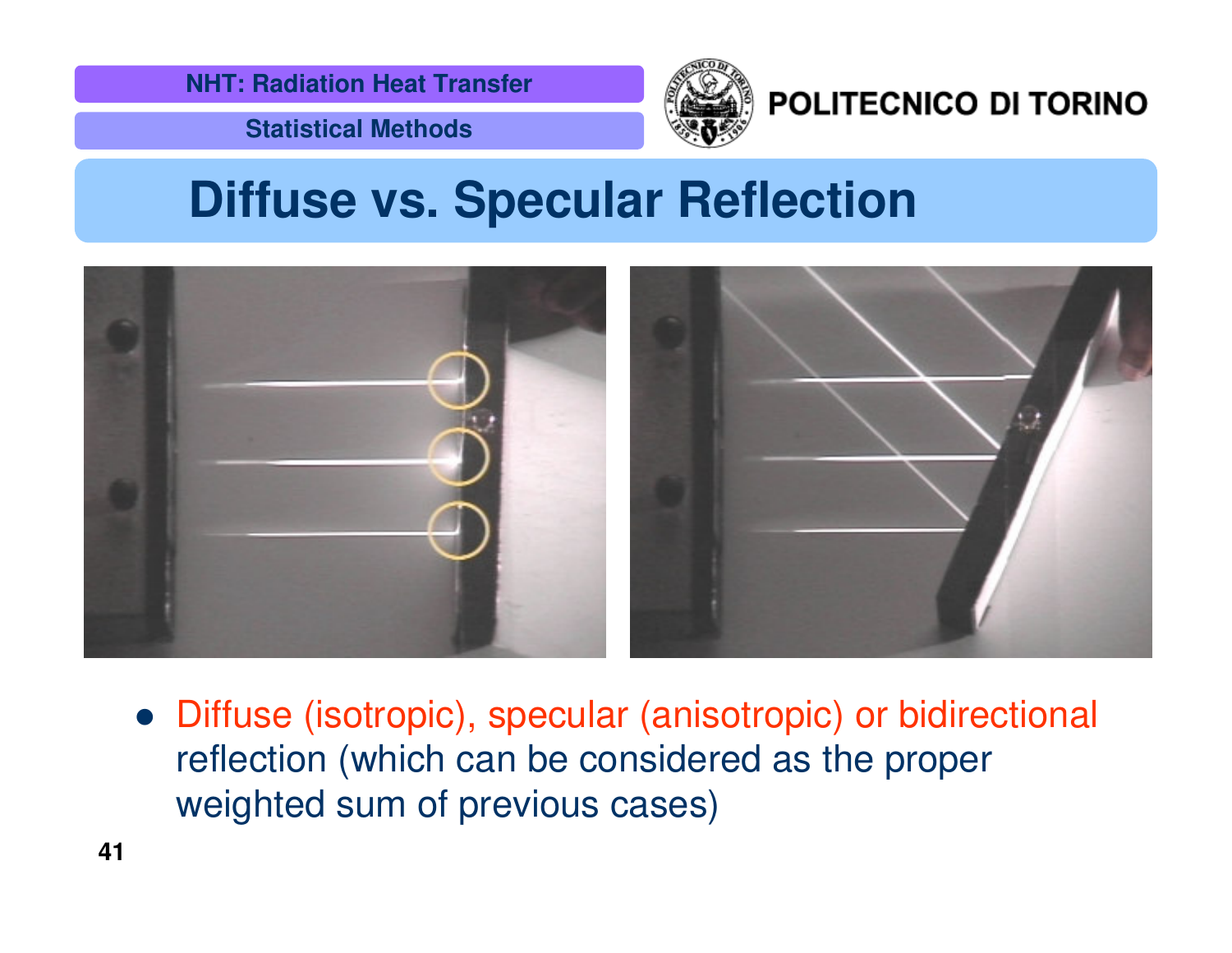

POLITECNICO DI TORINO

# **Limits of Traditional Approaches**

- The traditional approaches for gaseous radiation (absorption, emission and scattering) are not easily coupled with directionally dependent surface radiation models (anisotropic, non-diffuse surfaces)
- In some applications, the surfaces are engineered in such <sup>a</sup> way to show special features with regards to radiation (low–observable military aircrafts, vehicles with onboard radiation traps,…), where the directionality is the main goal of the design (highly bidirectional surfaces)
- Some applications exist (jet engine exhaust plume, infrared image processing, thermal radiometer,…) where higher accuracy is required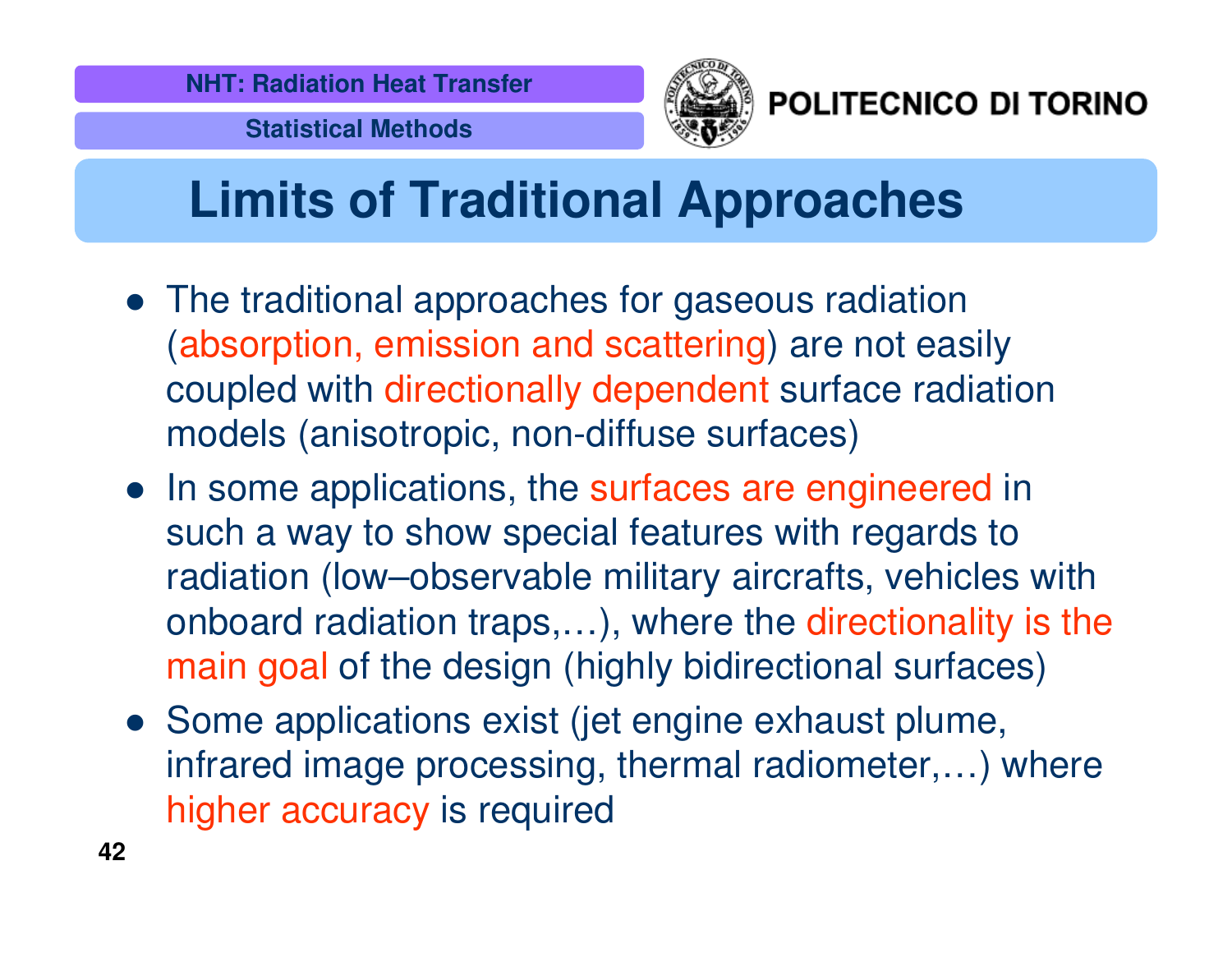

POLITECNICO DI TORINO

# **Advantages of Statistical Approach**

- It is easier to deal with surface radiation models directionally dependent surface radiation models (anisotropic, non-diffuse surfaces) because the actually solved analogous process is simpler than the original physical one (even though the calculations are statistically repeated <sup>a</sup> huge number of times in order to catch good accuracy)
- The desired accuracy can be tuned by means of the actual number of performed statistical experiments (unfortunately the convergence rate is quite slow)  $\rightarrow$ There are no intrinsic limits reducing accuracy in principle, as far as the analogous process is <sup>a</sup> reasonable estimation of the original physical one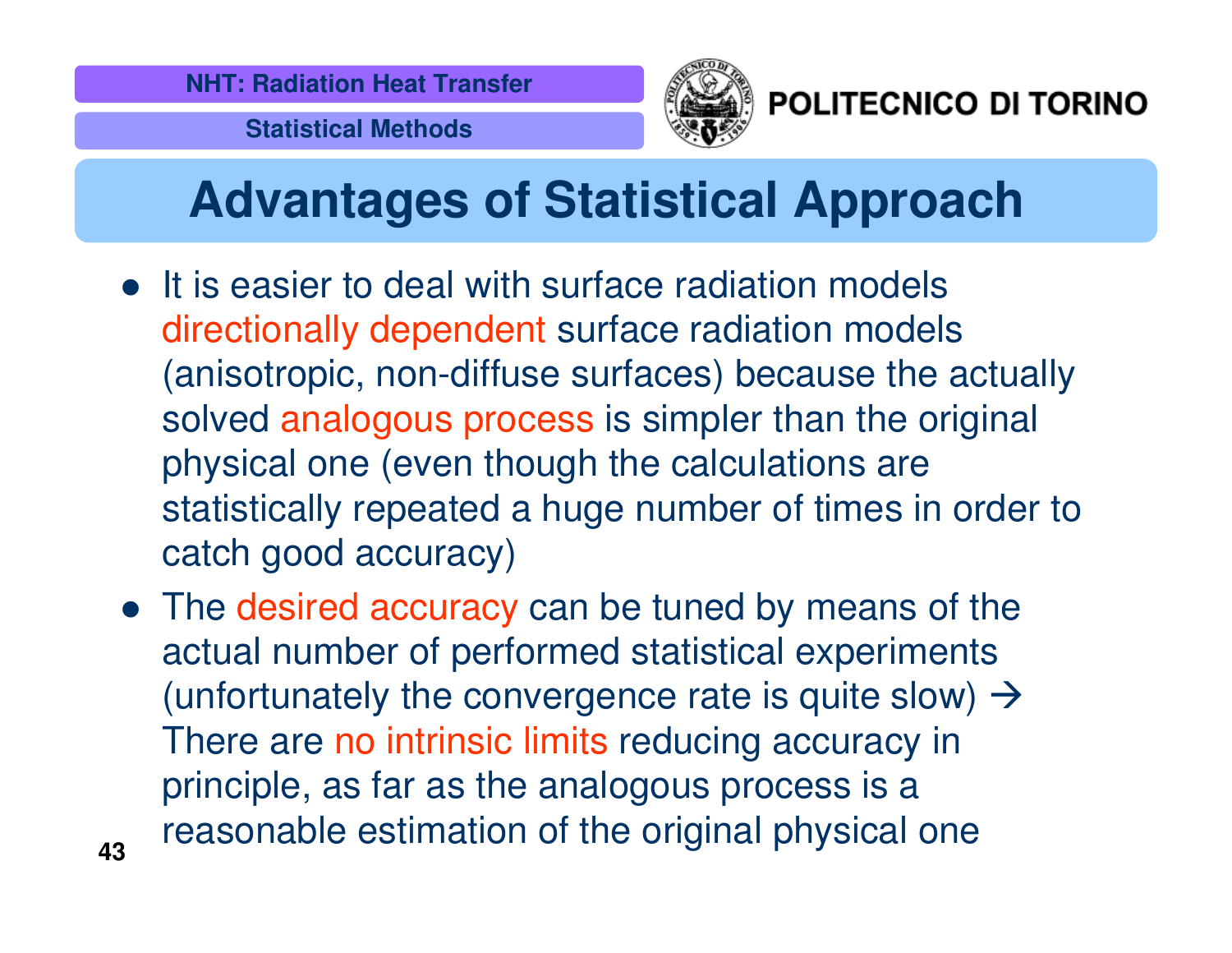



POLITECNICO DI TORINO

### **Monte Carlo Methods**

- Monte Carlo (MC) methods can be thought of as statistical simulation methods that utilize <sup>a</sup> sequences of (pseudo-) random numbers to perform the calculation
- The name "Monte Carlo''was coined by N.C. Metropolis (1915-1999) and inspired by S. Ulam (1909-1986), because of the similarity of statistical simulation to games of chance, and because Monte Carlo is <sup>a</sup> center for gambling
- In a typical process one compute the number of points in a set **A** that lies inside box **R**. The ratio of the number of points that fall inside **R** to the total number of points tried in **A** is equal to the ratio of the two areas
- The accuracy of the ratio depends on the number of points used, with more points leading to <sup>a</sup> more accurate value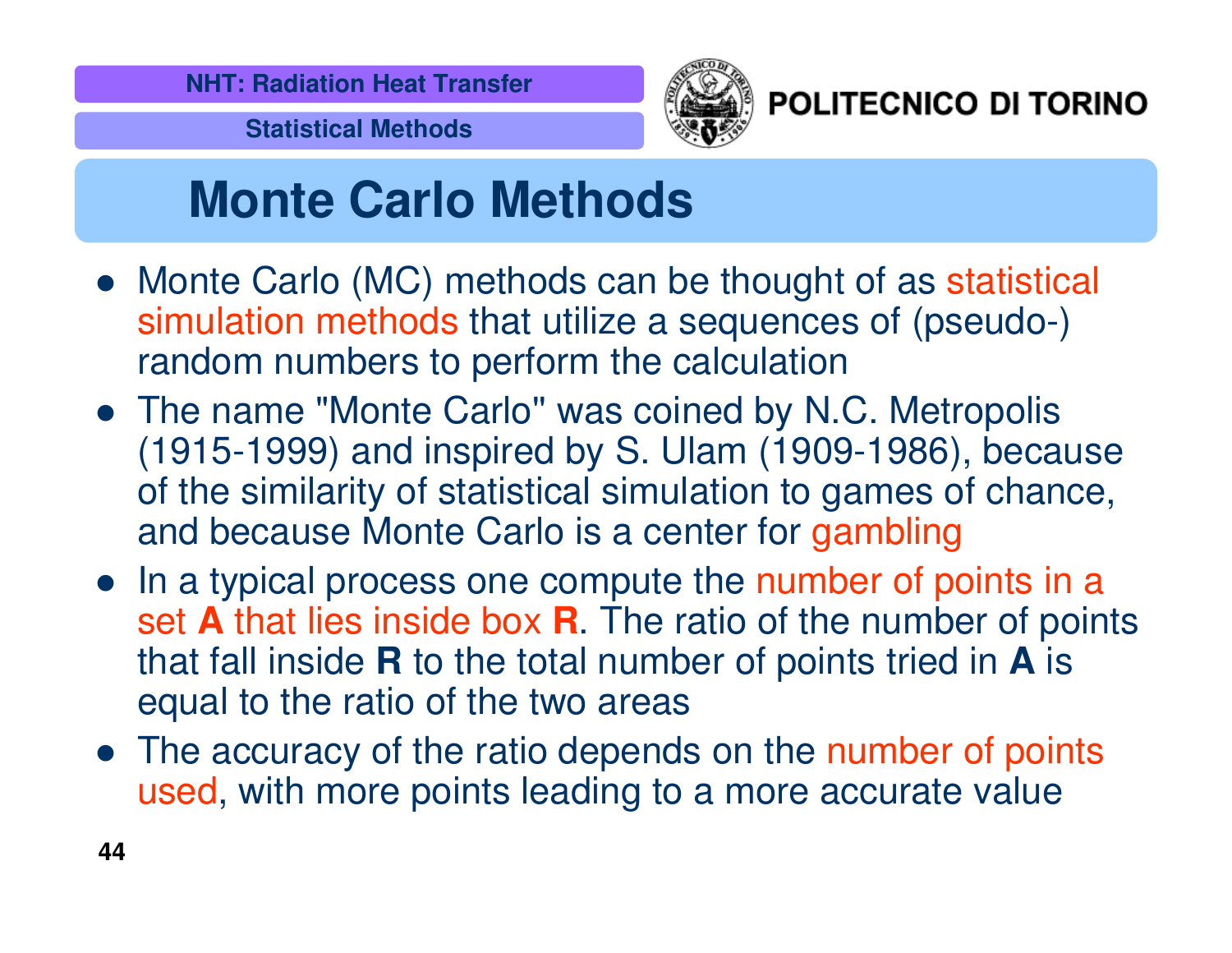

POLITECNICO DI TORINO

### **Monte Carlo Methods: Details**

- The use of MC methods to model physical problems allows us to examine more complex systems than we otherwise can  $\rightarrow$  With MC methods, a large system can be sampled in a number of random configurations, and that data can be used to describe the system as <sup>a</sup> whole
- As long as the function in question is reasonably wellbehaved, it can be estimated by randomly selecting points and taking some kind of average of the function values  $\rightarrow$ convergence (law of large numbers)
- Computer-generated numbers aren't really random, since computers are deterministic  $\rightarrow$  Given a number to start with, generally called a random number seed, a number of mathematical operations can be performed on the seed so as to generate unrelated (pseudo-random) numbers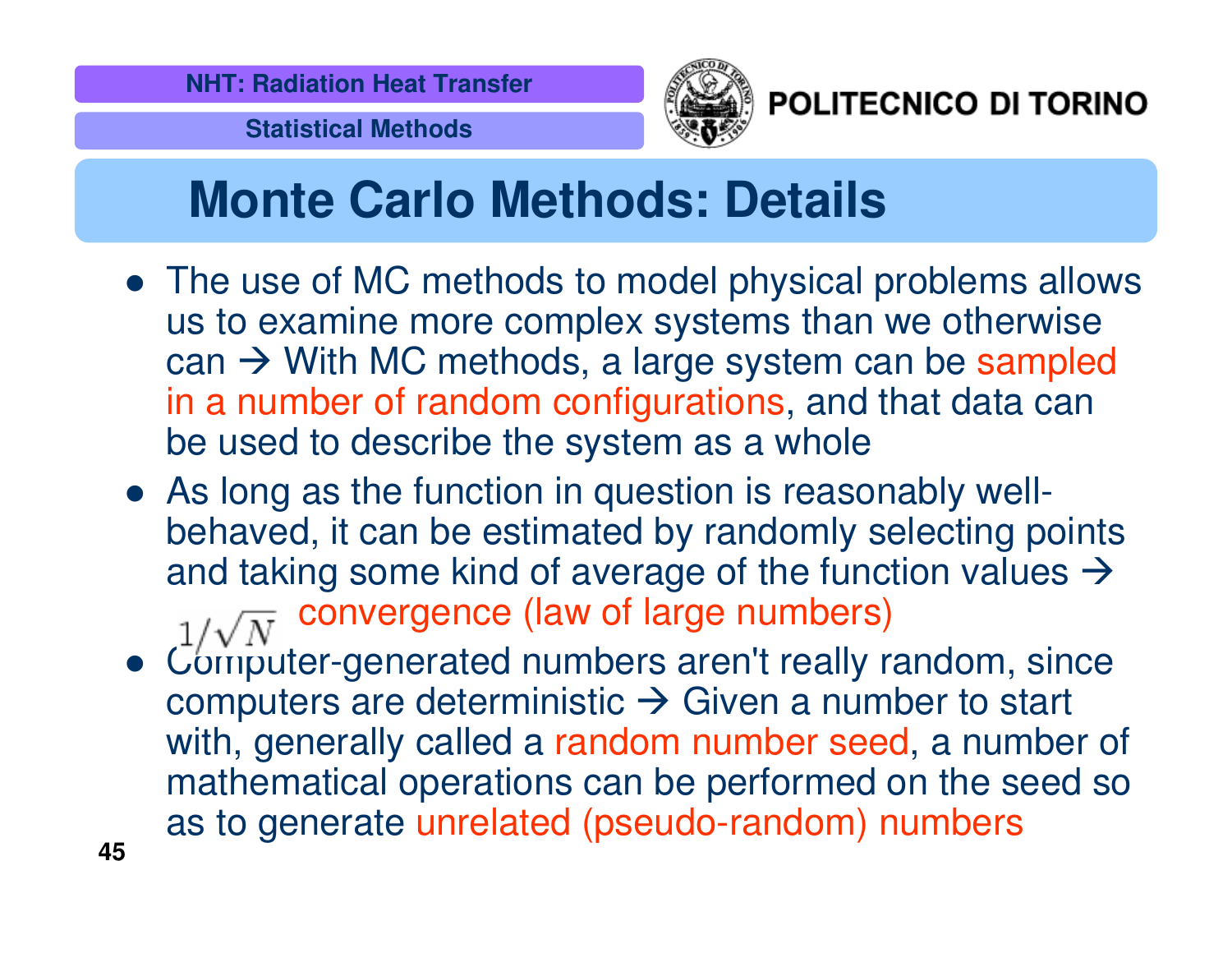**Statistical Methods**



POLITECNICO DI TORINO

### **MC Calculation of** <sup>π</sup> - **Hit and Miss**

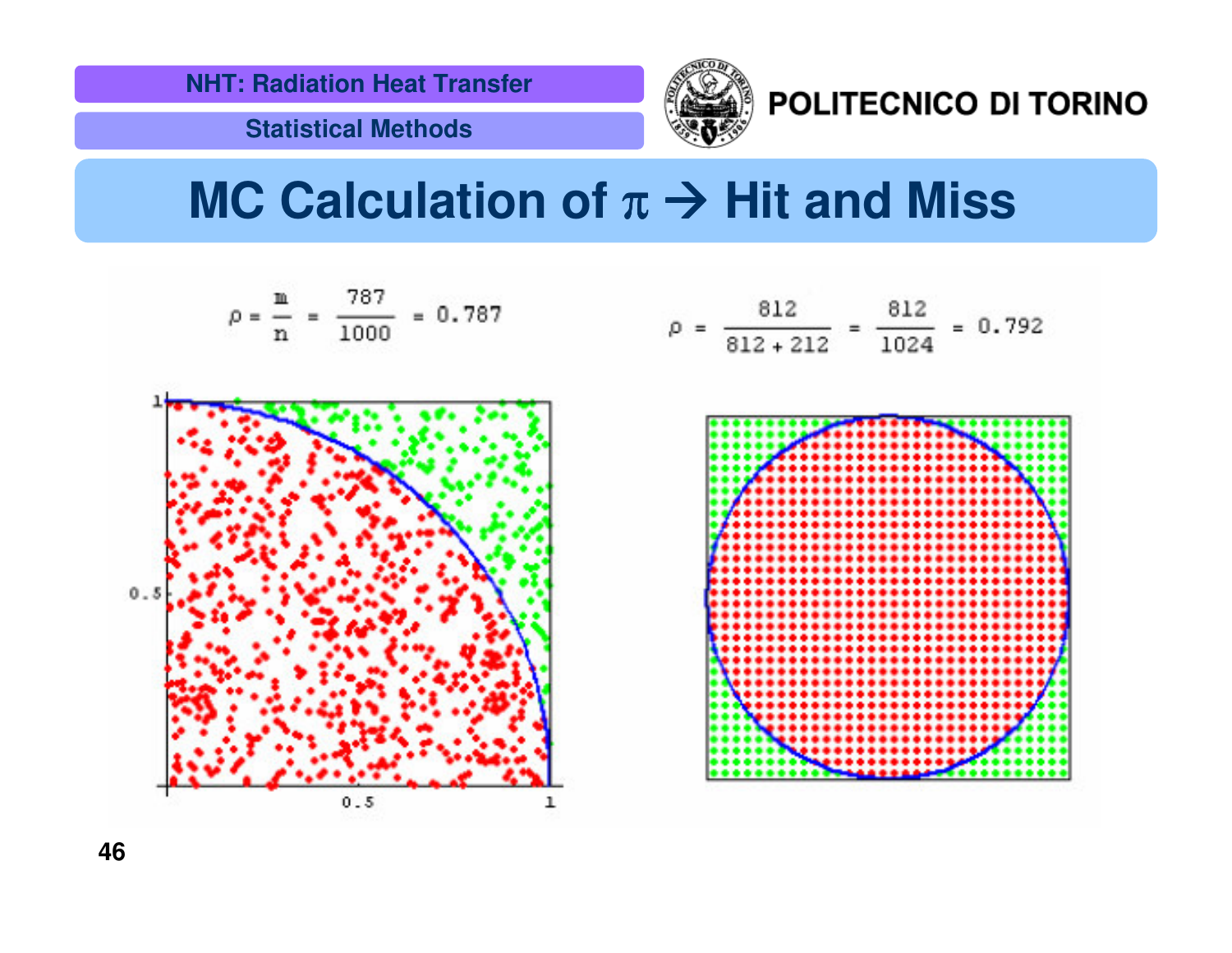#### POLITECNICO DI TORINO

**Statistical Methods**

### **MC Calculations for Risk Management**



**47**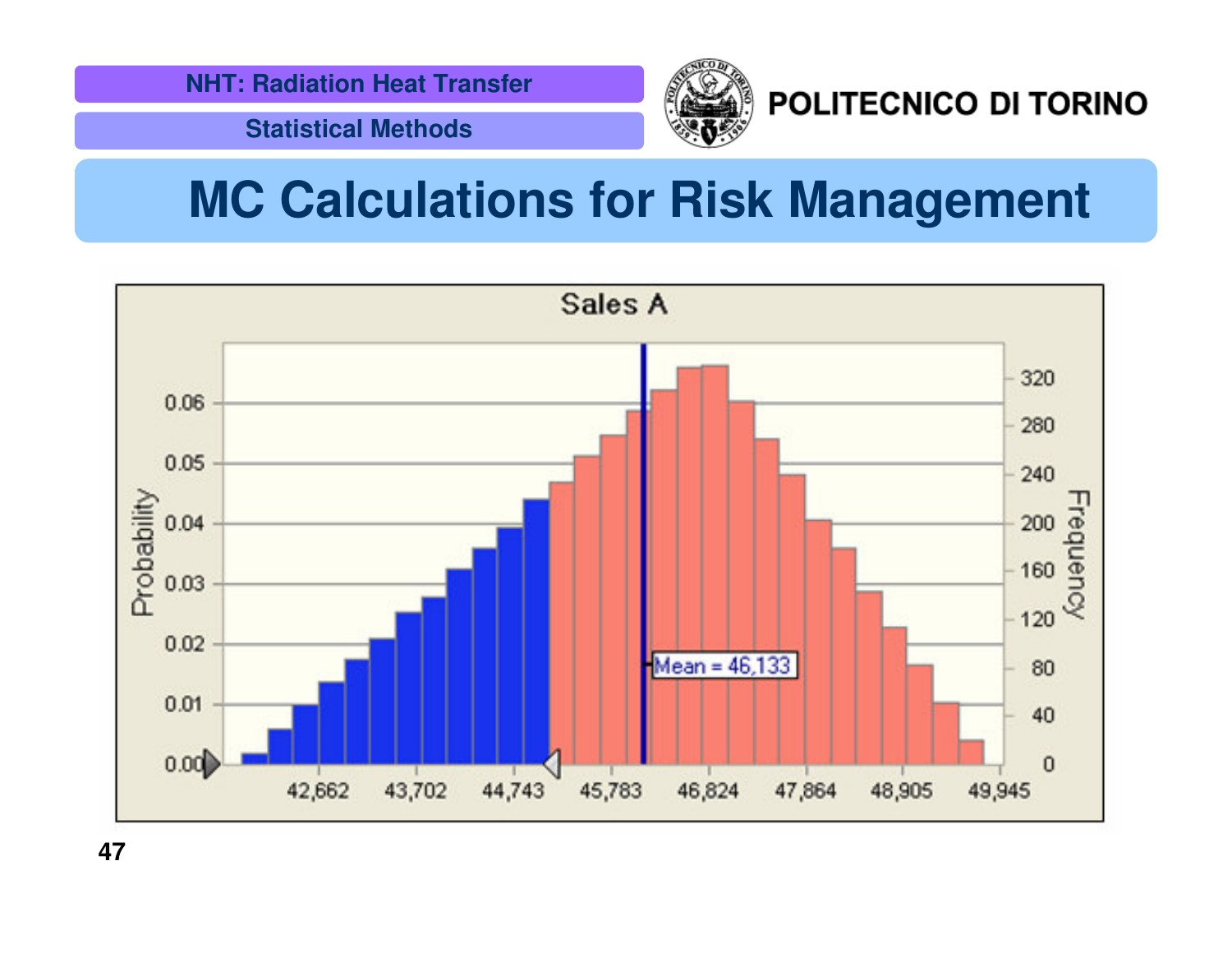

#### POLITECNICO DI TORINO

**Statistical Methods**

### **MC Calculations for Light Tracing**

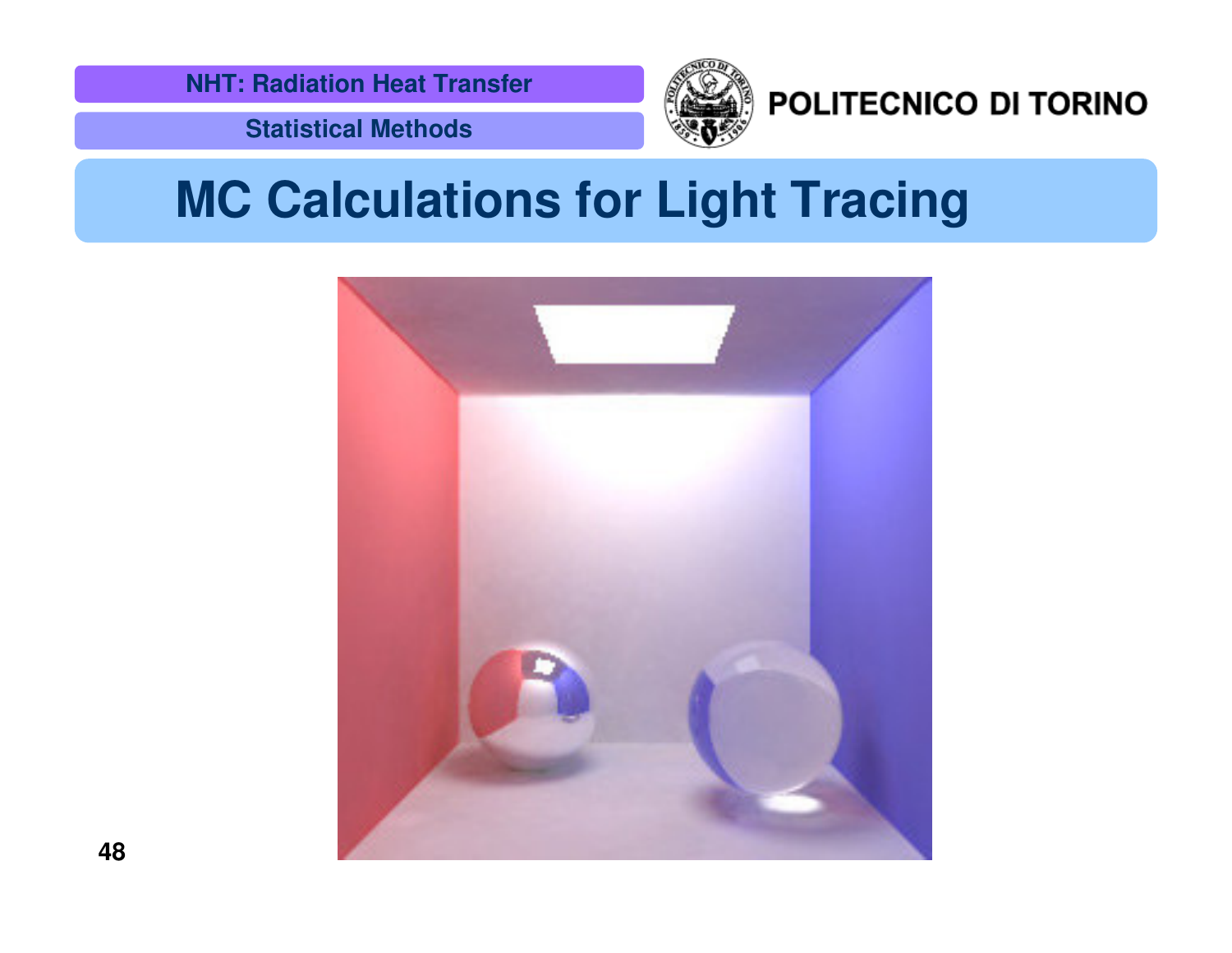

POLITECNICO DI TORINO

# **Application to Radiation Heat Transfer**

- For some physical processes, we have statistical models of behavior at a microscopic level from which we attempt to derive an analytic model of macroscopic behavior
- However, if we are not interested in forming <sup>a</sup> general model, but instead want to know about the behavior of <sup>a</sup> particular radiation surface in <sup>a</sup> particular environment, we can just numerically simulate the behavior of the radiation surface
- To do this we computationally "emit" photons from the radiation surface and keep track of where the photons go  $\rightarrow$  This simple method is from MC methods and can be a very easy, though often slow, way to numerically solve physics problems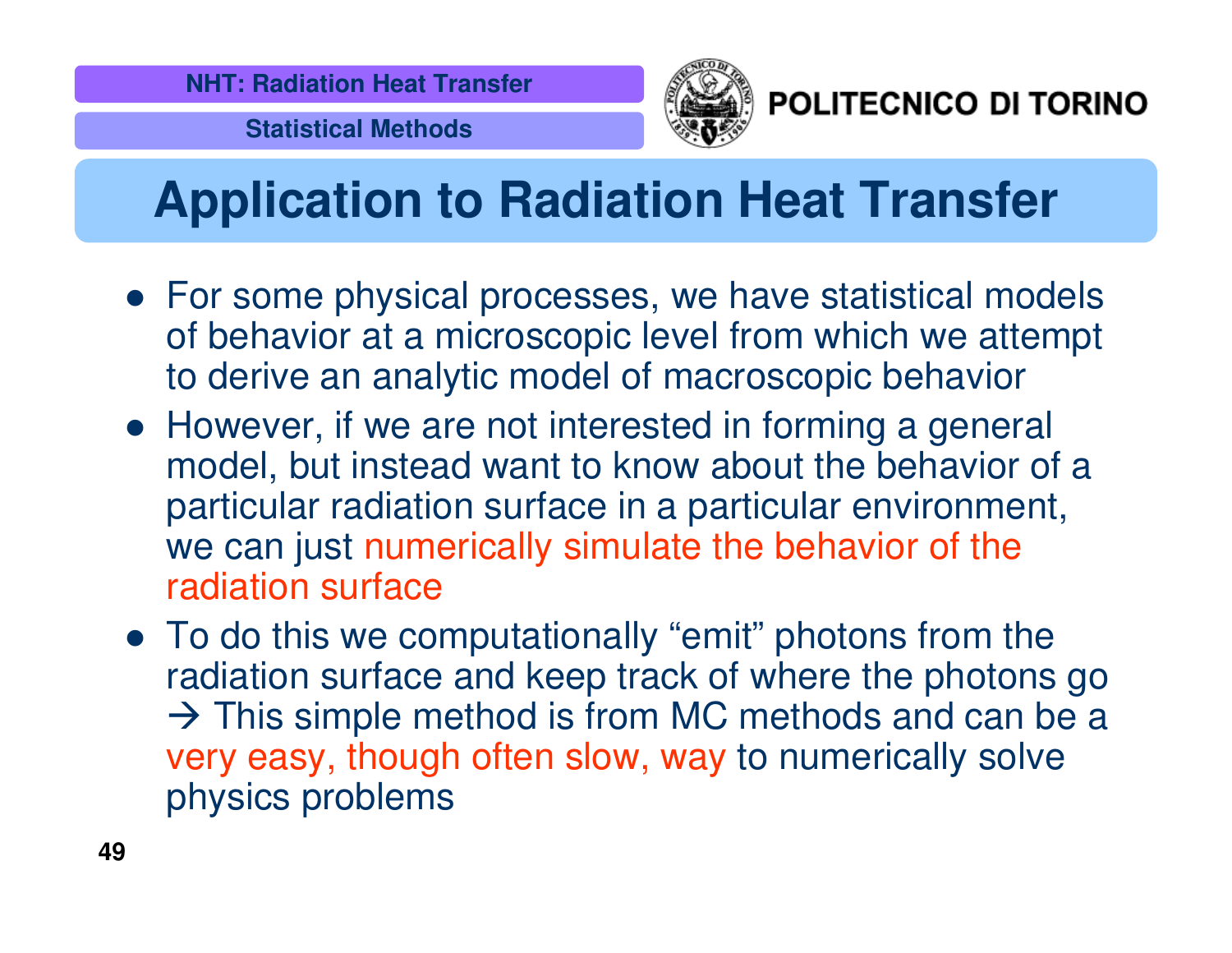

POLITECNICO DI TORINO

**Statistical Methods**

# **Radiation Heat Transfer: Assumptions**

- In practice, very few Monte Carlo simulations model the full physical process. Instead, an analog process is found that is easier to simulate, but retains all the important behavior of the original physical process
- An analog process that is almost always employed in radiation heat transfer is to replace photons with set wavelengths with power carrying beams that have values across the entire spectrum  $\rightarrow$  energy bundle
- The properties of the enclosure and the laws of probability (for example,  $P_{\alpha}=\alpha$ ) are used to determine the number of energy bundles absorbed by <sup>a</sup> given surface element
- Usually 10,000 energy bundles are emitted from each surface (anyway in high accuracy case up to 10 $^6$ )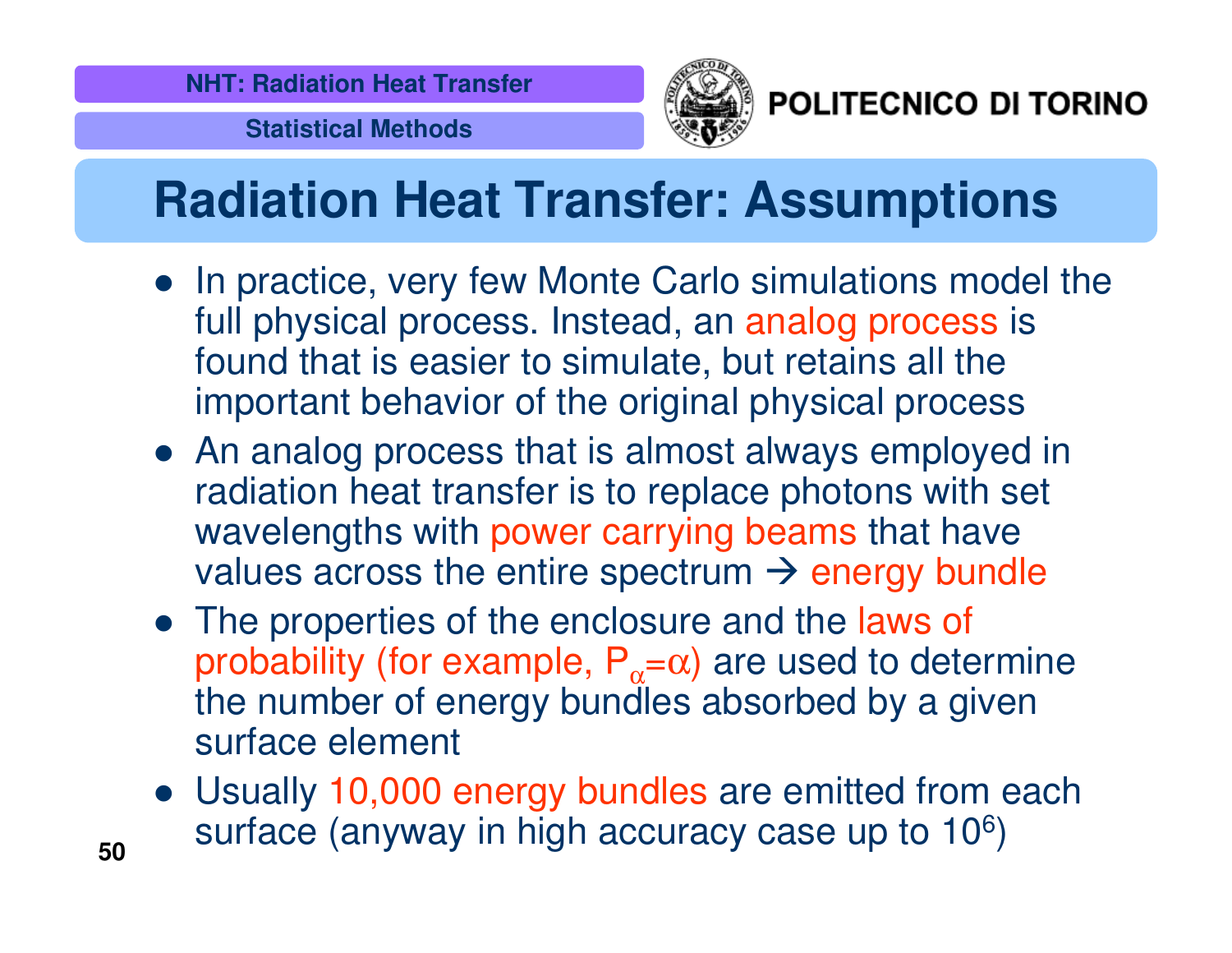

POLITECNICO DI TORINO

**Statistical Methods**

# **MCRT Algorithm in Gray Enclosure**



**51**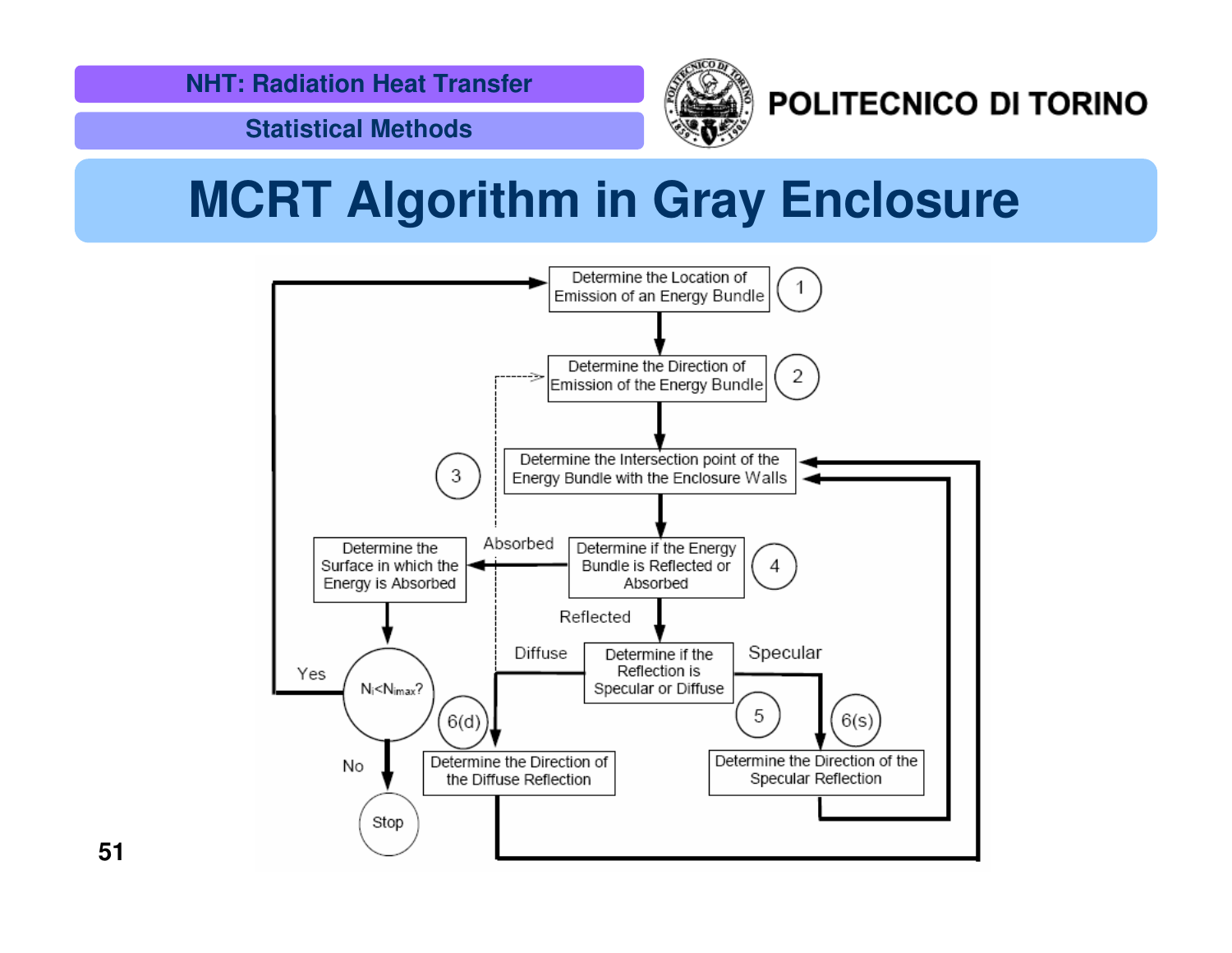

POLITECNICO DI TORINO

# **Non-Gray Gasses (1)**

- Non-gray gasses can be approximated by means of band-averaged (or gray-band) approximation, i.e. the spectrum is subdivided in <sup>a</sup> proper set of bands and the radiation properties are assumed constant in each of them (stepwise spectrum)
- In case of a complete spectral analysis, the quantity being traced must be <sup>a</sup> quantity of energy, or power, whose value is properly weighted with respect to the Plank radiation distribution function  $\rightarrow$  It is better to refer to (band-averaged) energy bundles instead of rays
- It is essential that each emission event from a given surface involves the same amount of energy, otherwise the total thermal balance will be violated
- **52**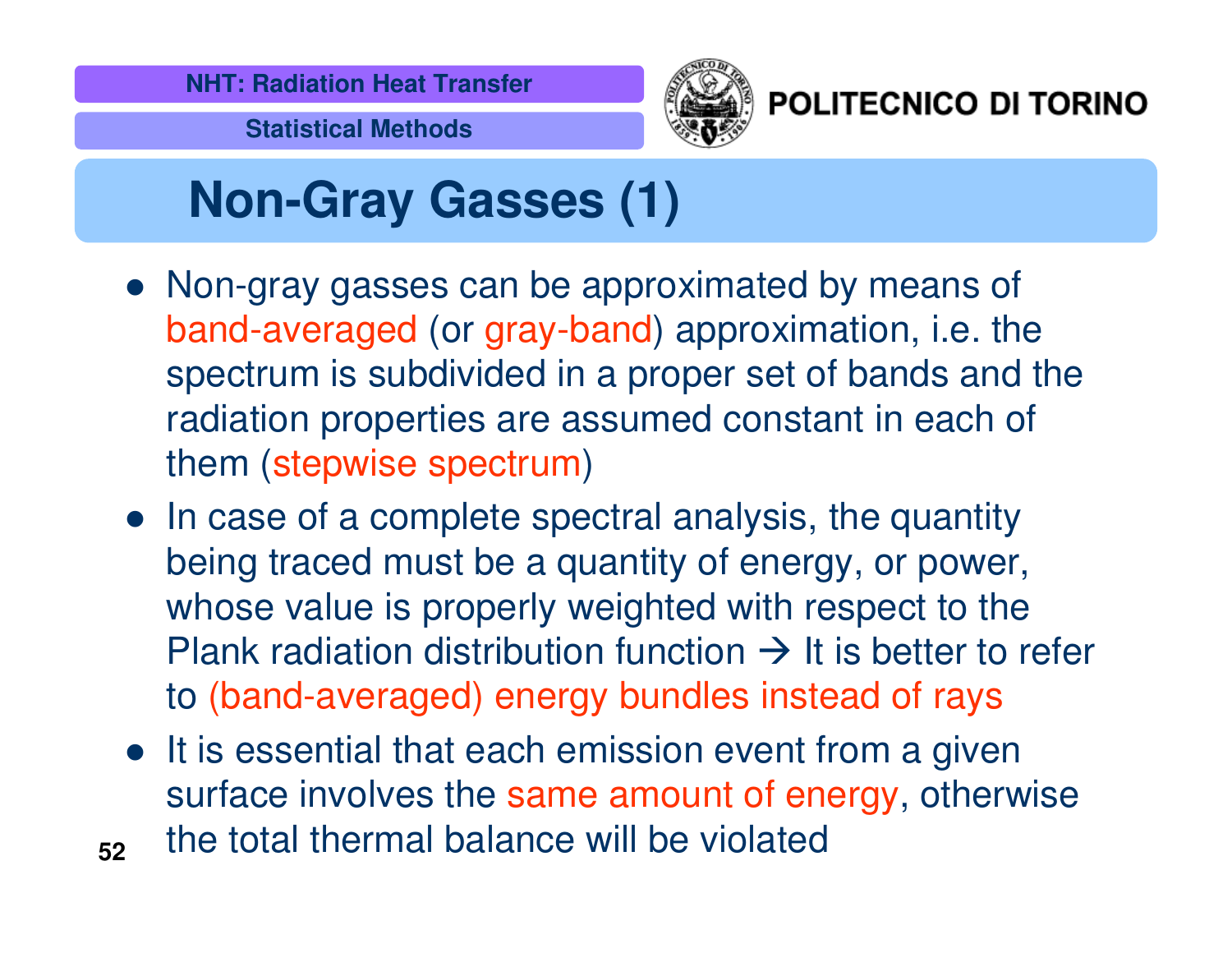

#### POLITECNICO DI TORINO

## **Non-Diffuse Surfaces (2)**

- A band-averaged spectral surface scattering phase function (SSF) must be considered  $\rightarrow$  it is the probability that an energy bundle in wavelength interval ∆ $\lambda$  incident from <sup>a</sup> specific direction (I) will be reflected in another given direction (R)
- This function traduces the spectral reflectivity properties of the surface in <sup>a</sup> statistical probability concerning the dynamics of the incoming energy bundle (it requires an internal computational "engine" for producing pseudorandom numbers)  $\rightarrow$  The actual performance of this function can be compared with the complete original physical data (statistically on 106 experiments)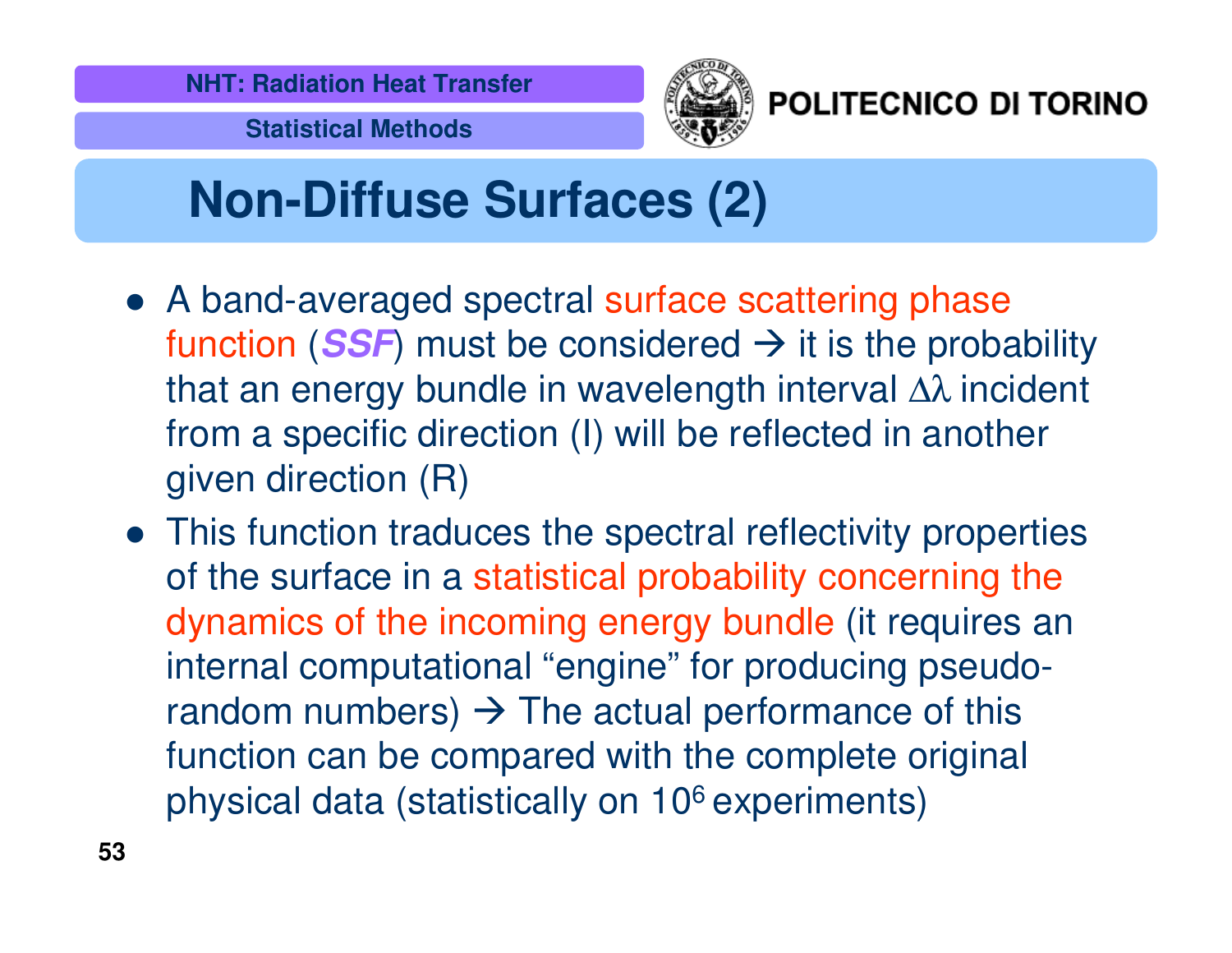

POLITECNICO DI TORINO

# **MCRT for Participating Medium (3)**

- The enclosure volume (filled with <sup>a</sup> participating medium) is suitably subdivided into volumes elements and enclosure walls are subdivided into compatible surface elements
- We need to generalize the concept of radiation configuration (or coupling) factor  $\mathsf{D}_{12}$  between volume elements of a participating medium, and between <sup>a</sup> surface element and a volume element
- Radiative analysis is frequently performed on the basis of the results (segregated formulation) of an earlier CFD analysis used to establish the flow  $\rightarrow$  it may be convenient to use the same mesh already defined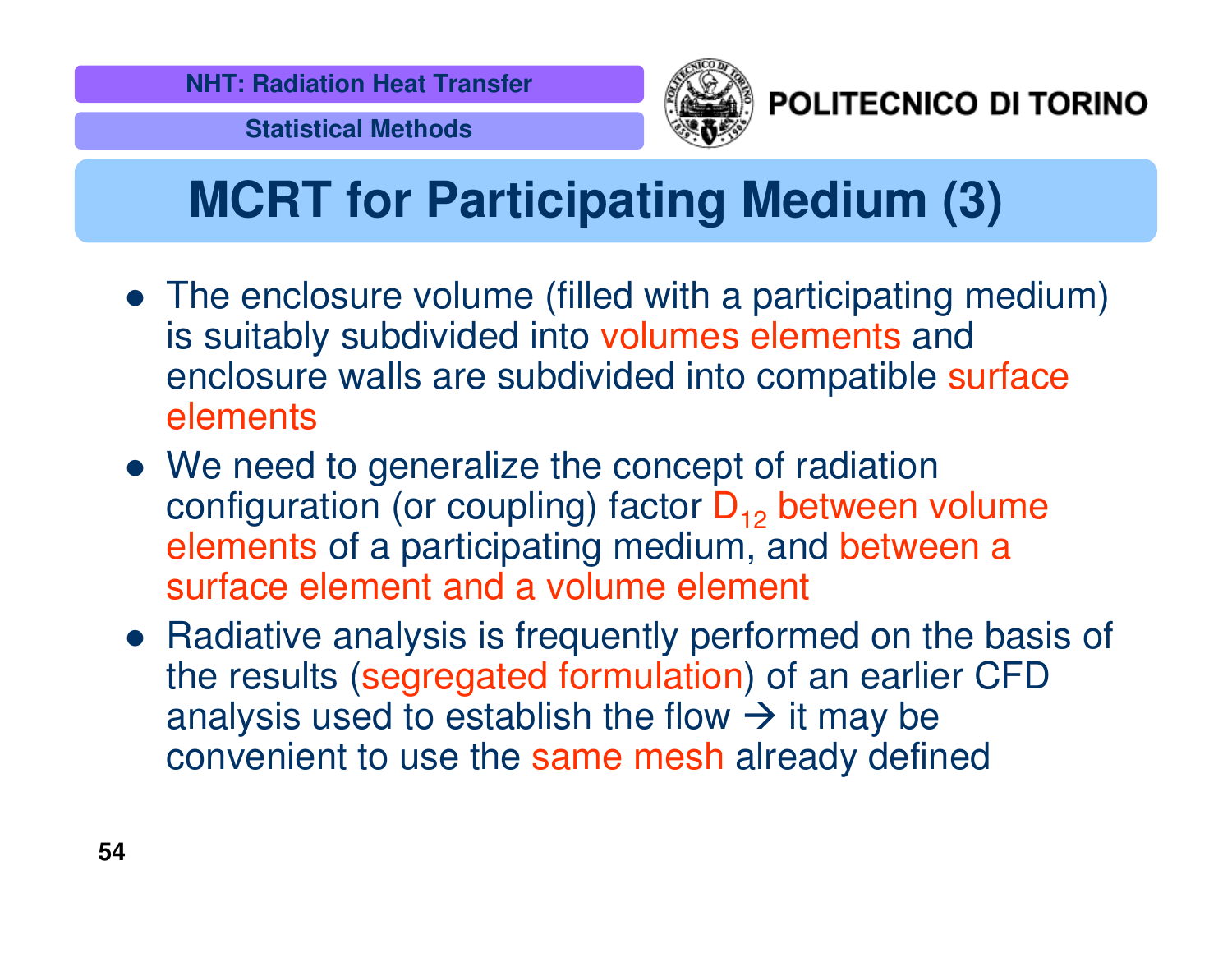

POLITECNICO DI TORINO

# **Simplified Description of Scattering**

- Bulk scattering in the participating medium is analyzed by means of an analogous process (from space to ensemble variability)  $\rightarrow$  band-averaged spectral bulk scattering phase function (*BSF*) must be considered (based on Rayleigh model, MIE model or experimental data)
- This function traduces the spectral scattering properties of the participating medium in <sup>a</sup> statistical probability concerning the dynamics of the scattered energy bundle (clearly the main assumption is that the scattering is modeled by means of <sup>a</sup> rough change in the direction of the energy bundle)  $\rightarrow$  The actual performance of this function can be compared with the physical data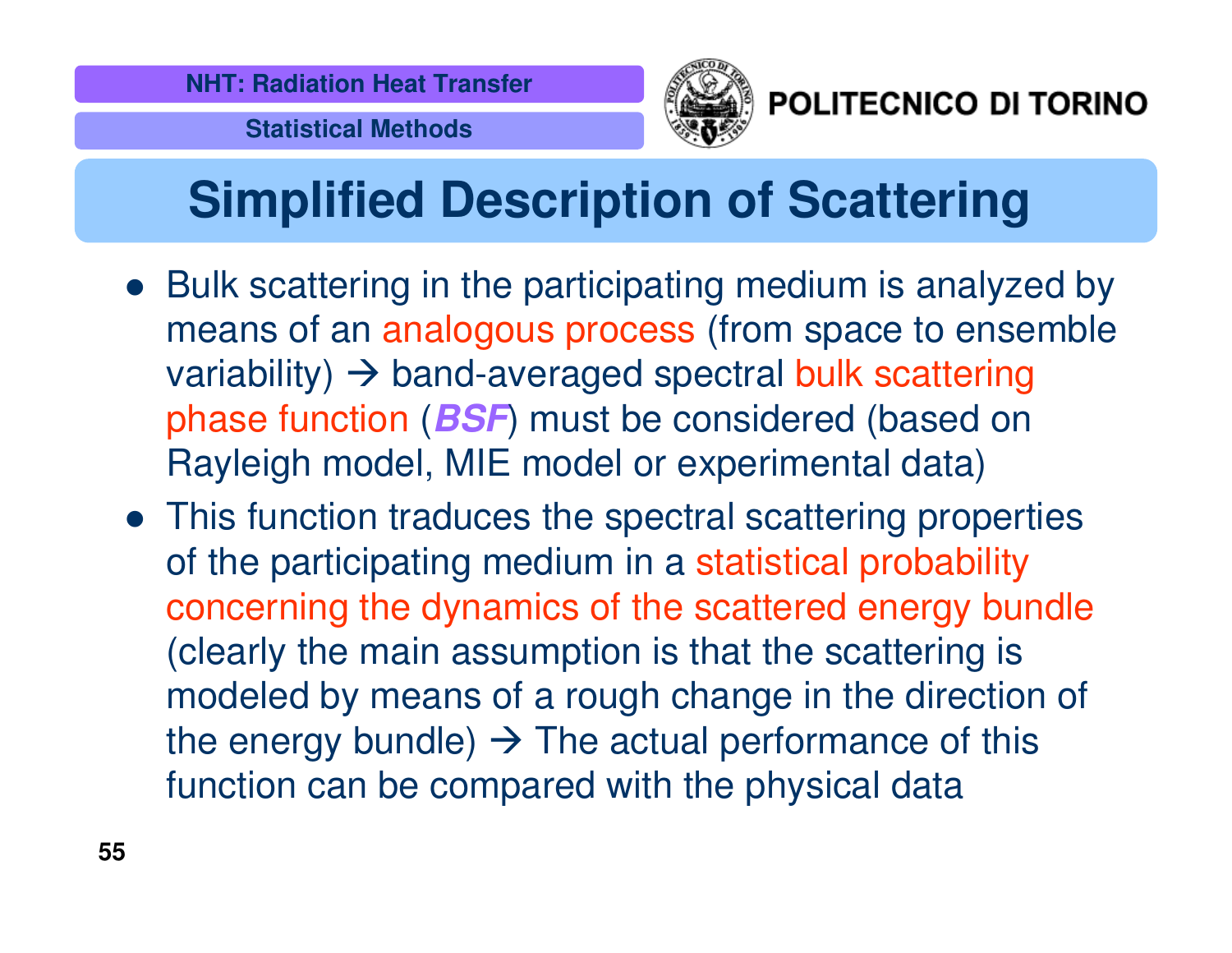

POLITECNICO DI TORINO

# **Characteristic Lengths**

- Bulk Emission is randomly assumed in the participating medium (both the emission site and direction)
- Concerning the bulk Absorption, let us define
	- –- the absorption-free path length (*AFL*) as the free path of the energy bundle before it will suffer an absorption event
- Concerning the bulk Scattering, let us define
	- –- the scattering-free path length (*SFL*) as the free path of the energy bundle before it will suffer <sup>a</sup> scattering event
- **56** Clearly the MC algorithm will take into account all the discrete combinations derived from the previous lengths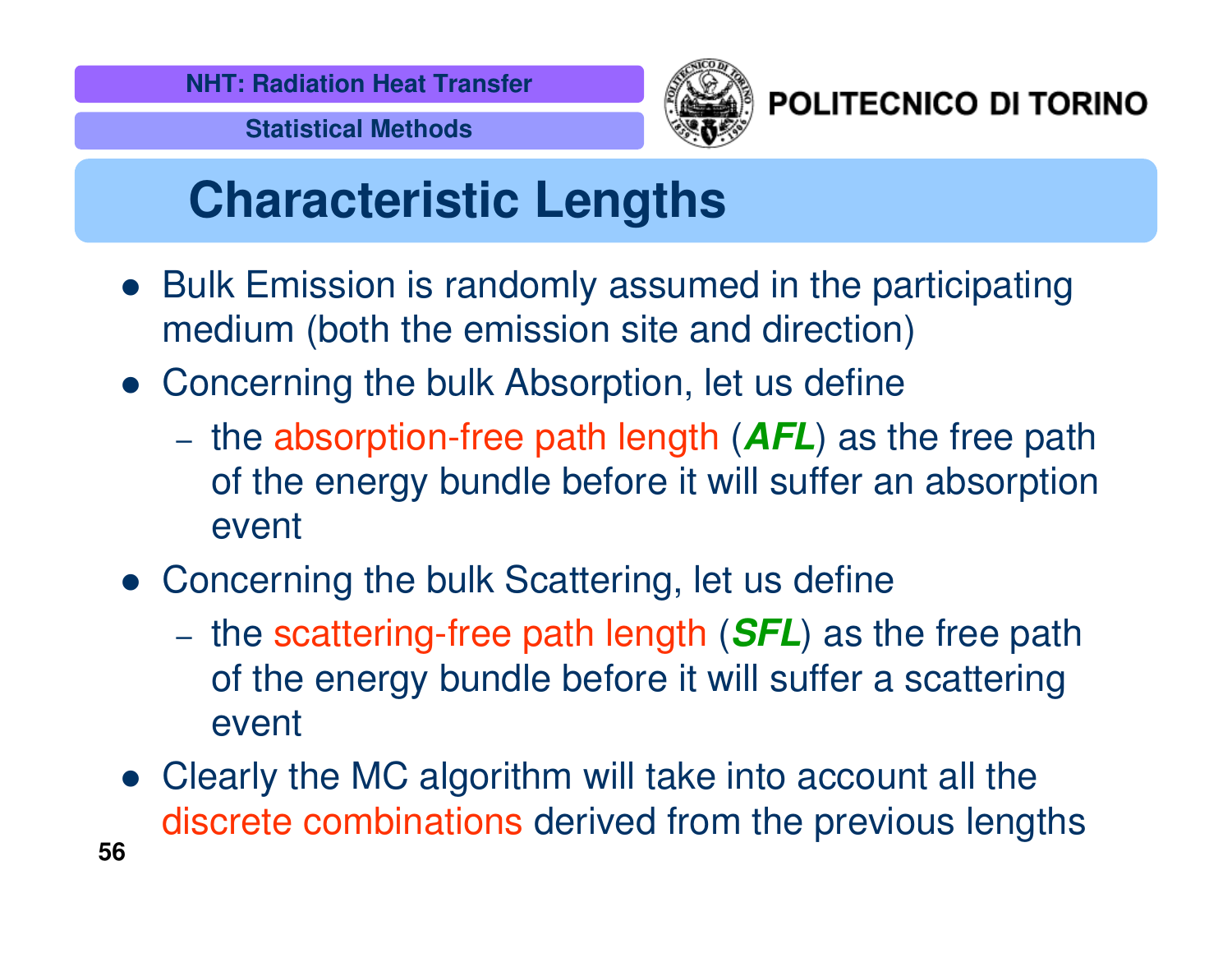

POLITECNICO DI TORINO

# **Essential Steps of MCRT Algorithm**

- *AFL* and *SFL* are computed by means of the physical properties of the participating medium  $\rightarrow$  discrete cases
- The MC experiment is <sup>a</sup> time-marching process aiming to mimic the dynamics of an energy bundle based on <sup>a</sup> chain of discrete events, selected from <sup>a</sup> fixed (small) set:
	- self-absorption
	- direction change due to scattering
	- direction change due to crossing the interface between adjacent elements (Snell's law)
	- absorption by bulk fluid
	- absorption or reflection by bounding surface
- **57** Clearly the (statistical) phase functions *SSF* and *BSF* are the essential conditions affecting the bundle dynamics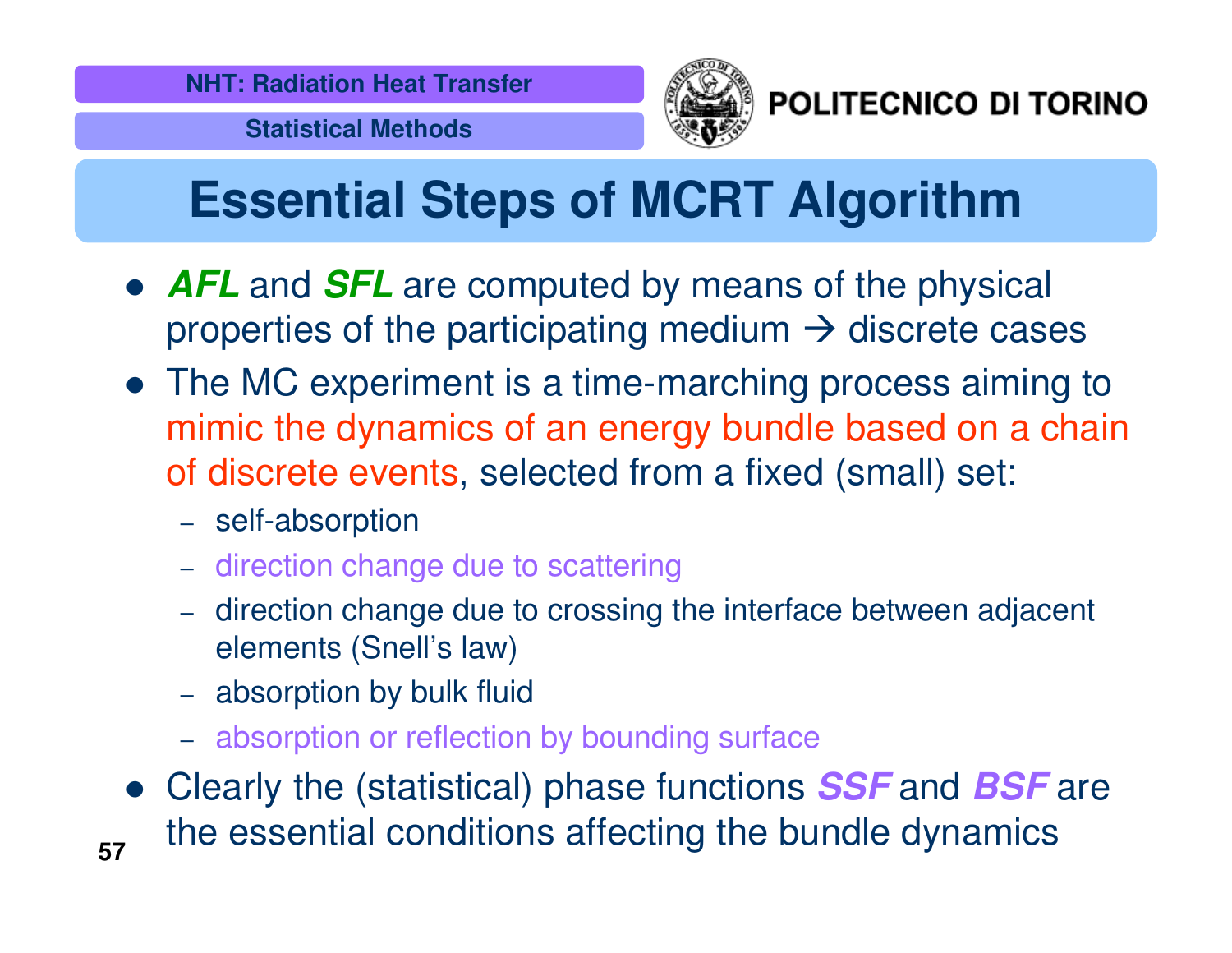

POLITECNICO DI TORINO

### **MCRT Uncertainties**

- MCRT method is based on <sup>a</sup> probabilistic interpretation of the radiative properties of surface and volume elements, and the radiation configuration factor is itself a (coupling) probability
- Moreover the actual process solved by MCRT is "analogous" in the sense that it mimics the original physics, in case of large ensemble of experiments
- Hence it is possible to use statistical inference to state, to <sup>a</sup> specific level of confidence, i.e. the uncertainty of <sup>a</sup> result obtained  $\bm{\rightarrow}$  Error bars and level of confidence can be used to decide (iteratively) the number of experiments to be performed (however actual reliability depends on how good is the analogous process)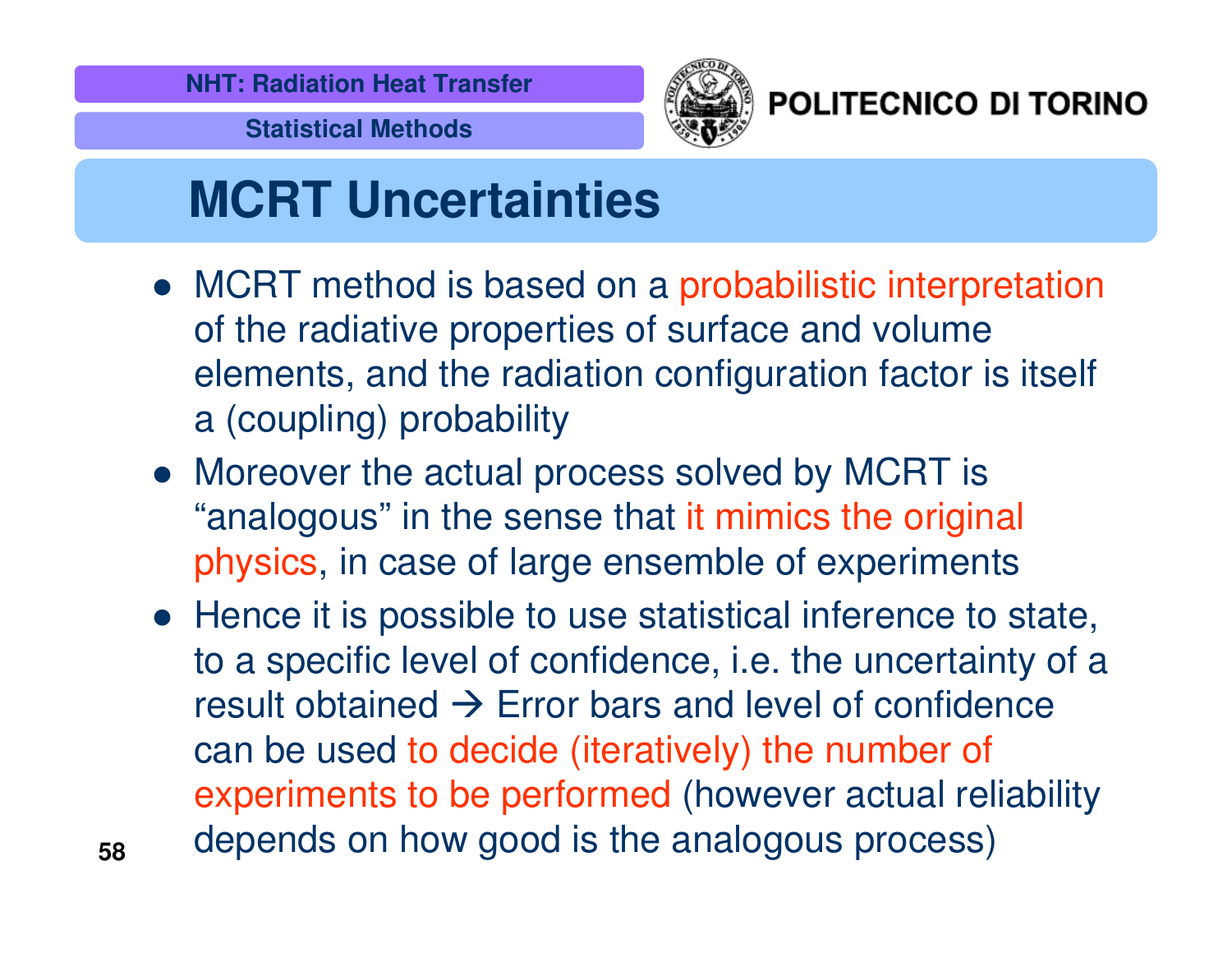



#### POLITECNICO DI TORINO

### **Summary**

- MCRT method involves <sup>a</sup> drastic simplification in the description of the single phenomenon  $\rightarrow$  However the actual success of this description is drastically improved by means of the (statistical) error compensation
- The essential idea behind this approach is that the space (directional) variability of surface and bulk scattering is reformulated in terms of ensemble variability (huge repetition of similar numerical experiments)  $\rightarrow$  In this way, most of the geometrical complexity is gone and the problem becomes the increased computational demand required by running more experiments in order to get an acceptable convergence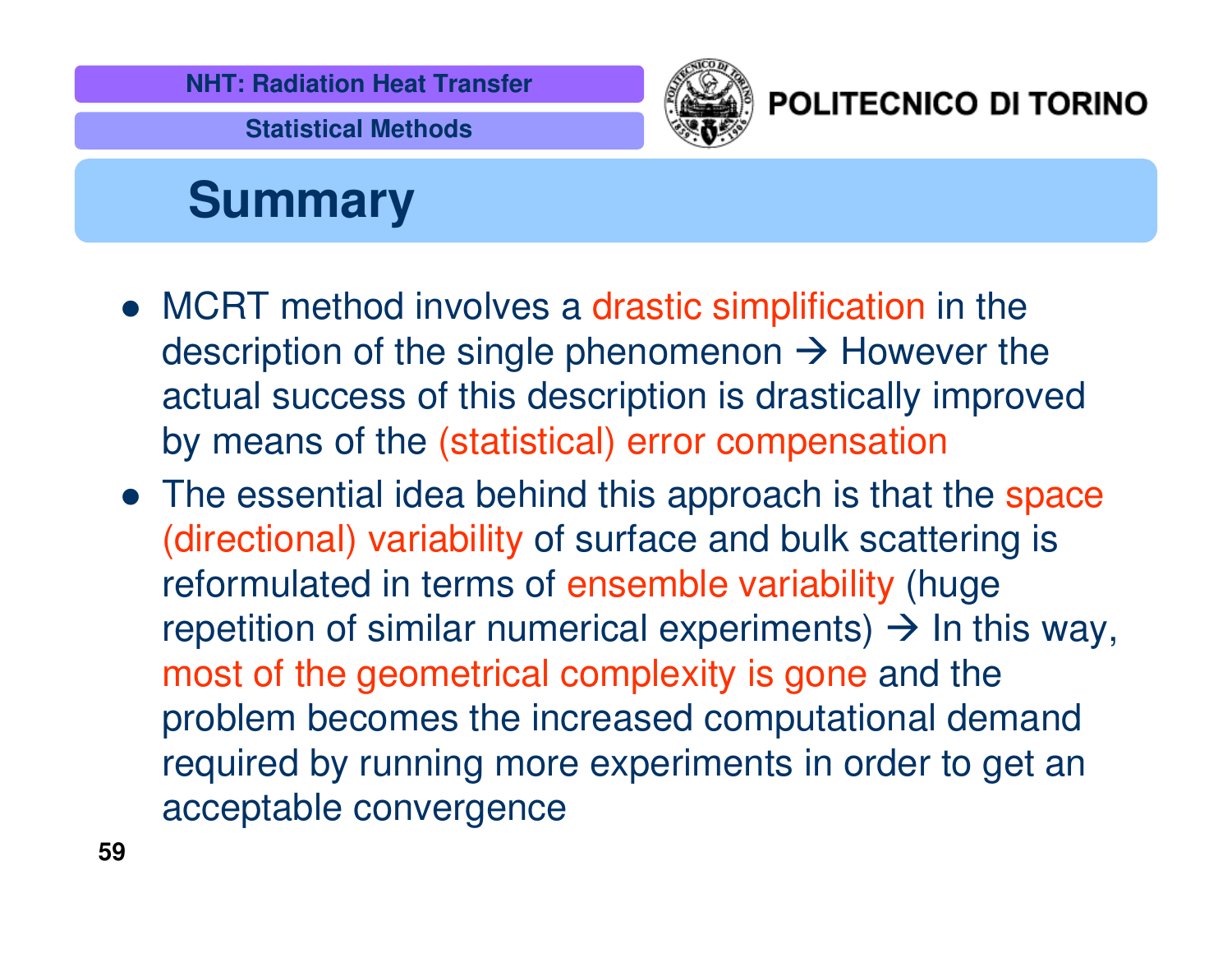

#### POLITECNICO DI TORINO

### **Further Readings**

- R. Siegel, J.R. Howell, Thermal Radiation Heat Transfer, Taylor & Francis, 1992.
- J.R. Mahan, Radiation Heat Transfer: <sup>a</sup> Statistical Approach, John Wiley & Sons, Inc., 2002.
- Fluent® Manual version 5.5
- $\bullet$  A catalog of radiation heat transfer configuration factors: http://www.me.utexas.edu/~howell/index.html